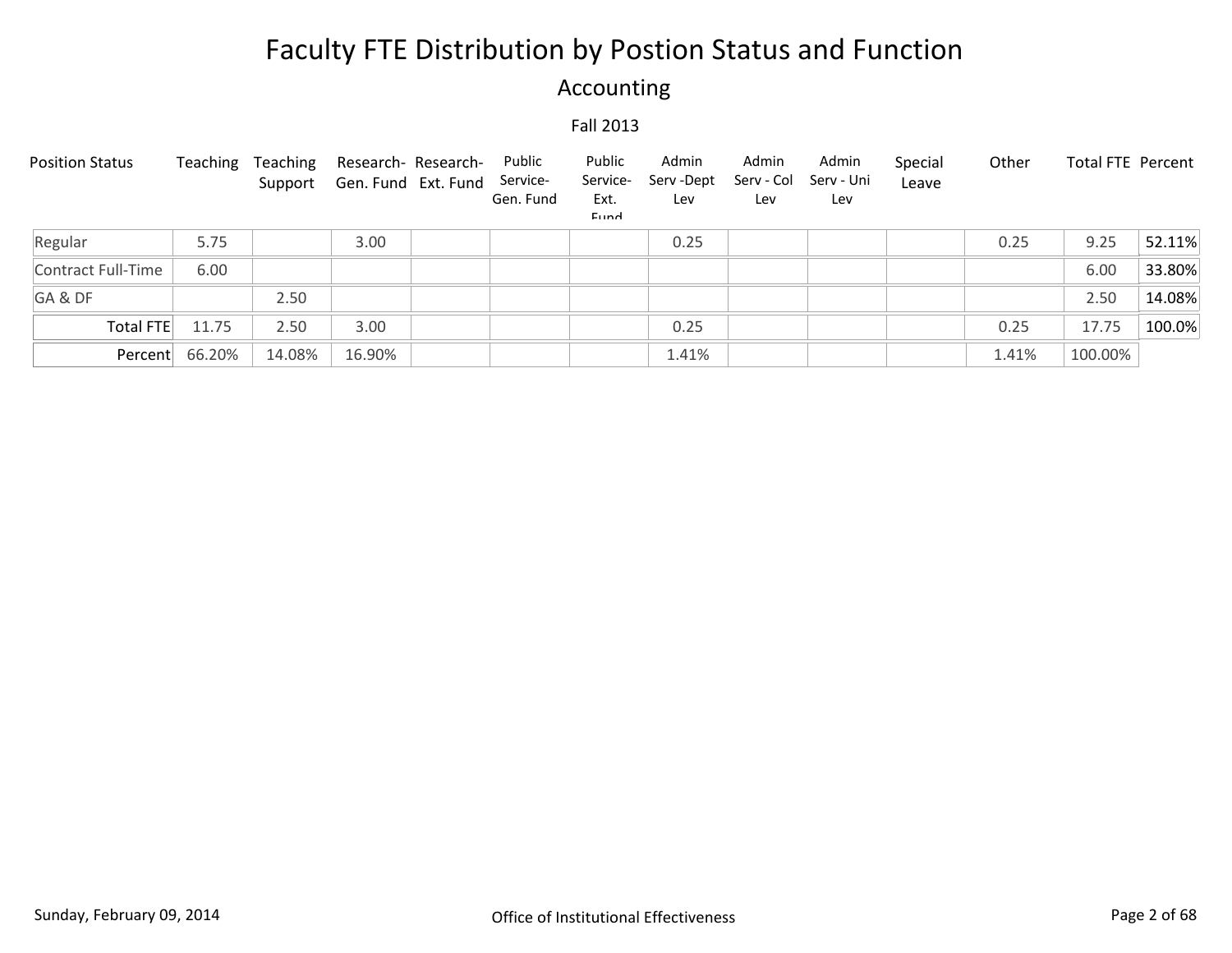## Anthropology

| <b>Position Status</b> | Teaching | Teaching<br>Support | Research- Research-<br>Gen. Fund Ext. Fund | Public<br>Service-<br>Gen. Fund | Public<br>Service-<br>Ext.<br>Eund | Admin<br>Serv-Dept<br>Lev | Admin<br>Serv - Col<br>Lev | Admin<br>Serv - Uni<br>Lev | Special<br>Leave | Other | Total FTE Percent |        |
|------------------------|----------|---------------------|--------------------------------------------|---------------------------------|------------------------------------|---------------------------|----------------------------|----------------------------|------------------|-------|-------------------|--------|
| Regular                | 6.23     | 0.25                | 1.75                                       |                                 |                                    |                           |                            |                            | 0.00             |       | 8.23              | 70.17% |
| Contract Full-Time     | 1.00     |                     |                                            |                                 |                                    |                           |                            |                            |                  |       | 1.00              | 8.52%  |
| Contract Part-Time     | 1.00     |                     | 0.25                                       |                                 |                                    |                           |                            |                            |                  | 0.25  | 1.50              | 12.78% |
| GA&DF                  |          | 1.00                |                                            |                                 |                                    |                           |                            |                            |                  |       | 1.00              | 8.52%  |
| <b>Total FTE</b>       | 8.23     | 1.25                | 2.00                                       |                                 |                                    |                           |                            |                            | 0.00             | 0.25  | 11.73             | 100.0% |
| Percent                | 70.17%   | 10.65%              | 17.05%                                     |                                 |                                    |                           |                            |                            | 0.00%            | 2.13% | 100.00%           |        |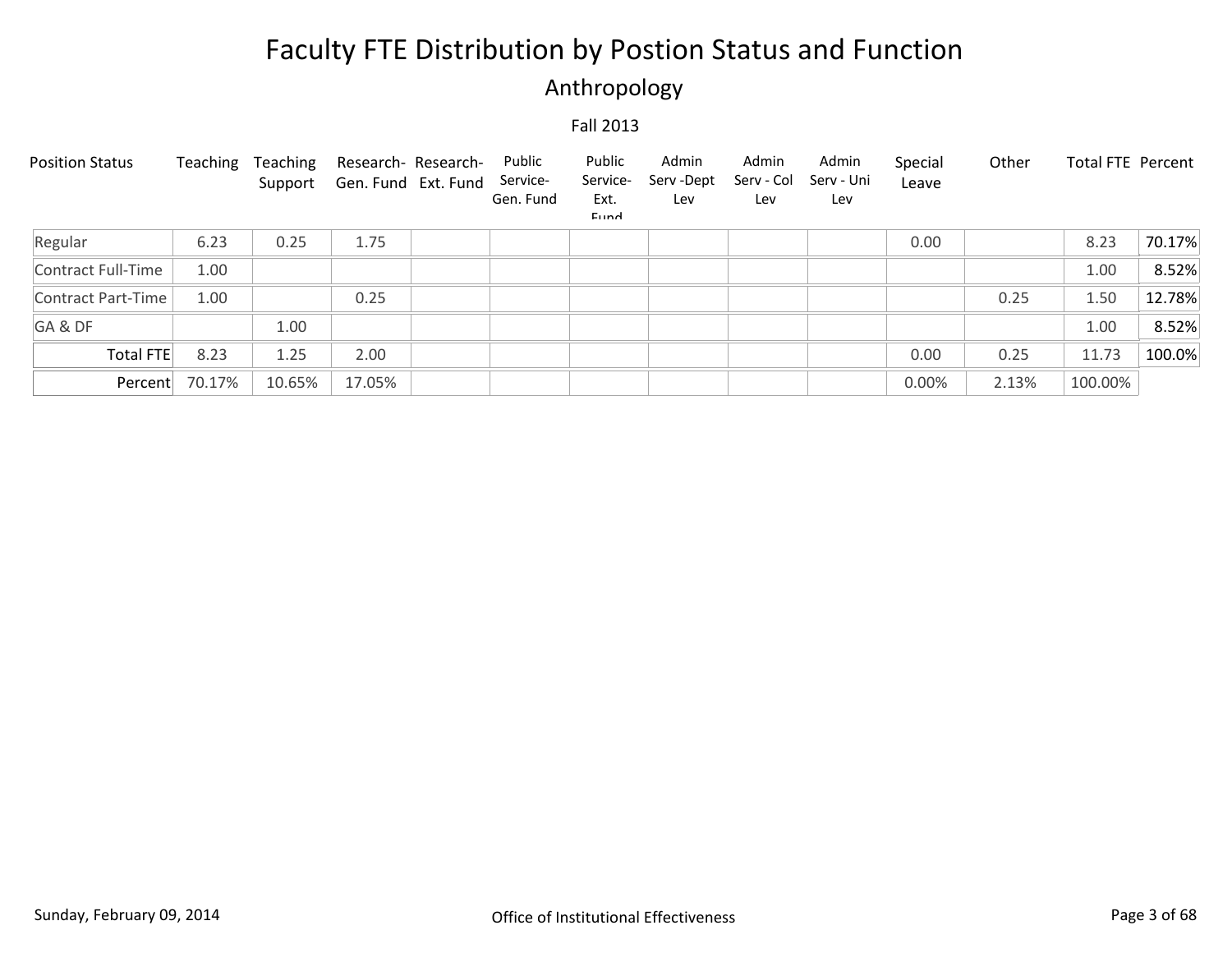### Architecture

| <b>Position Status</b> | Teaching       | Teaching | Research- Research-<br>Support Gen. Fund Ext. Fund | Public<br>Service-<br>Gen. Fund | Public<br>Service-<br>Ext.<br>Eund | Admin<br>Serv-Dept<br>Lev | Admin<br>Serv - Col<br>Lev | Admin<br>Serv - Uni<br>Lev | Special<br>Leave | Other | <b>Total FTE Percent</b> |        |
|------------------------|----------------|----------|----------------------------------------------------|---------------------------------|------------------------------------|---------------------------|----------------------------|----------------------------|------------------|-------|--------------------------|--------|
| Regular                | 13.25          |          | 4.75                                               |                                 |                                    | 1.50                      |                            |                            |                  | 1.00  | 20.50                    | 68.91% |
| Contract Full-Time     | 4.75           |          | 0.75                                               |                                 |                                    |                           |                            |                            |                  |       | 5.50                     | 18.49% |
| Contract Part-Time     | 3.75           |          |                                                    |                                 |                                    |                           |                            |                            |                  |       | 3.75                     | 12.61% |
| Total FTE              | 21.75          |          | 5.50                                               |                                 |                                    | 1.50                      |                            |                            |                  | 1.00  | 29.75                    | 100.0% |
|                        | Percent 73.11% |          | 18.49%                                             |                                 |                                    | 5.04%                     |                            |                            |                  | 3.36% | 100.00%                  |        |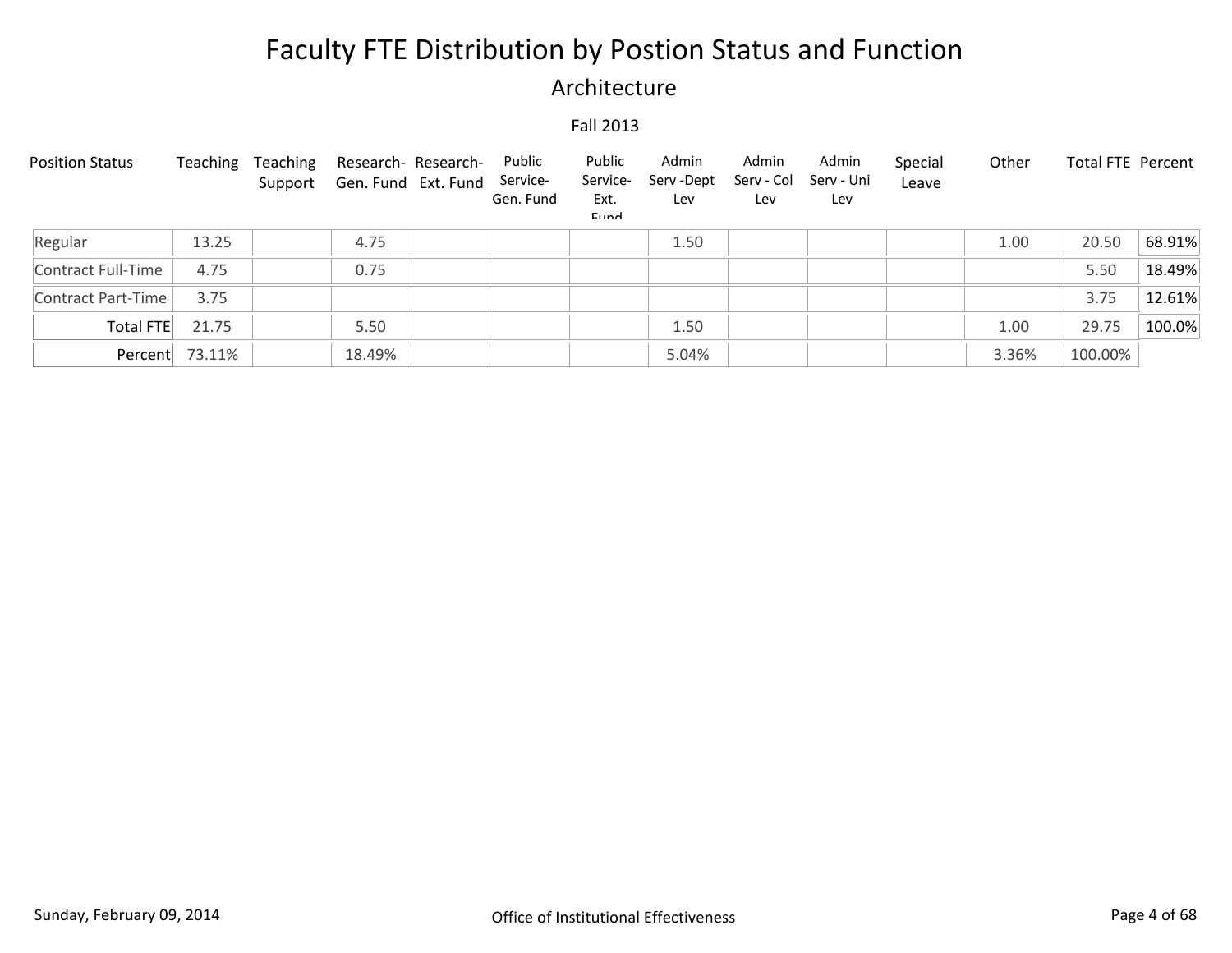Art

| <b>Position Status</b> |                 | Teaching Teaching | Research- Research- Public<br>Support Gen. Fund Ext. Fund Service- | Gen. Fund | Public<br>Service-<br>Ext.<br>Eund | Admin<br>Serv -Dept<br>Lev | Admin<br>Serv - Col<br>Lev | Admin<br>Serv - Uni<br>Lev | Special<br>Leave | Other | Total FTE Percent |        |
|------------------------|-----------------|-------------------|--------------------------------------------------------------------|-----------|------------------------------------|----------------------------|----------------------------|----------------------------|------------------|-------|-------------------|--------|
| Regular                | 23.58           |                   |                                                                    |           |                                    |                            |                            |                            |                  |       | 23.58             | 79.72% |
| Contract Full-Time     | 4.75            |                   |                                                                    |           |                                    |                            |                            |                            |                  |       | 4.75              | 16.06% |
| Contract Part-Time     | 1.25            |                   |                                                                    |           |                                    |                            |                            |                            |                  |       | 1.25              | 4.23%  |
| Total FTE              | 29.58           |                   |                                                                    |           |                                    |                            |                            |                            |                  |       | 29.58             | 100.0% |
|                        | Percent 100.00% |                   |                                                                    |           |                                    |                            |                            |                            |                  |       | 100.00%           |        |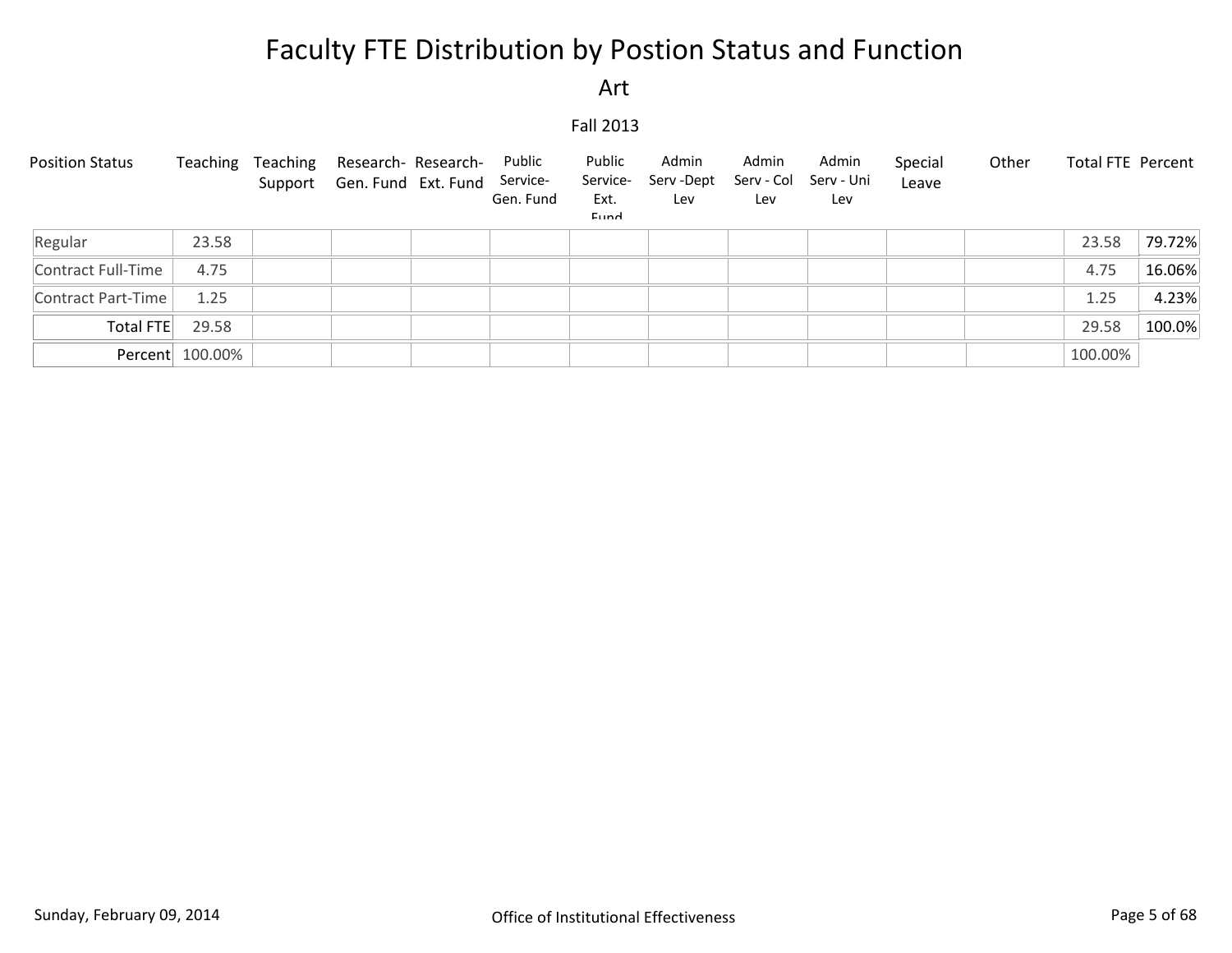## Assoc Provost & Dean Univ College

| <b>Position Status</b> | Teaching | Teaching | Research- Research-<br>Support Gen. Fund Ext. Fund Service- | Public<br>Gen. Fund | Public<br>Service-<br>Ext.<br>Eund | Admin<br>Serv -Dept<br>Lev | Admin<br>Serv - Col<br>Lev | Admin<br>Serv - Uni<br>Lev | Special<br>Leave | Other | Total FTE Percent |        |
|------------------------|----------|----------|-------------------------------------------------------------|---------------------|------------------------------------|----------------------------|----------------------------|----------------------------|------------------|-------|-------------------|--------|
| Contract Full-Time     |          | 0.25     |                                                             |                     |                                    |                            |                            |                            |                  |       | 0.25              | 33.33% |
| GA&DF                  |          | 0.50     |                                                             |                     |                                    |                            |                            |                            |                  |       | 0.50              | 66.67% |
| <b>Total FTE</b>       |          | 0.75     |                                                             |                     |                                    |                            |                            |                            |                  |       | 0.75              | 100.0% |
| Percent                |          | 100.00%  |                                                             |                     |                                    |                            |                            |                            |                  |       | 100.00%           |        |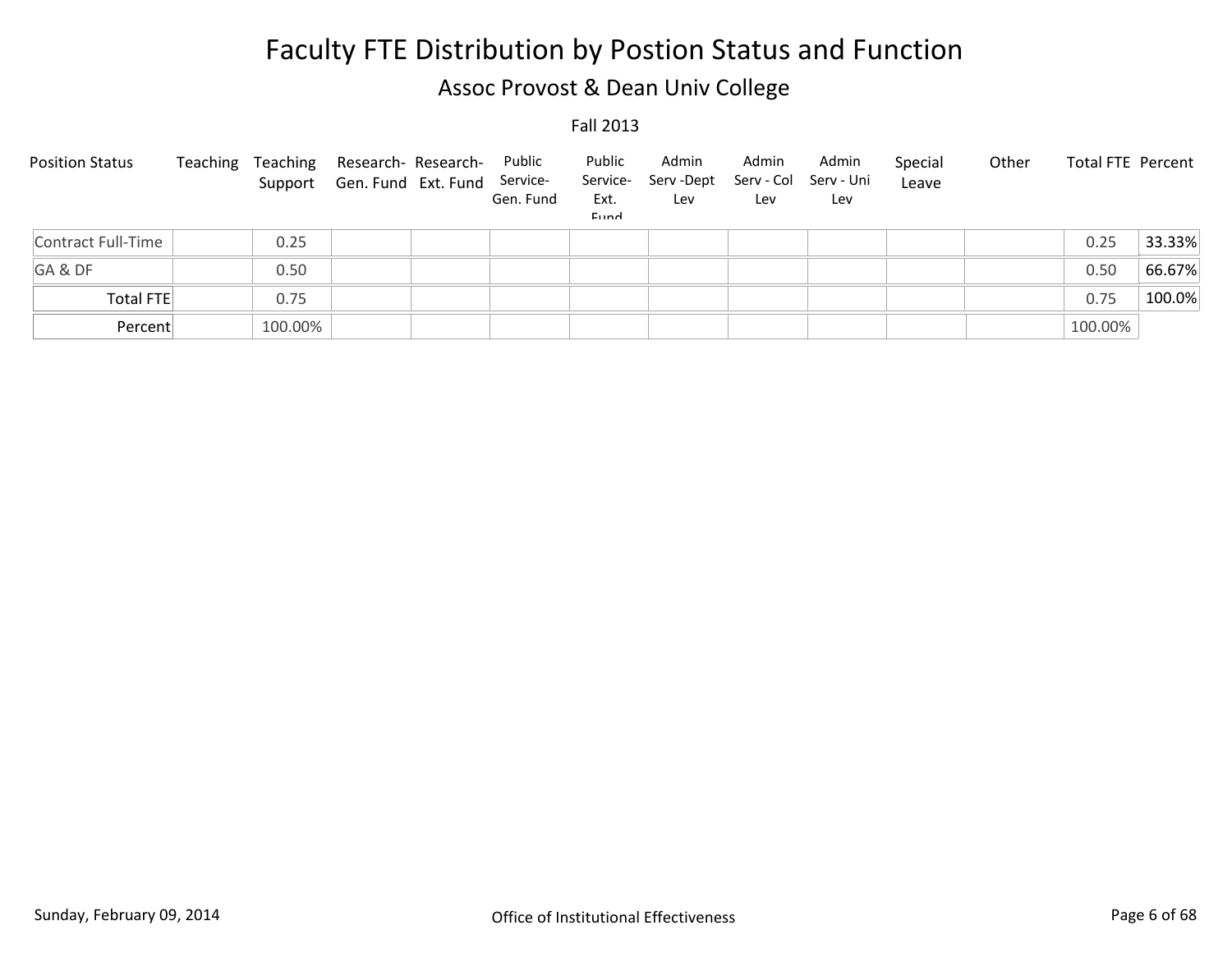Biology

| <b>Position Status</b> | Teaching | Teaching<br>Support | Research- Research-<br>Gen. Fund Ext. Fund |       | Public<br>Service-<br>Gen. Fund | Public<br>Service-<br>Ext.<br>Eund | Admin<br>Serv-Dept<br>Lev | Admin<br>Serv - Col<br>Lev | Admin<br>Serv - Uni<br>Lev | Special<br>Leave | Other | Total FTE Percent |        |
|------------------------|----------|---------------------|--------------------------------------------|-------|---------------------------------|------------------------------------|---------------------------|----------------------------|----------------------------|------------------|-------|-------------------|--------|
| Regular                | 16.68    |                     | 4.08                                       | 1.00  |                                 |                                    | 0.50                      |                            |                            |                  | 1.25  | 23.76             | 86.11% |
| Contract Full-Time     | 3.33     |                     |                                            |       |                                 |                                    |                           |                            |                            |                  |       | 3.33              | 12.08% |
| Contract Part-Time     | 0.50     |                     |                                            |       |                                 |                                    |                           |                            |                            |                  |       | 0.50              | 1.81%  |
| GA&DF                  | 0.00     |                     |                                            |       |                                 |                                    |                           |                            |                            |                  |       | 0.00              | 0.00%  |
| <b>Total FTE</b>       | 20.51    |                     | 4.08                                       | 1.00  |                                 |                                    | 0.50                      |                            |                            |                  | 1.25  | 27.60             | 100.0% |
| Percent                | 74.33%   |                     | 14.80%                                     | 3.63% |                                 |                                    | 1.81%                     |                            |                            |                  | 4.53% | 100.00%           |        |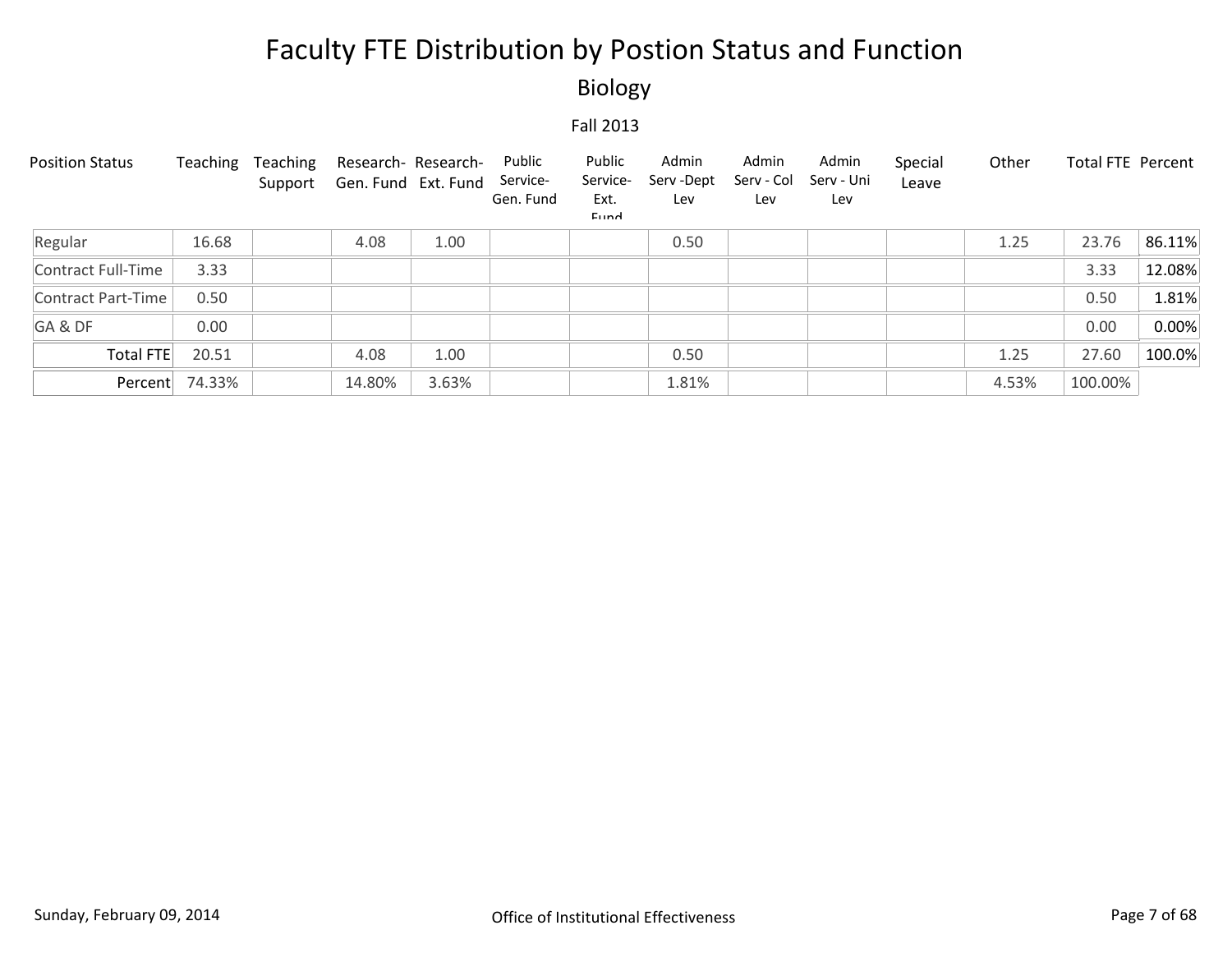## Chemistry

| <b>Position Status</b> | Teaching | Teaching<br>Support | Research- Research-<br>Gen. Fund Ext. Fund | Public<br>Service-<br>Gen. Fund | Public<br>Service-<br>Ext.<br>Eund | Admin<br>Serv - Dept<br>Lev | Admin<br>Serv - Col<br>Lev | Admin<br>Serv - Uni<br>Lev | Special<br>Leave | Other | Total FTE Percent |        |
|------------------------|----------|---------------------|--------------------------------------------|---------------------------------|------------------------------------|-----------------------------|----------------------------|----------------------------|------------------|-------|-------------------|--------|
| Regular                | 10.84    | 0.03                | 3.17                                       |                                 |                                    | 0.50                        |                            |                            |                  | 0.76  | 15.30             | 48.87% |
| Contract Full-Time     | 8.53     | 1.22                |                                            |                                 |                                    |                             |                            |                            |                  |       | 9.76              | 31.16% |
| Contract Part-Time     |          |                     |                                            |                                 |                                    |                             |                            |                            |                  |       |                   |        |
| GA&DF                  |          | 6.25                |                                            |                                 |                                    |                             |                            |                            |                  |       | 6.25              | 19.96% |
| <b>Total FTE</b>       | 19.37    | 7.50                | 3.17                                       |                                 |                                    | 0.50                        |                            |                            |                  | 0.76  | 31.31             | 100.0% |
| Percent                | 61.89%   | 23.95%              | 10.14%                                     |                                 |                                    | 1.60%                       |                            |                            |                  | 2.43% | 100.00%           |        |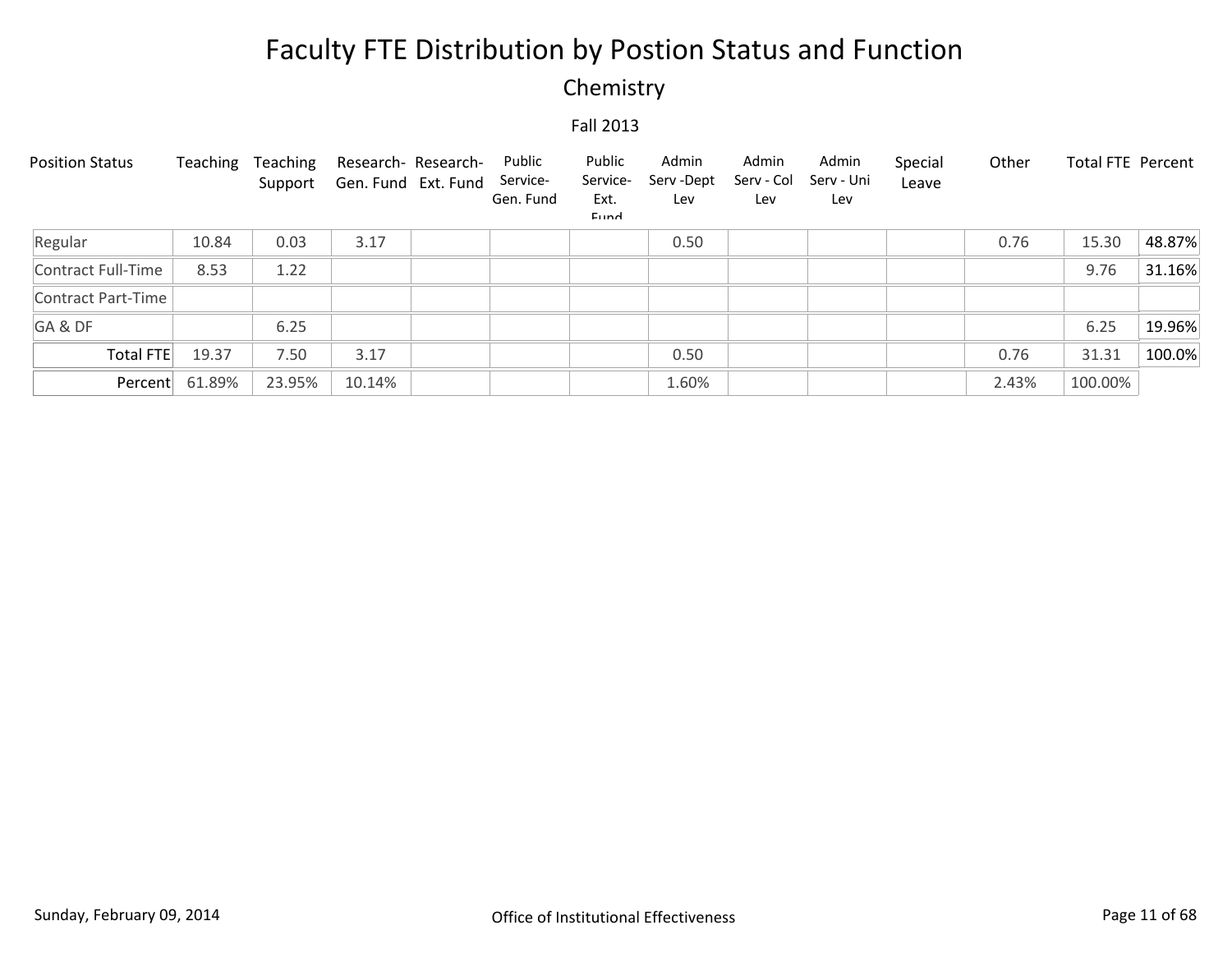### Communication Studies

| <b>Position Status</b> | Teaching | Teaching<br>Support | Research- Research-<br>Gen. Fund Ext. Fund | Public<br>Service-<br>Gen. Fund | Public<br>Service-<br>Ext.<br>Eund | Admin<br>Serv-Dept<br>Lev | Admin<br>Serv - Col<br>Lev | Admin<br>Serv - Uni<br>Lev | Special<br>Leave | Other | <b>Total FTE Percent</b> |        |
|------------------------|----------|---------------------|--------------------------------------------|---------------------------------|------------------------------------|---------------------------|----------------------------|----------------------------|------------------|-------|--------------------------|--------|
| Regular                | 4.00     | 0.25                | 1.75                                       |                                 |                                    | 0.75                      |                            | 0.25                       |                  |       | 7.00                     | 22.95% |
| Contract Full-Time     | 6.75     |                     |                                            |                                 |                                    |                           |                            |                            |                  | 1.50  | 8.25                     | 27.05% |
| Contract Part-Time     | 2.75     |                     |                                            |                                 |                                    |                           |                            |                            |                  |       | 2.75                     | 9.02%  |
| GA&DF                  | 10.50    | 2.00                |                                            |                                 |                                    |                           |                            |                            |                  |       | 12.50                    | 40.98% |
| <b>Total FTE</b>       | 24.00    | 2.25                | 1.75                                       |                                 |                                    | 0.75                      |                            | 0.25                       |                  | 1.50  | 30.50                    | 100.0% |
| Percent                | 78.69%   | 7.38%               | 5.74%                                      |                                 |                                    | 2.46%                     |                            | 0.82%                      |                  | 4.92% | 100.00%                  |        |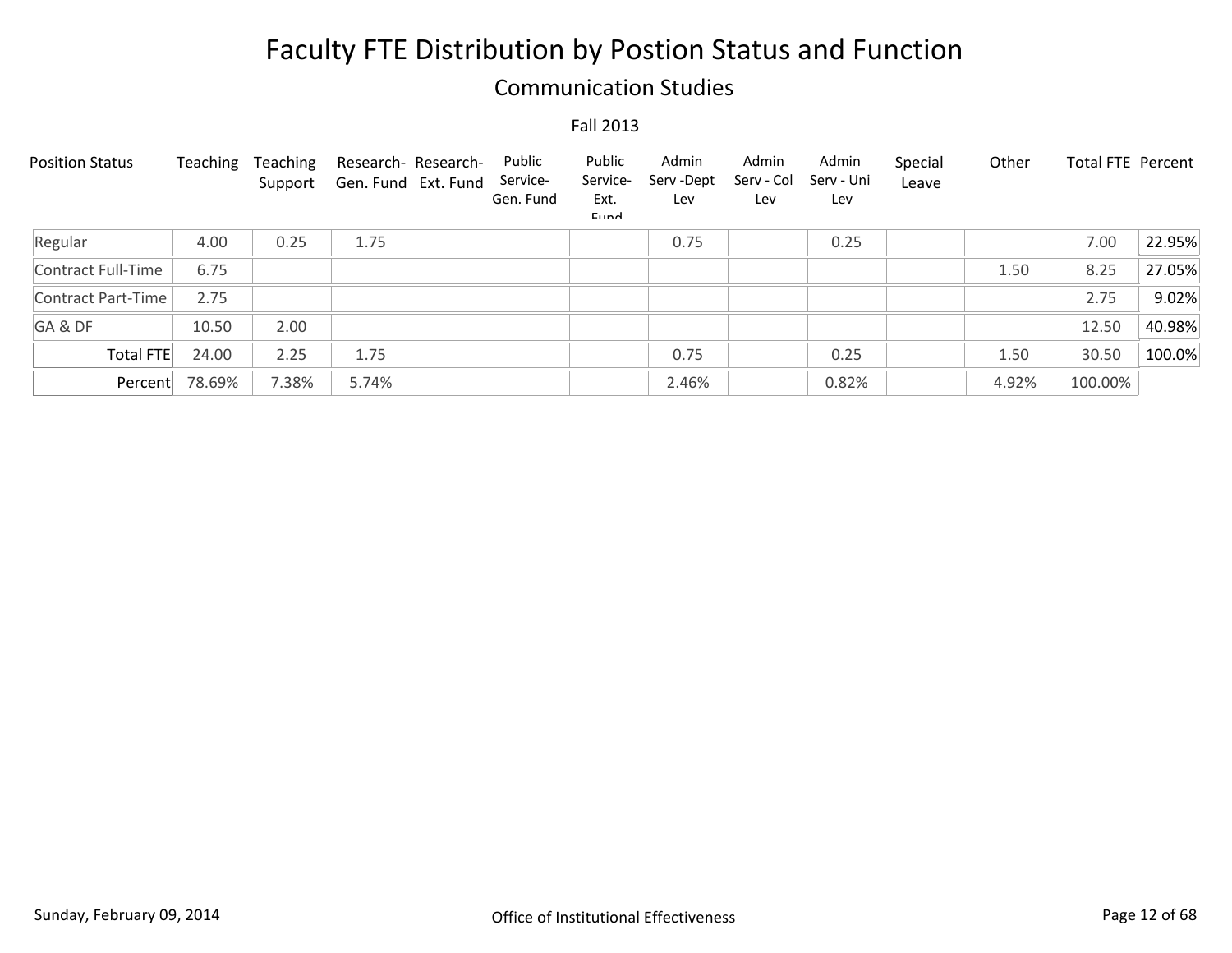### Computer Science

| <b>Position Status</b> | Teaching | Teaching<br>Support | Research- Research-<br>Gen. Fund Ext. Fund |        | Public<br>Service-<br>Gen. Fund | Public<br>Service-<br>Ext.<br>Eund | Admin<br>Serv-Dept<br>Lev | Admin<br>Serv - Col<br>Lev | Admin<br>Serv - Uni<br>Lev | Special<br>Leave | Other | <b>Total FTE Percent</b> |        |
|------------------------|----------|---------------------|--------------------------------------------|--------|---------------------------------|------------------------------------|---------------------------|----------------------------|----------------------------|------------------|-------|--------------------------|--------|
| Regular                | 5.75     |                     | 1.68                                       | 1.85   |                                 |                                    | 0.43                      |                            | 0.25                       |                  |       | 9.95                     | 50.72% |
| Contract Full-Time     | 3.67     |                     |                                            |        |                                 |                                    |                           |                            |                            |                  | 0.50  | 4.17                     | 21.24% |
| Contract Part-Time     |          |                     |                                            |        |                                 |                                    |                           |                            |                            |                  |       |                          |        |
| GA&DF                  |          | 3.00                | 0.50                                       | 2.00   |                                 |                                    |                           |                            |                            |                  |       | 5.50                     | 28.04% |
| Total FTE              | 9.42     | 3.00                | 2.18                                       | 3.85   |                                 |                                    | 0.43                      |                            | 0.25                       |                  | 0.50  | 19.62                    | 100.0% |
| Percent                | 48.00%   | 15.29%              | 11.09%                                     | 19.63% |                                 |                                    | 2.17%                     |                            | 1.27%                      |                  | 2.55% | 100.00%                  |        |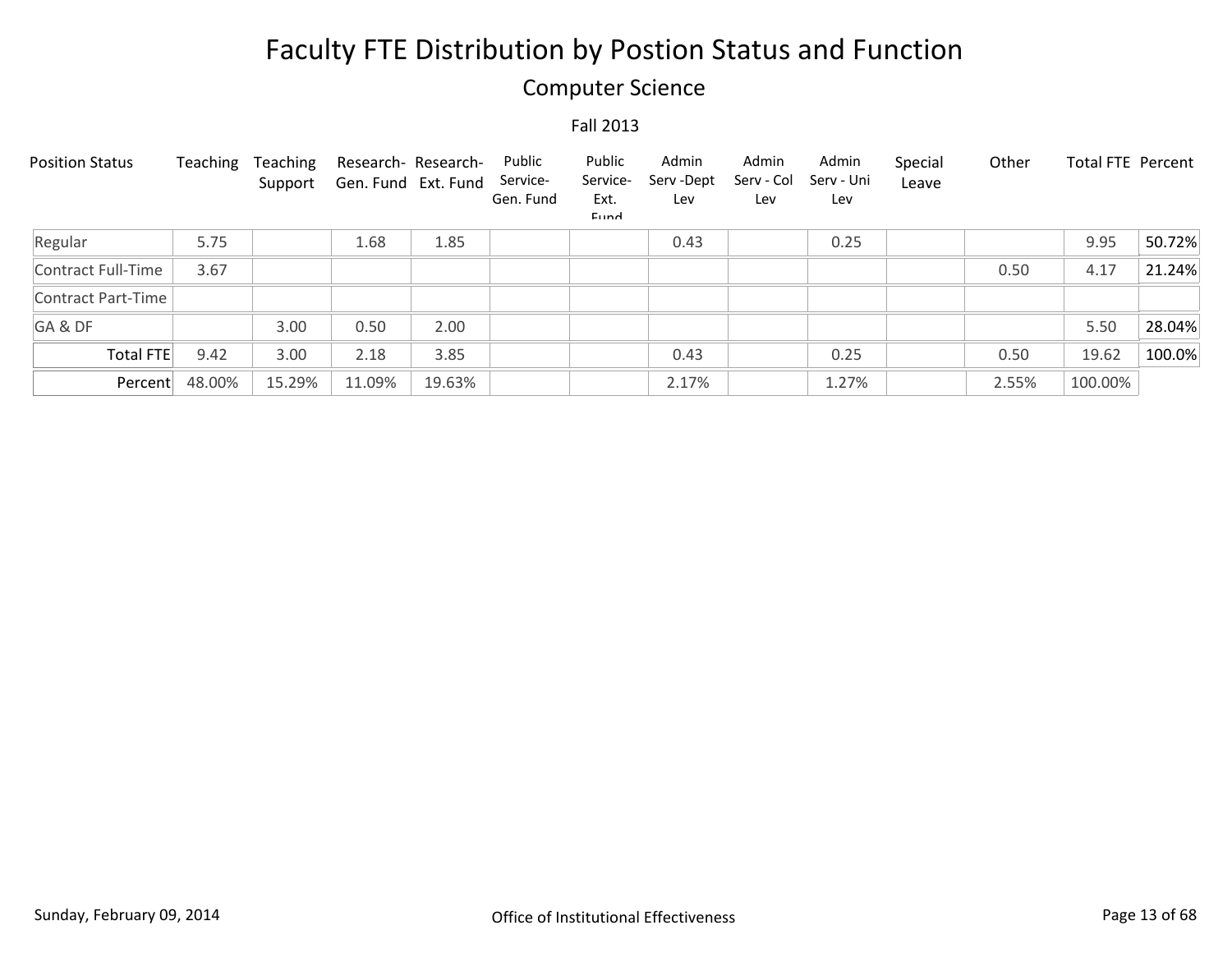## Counseling Psychology & Guide Svs

| <b>Position Status</b> | Teaching | Teaching<br>Support | Research- Research-<br>Gen. Fund Ext. Fund |       | Public<br>Service-<br>Gen. Fund | Public<br>Service-<br>Ext.<br>Eund | Admin<br>Serv-Dept<br>Lev | Admin<br>Serv - Col<br>Lev | Admin<br>Serv - Uni<br>Lev | Special<br>Leave | Other | Total FTE Percent |        |
|------------------------|----------|---------------------|--------------------------------------------|-------|---------------------------------|------------------------------------|---------------------------|----------------------------|----------------------------|------------------|-------|-------------------|--------|
| Regular                | 5.25     |                     | 2.50                                       |       | 0.25                            |                                    | 1.25                      | 0.75                       |                            |                  | 0.50  | 10.50             | 40.00% |
| Contract Full-Time     | 1.00     |                     |                                            |       |                                 |                                    |                           |                            |                            |                  |       | 1.00              | 3.81%  |
| Contract Part-Time     | 0.75     |                     |                                            |       |                                 |                                    |                           |                            |                            |                  |       | 0.75              | 2.86%  |
| GA&DF                  | 4.00     | 1.50                | 2.50                                       | 0.25  | 3.50                            | 1.50                               |                           |                            |                            |                  | 0.75  | 14.00             | 53.33% |
| <b>Total FTE</b>       | 11.00    | 1.50                | 5.00                                       | 0.25  | 3.75                            | 1.50                               | 1.25                      | 0.75                       |                            |                  | 1.25  | 26.25             | 100.0% |
| Percent                | 41.90%   | 5.71%               | 19.05%                                     | 0.95% | 14.29%                          | 5.71%                              | 4.76%                     | 2.86%                      |                            |                  | 4.76% | 100.00%           |        |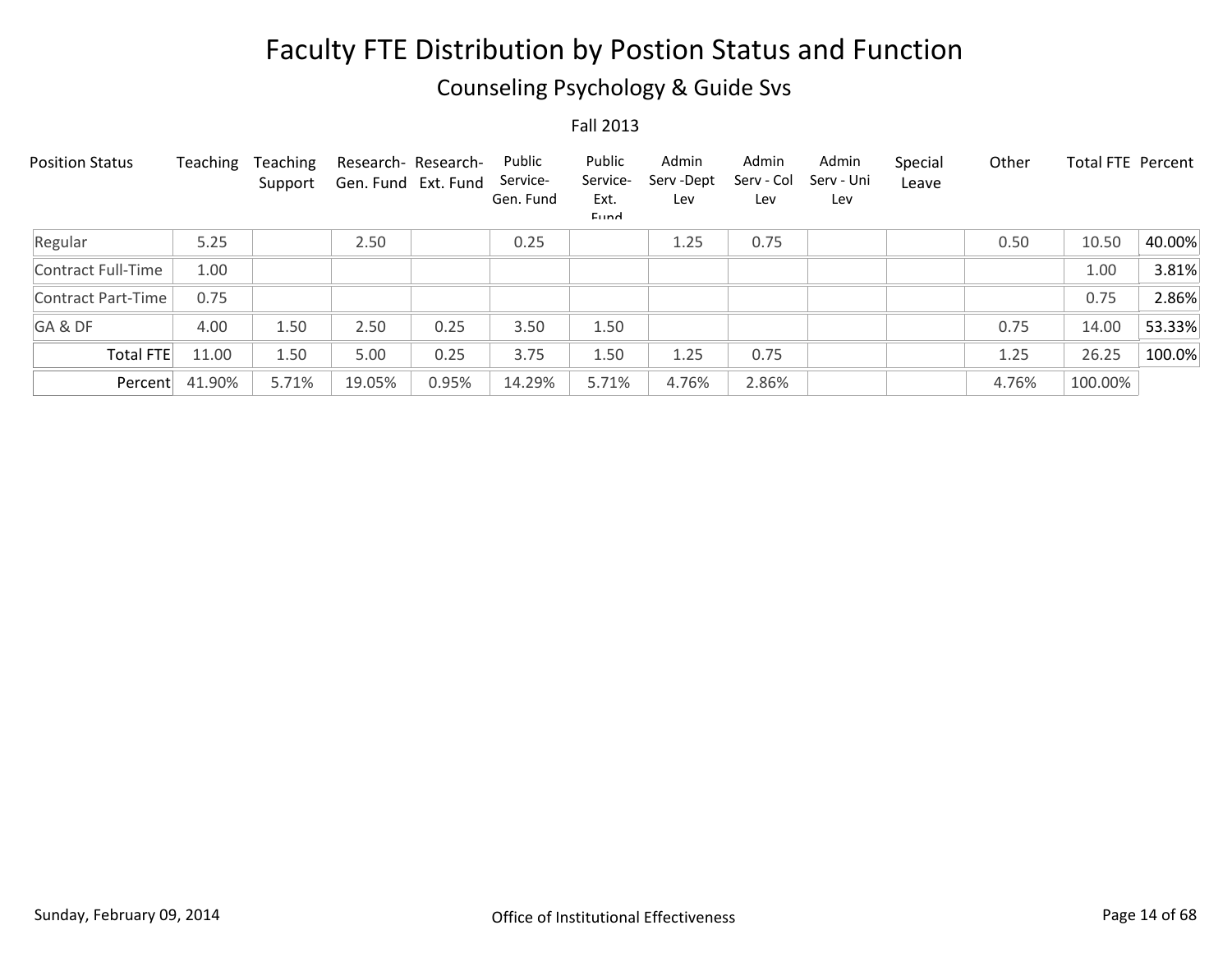## Criminal Justice & Criminology

| <b>Position Status</b> | Teaching       | Teaching | Research- Research-<br>Support Gen. Fund Ext. Fund | Public<br>Service-<br>Gen. Fund | Public<br>Service-<br>Ext.<br><b>Eund</b> | Admin<br>Serv-Dept<br>Lev | Admin<br>Serv - Col<br>Lev | Admin<br>Serv - Uni<br>Lev | Special<br>Leave | Other | <b>Total FTE Percent</b> |        |
|------------------------|----------------|----------|----------------------------------------------------|---------------------------------|-------------------------------------------|---------------------------|----------------------------|----------------------------|------------------|-------|--------------------------|--------|
| Regular                | 4.25           |          | 1.50                                               |                                 |                                           | 0.50                      |                            |                            |                  | 0.25  | 6.50                     | 55.32% |
| Contract Full-Time     | 5.25           |          |                                                    |                                 |                                           |                           |                            |                            |                  |       | 5.25                     | 44.68% |
| Total FTE              | 9.50           |          | 1.50                                               |                                 |                                           | 0.50                      |                            |                            |                  | 0.25  | 11.75                    | 100.0% |
|                        | Percent 80.85% |          | 12.77%                                             |                                 |                                           | 4.26%                     |                            |                            |                  | 2.13% | 100.00%                  |        |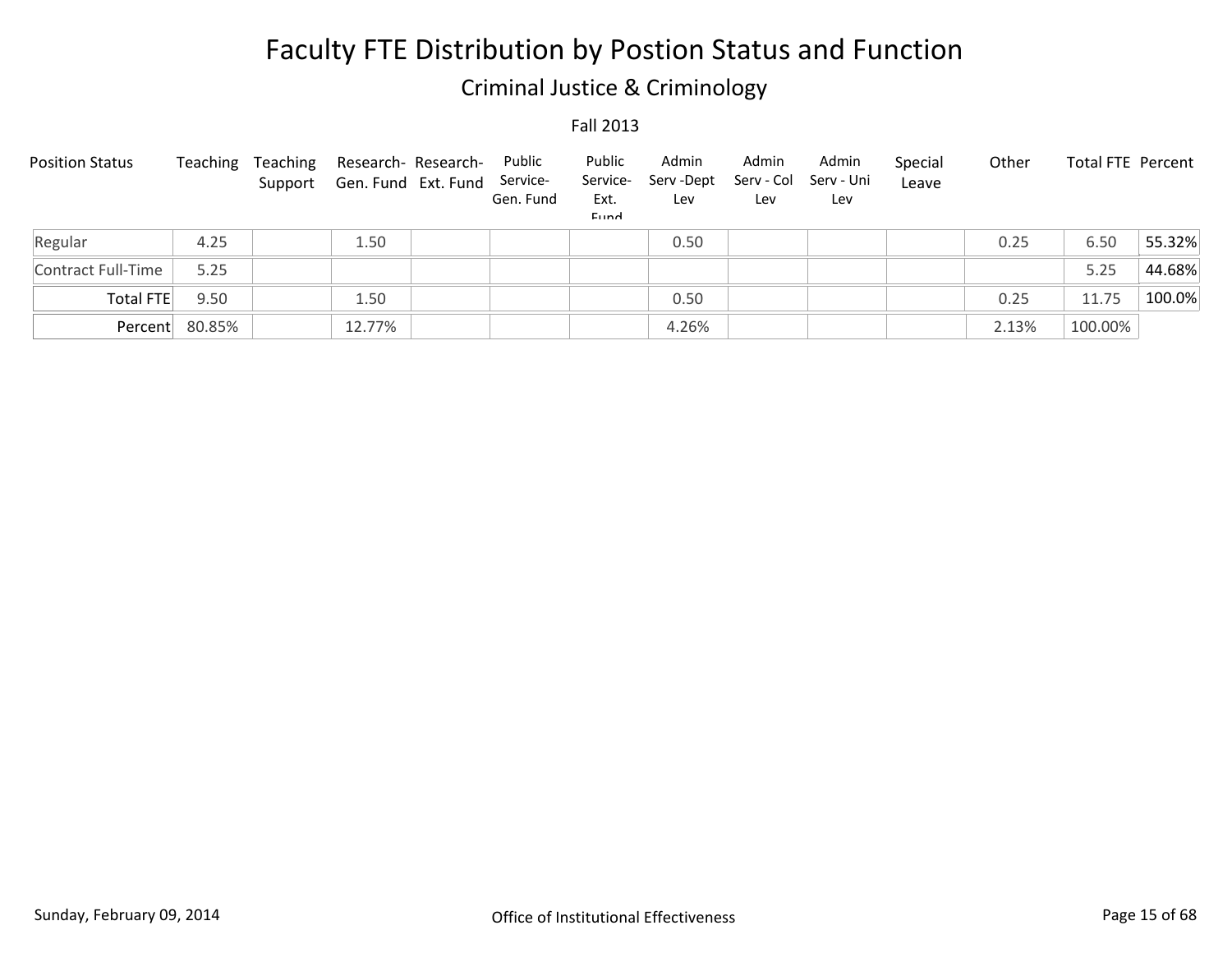### Ctr Info & Communication Sciences

| <b>Position Status</b> | Teaching | Teaching<br>Support | Research- Research-<br>Gen. Fund Ext. Fund | Public<br>Service-<br>Gen. Fund | Public<br>Service-<br>Ext.<br>Eund | Admin<br>Serv -Dept<br>Lev | Admin<br>Serv - Col<br>Lev | Admin<br>Serv - Uni<br>Lev | Special<br>Leave | Other | <b>Total FTE Percent</b> |        |
|------------------------|----------|---------------------|--------------------------------------------|---------------------------------|------------------------------------|----------------------------|----------------------------|----------------------------|------------------|-------|--------------------------|--------|
| Regular                | 2.83     | 0.75                | 1.42                                       |                                 |                                    | 0.83                       | 0.58                       |                            |                  | 0.58  | 7.00                     | 48.28% |
| GA&DF                  |          | 3.75                | 3.75                                       |                                 |                                    |                            |                            |                            |                  |       | 7.50                     | 51.72% |
| Total FTE              | 2.83     | 4.50                | 5.17                                       |                                 |                                    | 0.83                       | 0.58                       |                            |                  | 0.58  | 14.50                    | 100.0% |
| Percent                | 19.54%   | 31.03%              | 35.63%                                     |                                 |                                    | 5.75%                      | 4.02%                      |                            |                  | 4.02% | 100.00%                  |        |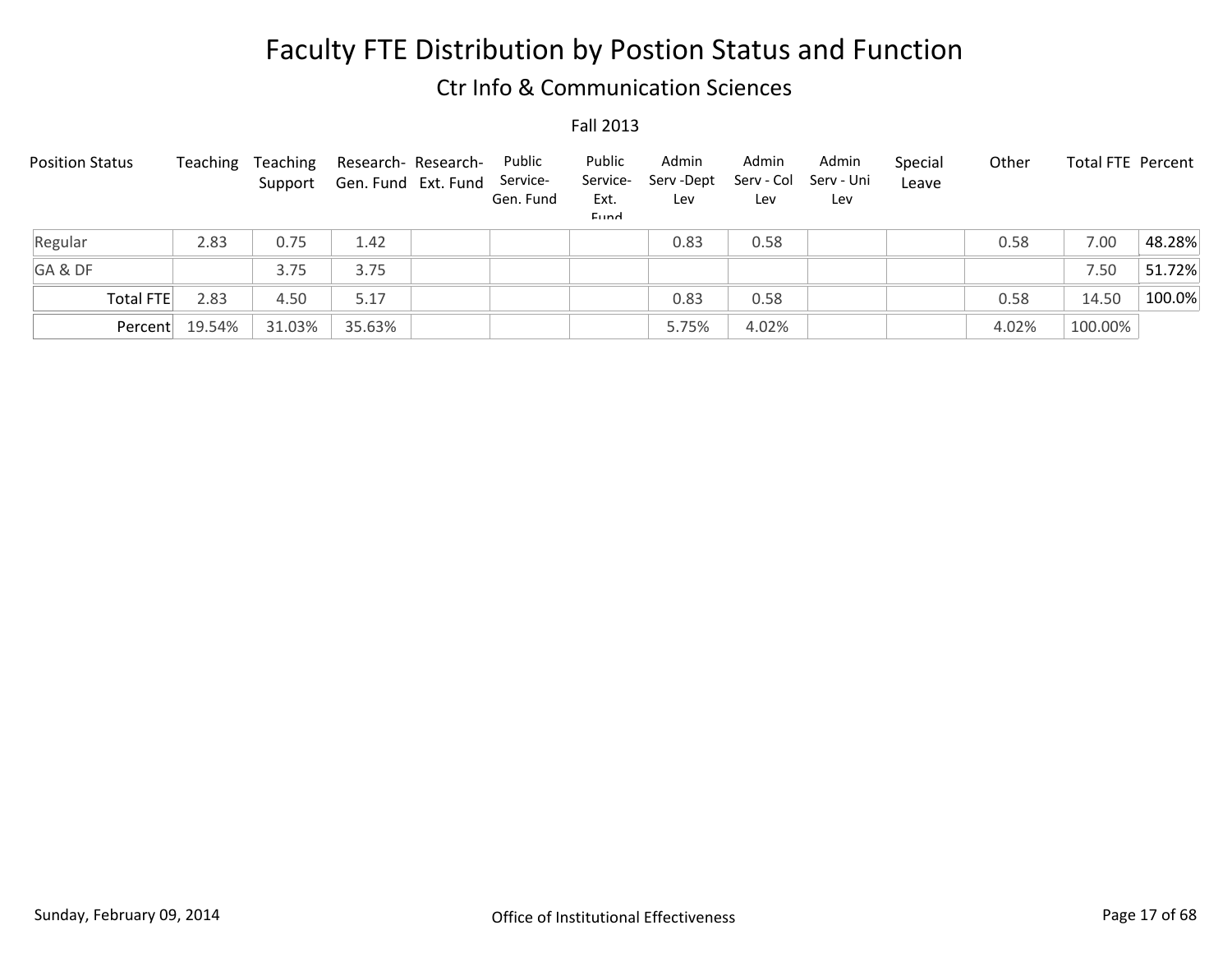### Ctr Middletown Studies

| <b>Position Status</b> |  | Teaching Teaching Research- Research- Public<br>Support Gen. Fund Ext. Fund | Service-<br>Gen. Fund | Public<br>Service-<br>Ext.<br>Eund | Admin<br>Serv -Dept<br>Lev | Admin<br>Serv - Col Serv - Uni<br>Lev | Admin<br>Lev | Special<br>Leave | Other | Total FTE Percent |         |
|------------------------|--|-----------------------------------------------------------------------------|-----------------------|------------------------------------|----------------------------|---------------------------------------|--------------|------------------|-------|-------------------|---------|
| Regular                |  | 0.25                                                                        |                       |                                    |                            |                                       | 0.50         |                  |       | 0.75              | ####### |
| Total FTE              |  | 0.25                                                                        |                       |                                    |                            |                                       | 0.50         |                  |       | 0.75              | 100.0%  |
| Percent                |  | 33.33%                                                                      |                       |                                    |                            |                                       | 66.67%       |                  |       | 100.00%           |         |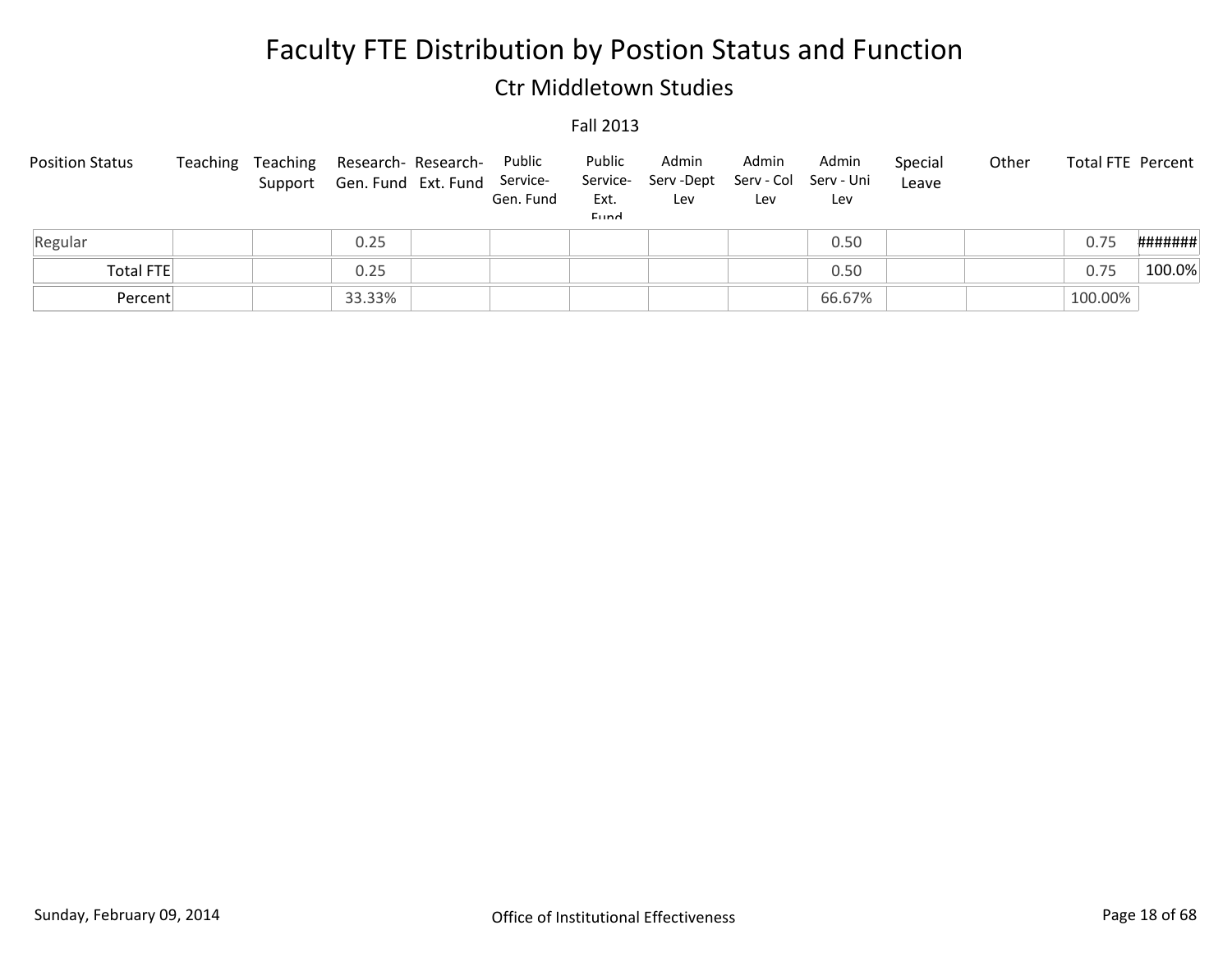### Economics

| <b>Position Status</b> | Teaching | Teaching<br>Support | Research- Research-<br>Gen. Fund Ext. Fund | Public<br>Service-<br>Gen. Fund | Public<br>Service-<br>Ext.<br>Eund | Admin<br>Serv-Dept<br>Lev | Admin<br>Serv - Col<br>Lev | Admin<br>Serv - Uni<br>Lev | Special<br>Leave | Other | <b>Total FTE Percent</b> |        |
|------------------------|----------|---------------------|--------------------------------------------|---------------------------------|------------------------------------|---------------------------|----------------------------|----------------------------|------------------|-------|--------------------------|--------|
| Regular                | 10.13    |                     | 2.75                                       |                                 |                                    | 0.25                      |                            |                            |                  | 0.25  | 13.88                    | 67.27% |
| Contract Full-Time     | 2.25     |                     |                                            |                                 |                                    |                           |                            |                            |                  |       | 2.25                     | 10.91% |
| Contract Part-Time     | 0.50     |                     |                                            |                                 |                                    |                           |                            |                            |                  |       | 0.50                     | 2.42%  |
| GA&DF                  |          | 4.00                |                                            |                                 |                                    |                           |                            |                            |                  |       | 4.00                     | 19.39% |
| Total FTE              | 12.88    | 4.00                | 2.75                                       |                                 |                                    | 0.25                      |                            |                            |                  | 0.25  | 20.63                    | 100.0% |
| Percent                | 62.42%   | 19.39%              | 13.33%                                     |                                 |                                    | 1.21%                     |                            |                            |                  | 1.21% | 100.00%                  |        |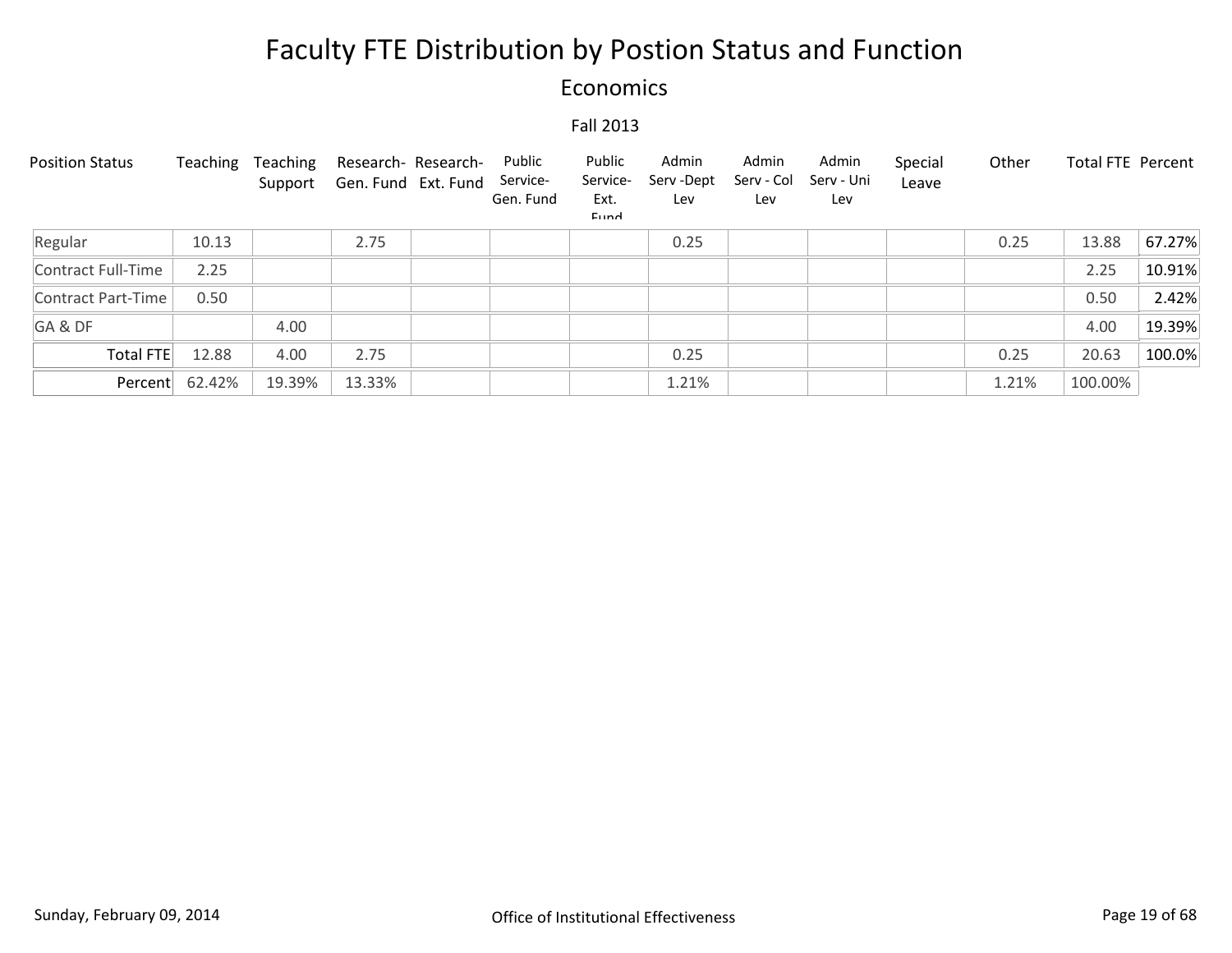## Educational Leadership

| <b>Position Status</b> | Teaching       | Teaching | Research- Research-<br>Support Gen. Fund Ext. Fund Service- | Public<br>Gen. Fund | Public<br>Service-<br>Ext.<br>Eund | Admin<br>Serv -Dept<br>Lev | Admin<br>Serv - Col<br>Lev | Admin<br>Serv - Uni<br>Lev | Special<br>Leave | Other  | Total FTE Percent |        |
|------------------------|----------------|----------|-------------------------------------------------------------|---------------------|------------------------------------|----------------------------|----------------------------|----------------------------|------------------|--------|-------------------|--------|
| Regular                | 5.83           |          |                                                             |                     |                                    |                            |                            |                            |                  | 3.25   | 9.08              | 41.92% |
| Contract Part-Time     | 4.25           |          |                                                             |                     |                                    |                            |                            |                            |                  |        | 4.25              | 19.62% |
| GA&DF                  |                |          |                                                             |                     |                                    |                            |                            |                            |                  | 8.33   | 8.33              | 38.46% |
| Total FTE              | 10.08          |          |                                                             |                     |                                    |                            |                            |                            |                  | 11.58  | 21.67             | 100.0% |
|                        | Percent 46.54% |          |                                                             |                     |                                    |                            |                            |                            |                  | 53.46% | 100.00%           |        |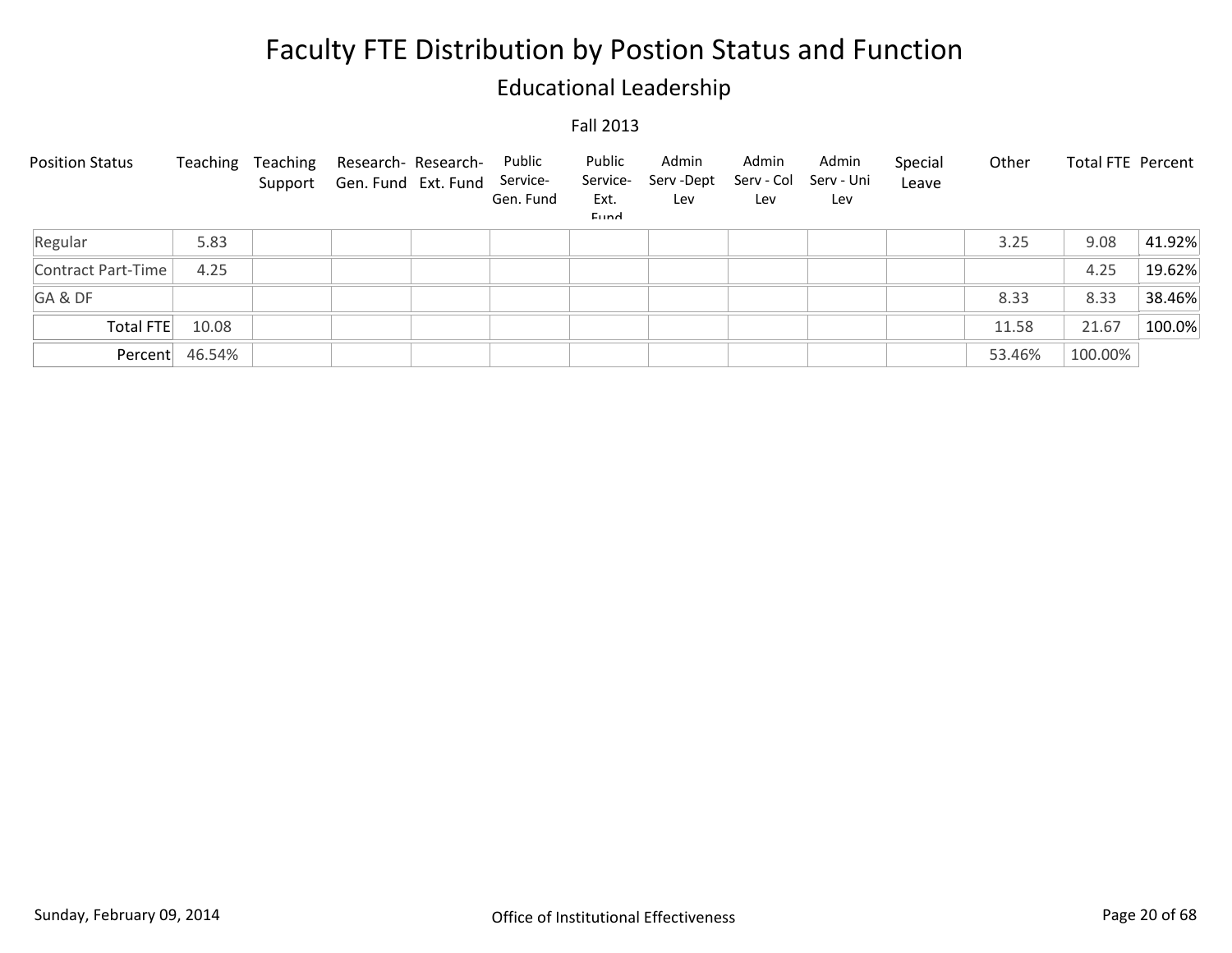## Educational Psychology

| <b>Position Status</b> | Teaching | Teaching<br>Support | Research-Research-<br>Gen. Fund Ext. Fund |       | Public<br>Service-<br>Gen. Fund | Public<br>Service-<br>Ext.<br>Eund | Admin<br>Serv-Dept<br>Lev | Admin<br>Serv - Col<br>Lev | Admin<br>Serv - Uni<br>Lev | Special<br>Leave | Other | Total FTE Percent |        |
|------------------------|----------|---------------------|-------------------------------------------|-------|---------------------------------|------------------------------------|---------------------------|----------------------------|----------------------------|------------------|-------|-------------------|--------|
| Regular                | 9.75     | 0.50                | 4.75                                      |       | 0.50                            |                                    | 1.00                      | 0.50                       |                            | 1.00             | 0.50  | 18.50             | 40.44% |
| Contract Full-Time     | 3.50     | 0.75                |                                           |       |                                 |                                    |                           |                            |                            |                  |       | 4.25              | 9.29%  |
| Contract Part-Time     | 3.00     |                     |                                           |       |                                 |                                    |                           |                            |                            |                  |       | 3.00              | 6.56%  |
| GA&DF                  | 3.00     | 4.75                | 5.00                                      | 0.25  | 6.50                            |                                    |                           |                            |                            |                  | 0.50  | 20.00             | 43.72% |
| Total FTE              | 19.25    | 6.00                | 9.75                                      | 0.25  | 7.00                            |                                    | 1.00                      | 0.50                       |                            | 1.00             | 1.00  | 45.75             | 100.0% |
| Percent                | 42.08%   | 13.11%              | 21.31%                                    | 0.55% | 15.30%                          |                                    | 2.19%                     | 1.09%                      |                            | 2.19%            | 2.19% | 100.00%           |        |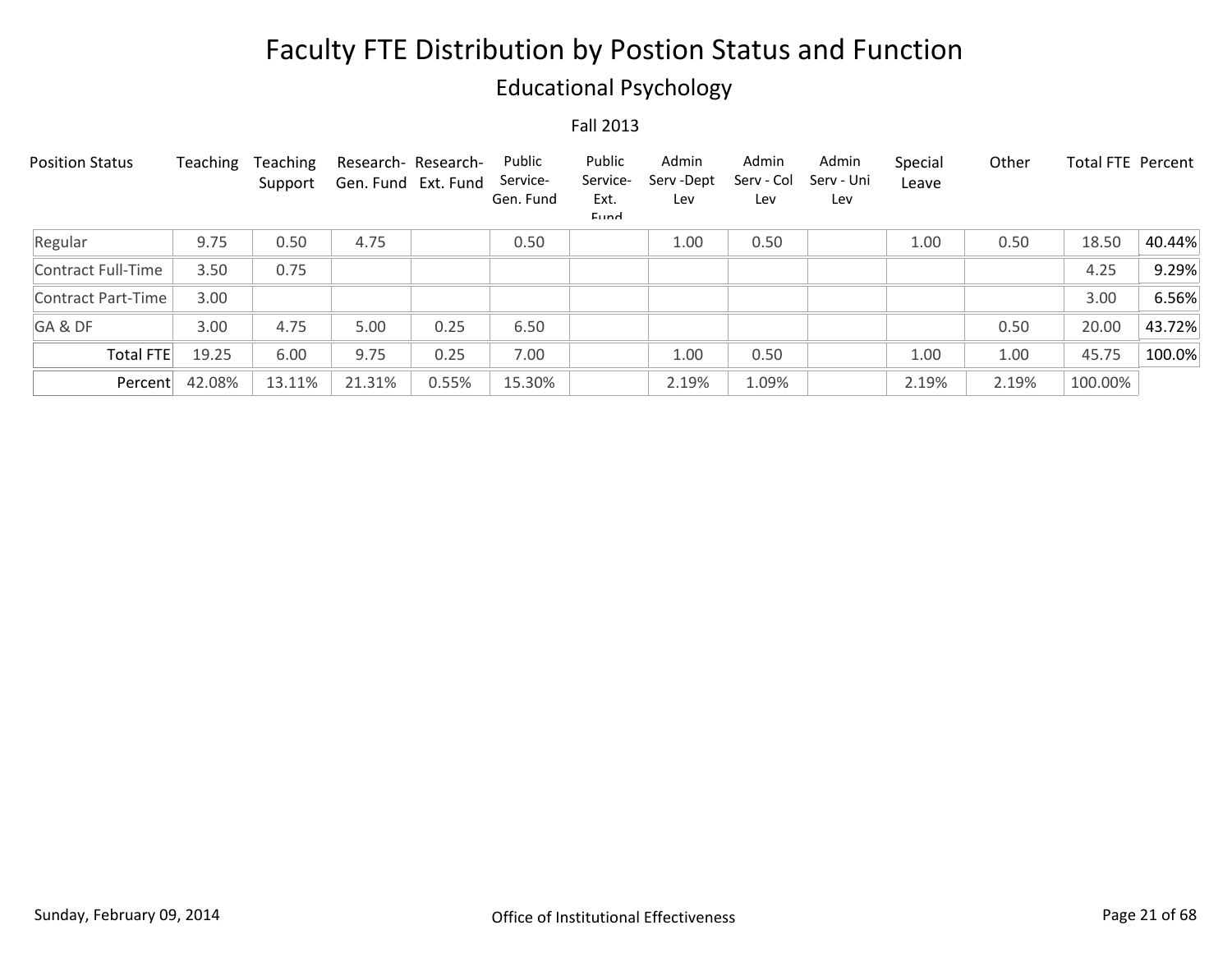### Educational Studies

| <b>Position Status</b> | Teaching | Teaching<br>Support | Research- Research-<br>Gen. Fund Ext. Fund |       | Public<br>Service-<br>Gen. Fund | Public<br>Service-<br>Ext.<br>Eund | Admin<br>Serv-Dept<br>Lev | Admin<br>Serv - Col<br>Lev | Admin<br>Serv - Uni<br>Lev | Special<br>Leave | Other | <b>Total FTE Percent</b> |        |
|------------------------|----------|---------------------|--------------------------------------------|-------|---------------------------------|------------------------------------|---------------------------|----------------------------|----------------------------|------------------|-------|--------------------------|--------|
| Regular                | 13.50    |                     | 4.00                                       | 1.25  |                                 |                                    | 1.75                      |                            |                            | 1.00             |       | 21.58                    | 67.47% |
| Contract Full-Time     | 3.75     | 0.25                |                                            |       |                                 |                                    |                           |                            |                            |                  | 1.33  | 5.33                     | 16.67% |
| Contract Part-Time     | 2.45     |                     |                                            |       |                                 |                                    |                           |                            |                            |                  |       | 2.45                     | 7.65%  |
| GA&DF                  | 1.75     | 0.88                |                                            |       |                                 |                                    |                           |                            |                            |                  |       | 2.63                     | 8.21%  |
| <b>Total FTE</b>       | 21.45    | 1.13                | 4.00                                       | 1.25  |                                 |                                    | 1.75                      |                            |                            | 1.00             | 1.33  | 31.99                    | 100.0% |
| Percent                | 67.04%   | 3.52%               | 12.50%                                     | 3.91% |                                 |                                    | 5.47%                     |                            |                            | 3.13%            | 4.17% | 100.00%                  |        |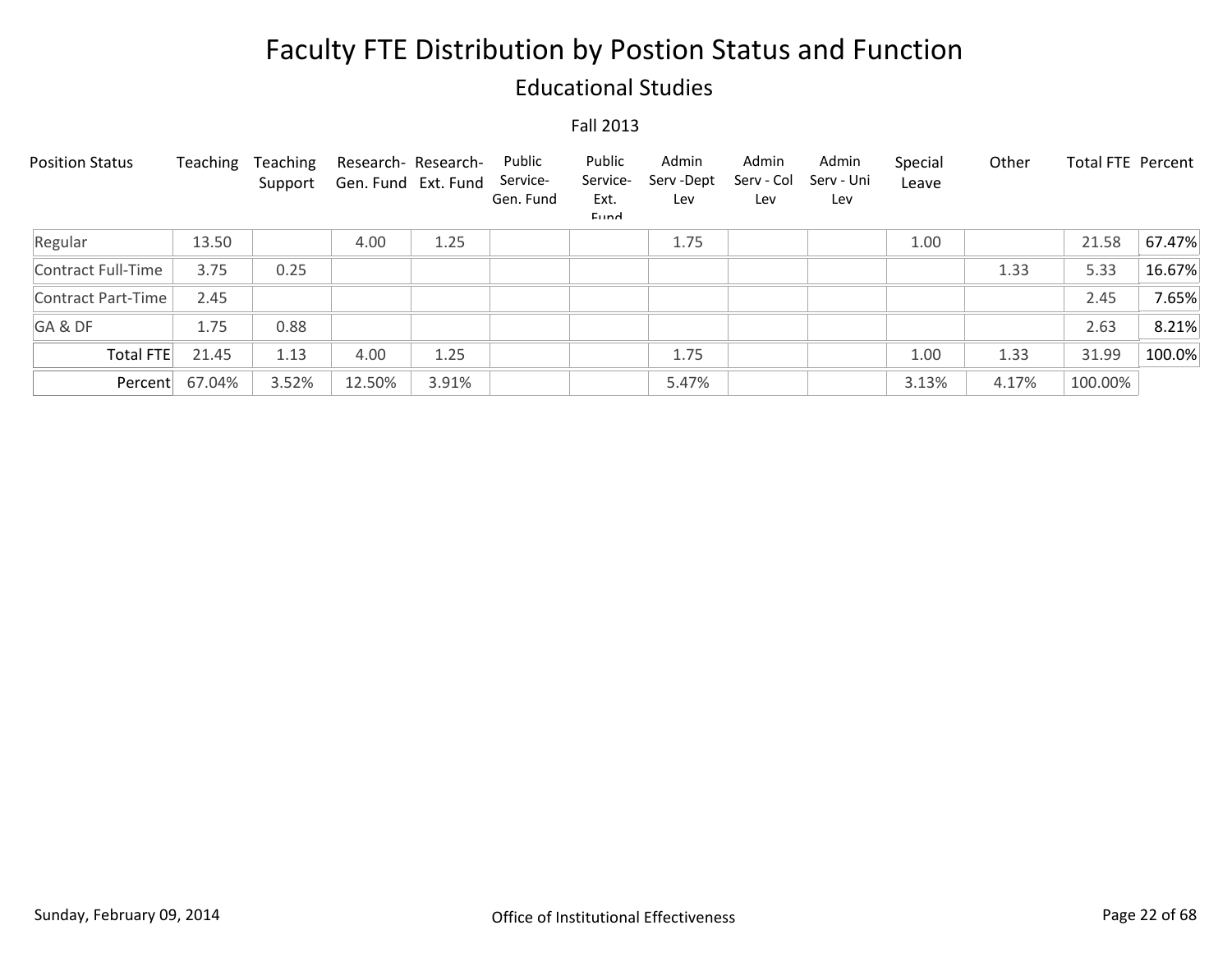## Elementary Education

| <b>Position Status</b> | Teaching | Teaching<br>Support | Research- Research-<br>Gen. Fund Ext. Fund |       | Public<br>Service-<br>Gen. Fund | Public<br>Service-<br>Ext.<br><b>Fund</b> | Admin<br>Serv-Dept<br>Lev | Admin<br>Serv - Col<br>Lev | Admin<br>Serv - Uni<br>Lev | Special<br>Leave | Other | Total FTE Percent |        |
|------------------------|----------|---------------------|--------------------------------------------|-------|---------------------------------|-------------------------------------------|---------------------------|----------------------------|----------------------------|------------------|-------|-------------------|--------|
| Regular                | 10.72    | 1.17                | 3.75                                       | 0.75  |                                 |                                           | 0.50                      | 0.25                       |                            |                  | 0.08  | 17.22             | 51.08% |
| Contract Full-Time     | 8.80     | 0.42                |                                            |       |                                 |                                           | 0.25                      |                            |                            |                  | 2.75  | 12.22             | 36.24% |
| Contract Part-Time     | 2.78     |                     |                                            |       |                                 |                                           |                           |                            |                            |                  | 0.50  | 3.28              | 9.71%  |
| GA&DF                  |          | 1.00                |                                            |       |                                 |                                           |                           |                            |                            |                  |       | 1.00              | 2.97%  |
| <b>Total FTE</b>       | 22.30    | 2.58                | 3.75                                       | 0.75  |                                 |                                           | 0.75                      | 0.25                       |                            |                  | 3.33  | 33.72             | 100.0% |
| Percent                | 66.14%   | 7.66%               | 11.12%                                     | 2.22% |                                 |                                           | 2.22%                     | 0.74%                      |                            |                  | 9.89% | 100.00%           |        |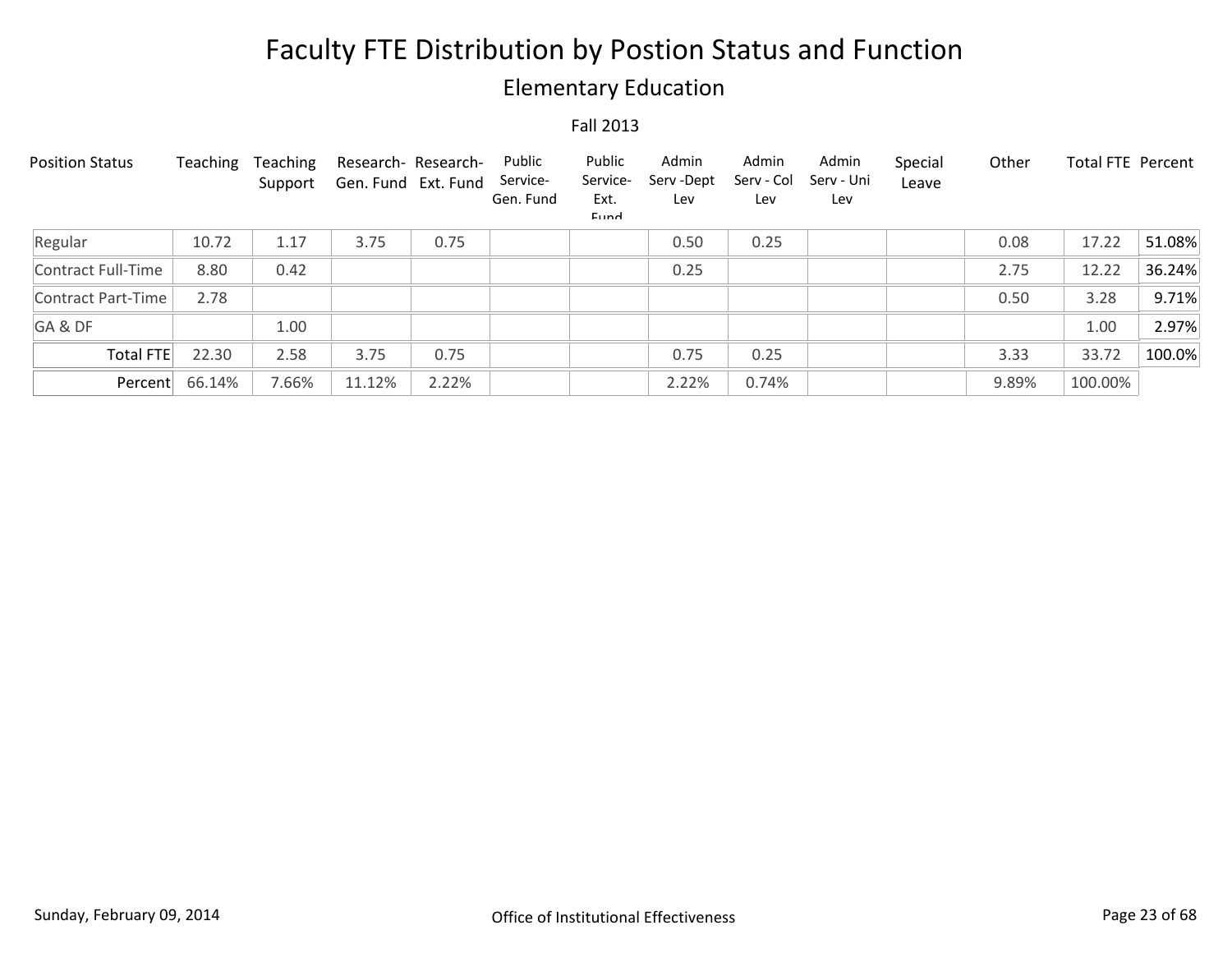English

| <b>Position Status</b> | Teaching | Teaching<br>Support | Research-Research-<br>Gen. Fund Ext. Fund |       | Public<br>Service-<br>Gen. Fund | Public<br>Service-<br>Ext.<br>Eund | Admin<br>Serv-Dept<br>Lev | Admin<br>Serv - Col<br>Lev | Admin<br>Serv - Uni<br>Lev | Special<br>Leave | Other | Total FTE Percent |        |
|------------------------|----------|---------------------|-------------------------------------------|-------|---------------------------------|------------------------------------|---------------------------|----------------------------|----------------------------|------------------|-------|-------------------|--------|
| Regular                | 15.26    |                     | 6.50                                      | 0.75  |                                 |                                    | 2.75                      |                            |                            | 0.97             | 2.00  | 28.23             | 37.59% |
| Contract Full-Time     | 27.13    |                     |                                           |       |                                 |                                    | 1.25                      |                            |                            |                  |       | 28.88             | 38.45% |
| Contract Part-Time     | 7.38     |                     |                                           |       |                                 |                                    |                           |                            |                            |                  |       | 7.38              | 9.82%  |
| GA&DF                  | 9.63     |                     |                                           |       |                                 |                                    | 1.00                      |                            |                            |                  |       | 10.63             | 14.15% |
| <b>Total FTE</b>       | 59.39    |                     | 6.50                                      | 0.75  |                                 |                                    | 5.00                      |                            |                            | 0.97             | 2.00  | 75.11             | 100.0% |
| Percent                | 79.07%   |                     | 8.65%                                     | 1.00% |                                 |                                    | 6.66%                     |                            |                            | 1.29%            | 2.66% | 100.00%           |        |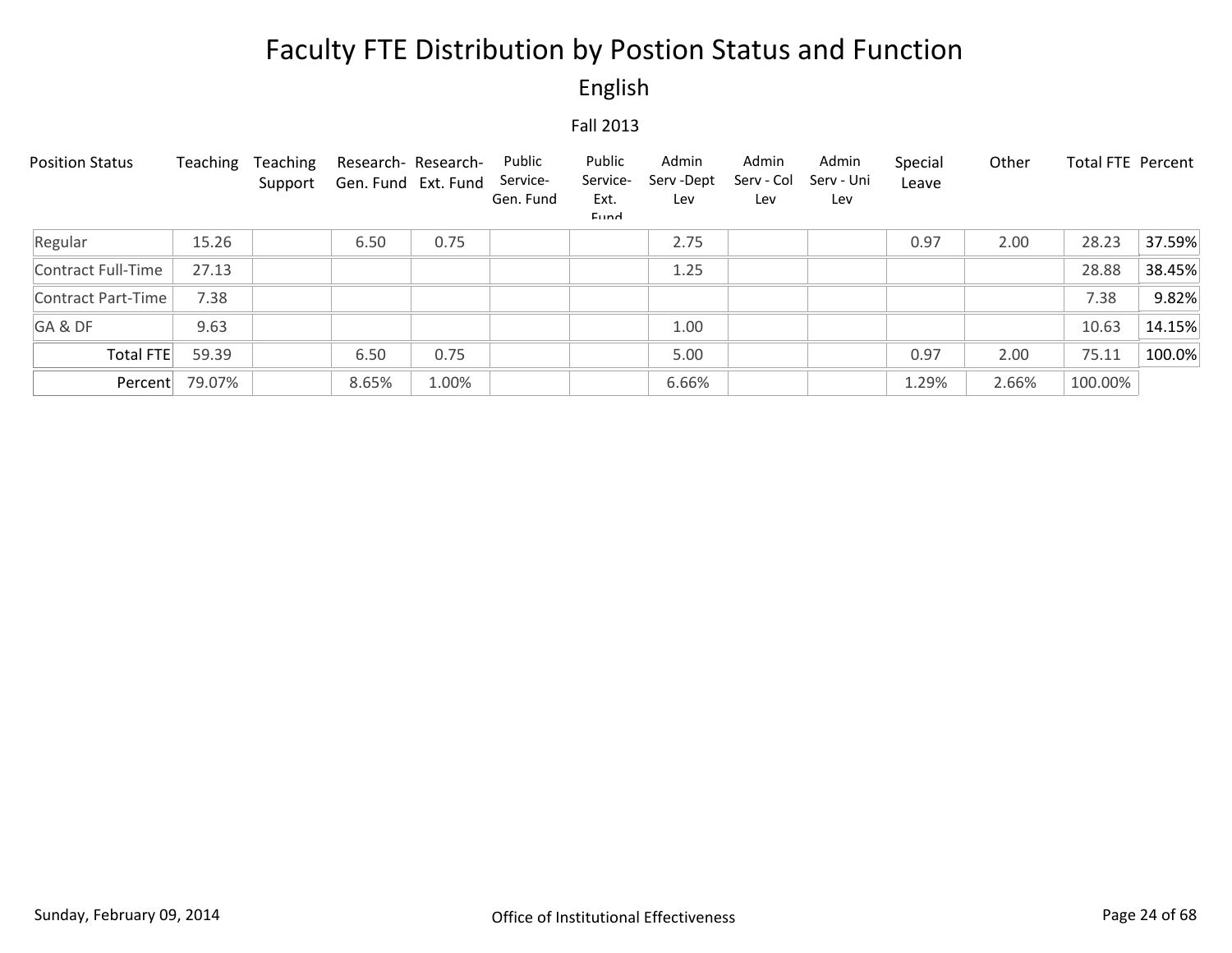## Family & Consumer Sciences

| <b>Position Status</b> | Teaching       | Teaching<br>Support | Research- Research-<br>Gen. Fund Ext. Fund | Public<br>Service-<br>Gen. Fund | Public<br>Service-<br>Ext.<br>Eund | Admin<br>Serv-Dept<br>Lev | Admin<br>Serv - Col<br>Lev | Admin<br>Serv - Uni<br>Lev | Special<br>Leave | Other | <b>Total FTE Percent</b> |        |
|------------------------|----------------|---------------------|--------------------------------------------|---------------------------------|------------------------------------|---------------------------|----------------------------|----------------------------|------------------|-------|--------------------------|--------|
| Regular                | 9.85           |                     | 2.75                                       |                                 |                                    | 0.25                      |                            |                            |                  | 1.00  | 13.85                    | 43.35% |
| Contract Full-Time     | 12.36          | 0.50                |                                            |                                 |                                    |                           |                            |                            |                  | 1.00  | 14.11                    | 44.14% |
| Contract Part-Time     | 3.25           |                     |                                            |                                 |                                    |                           |                            |                            |                  |       | 3.25                     | 10.17% |
| GA&DF                  | 0.75           |                     |                                            |                                 |                                    |                           |                            |                            |                  |       | 0.75                     | 2.35%  |
| <b>Total FTE</b>       | 26.21          | 0.50                | 2.75                                       |                                 |                                    | 0.25                      |                            |                            |                  | 2.00  | 31.96                    | 100.0% |
|                        | Percent 82.01% | 1.56%               | 8.60%                                      |                                 |                                    | 0.78%                     |                            |                            |                  | 6.26% | 100.00%                  |        |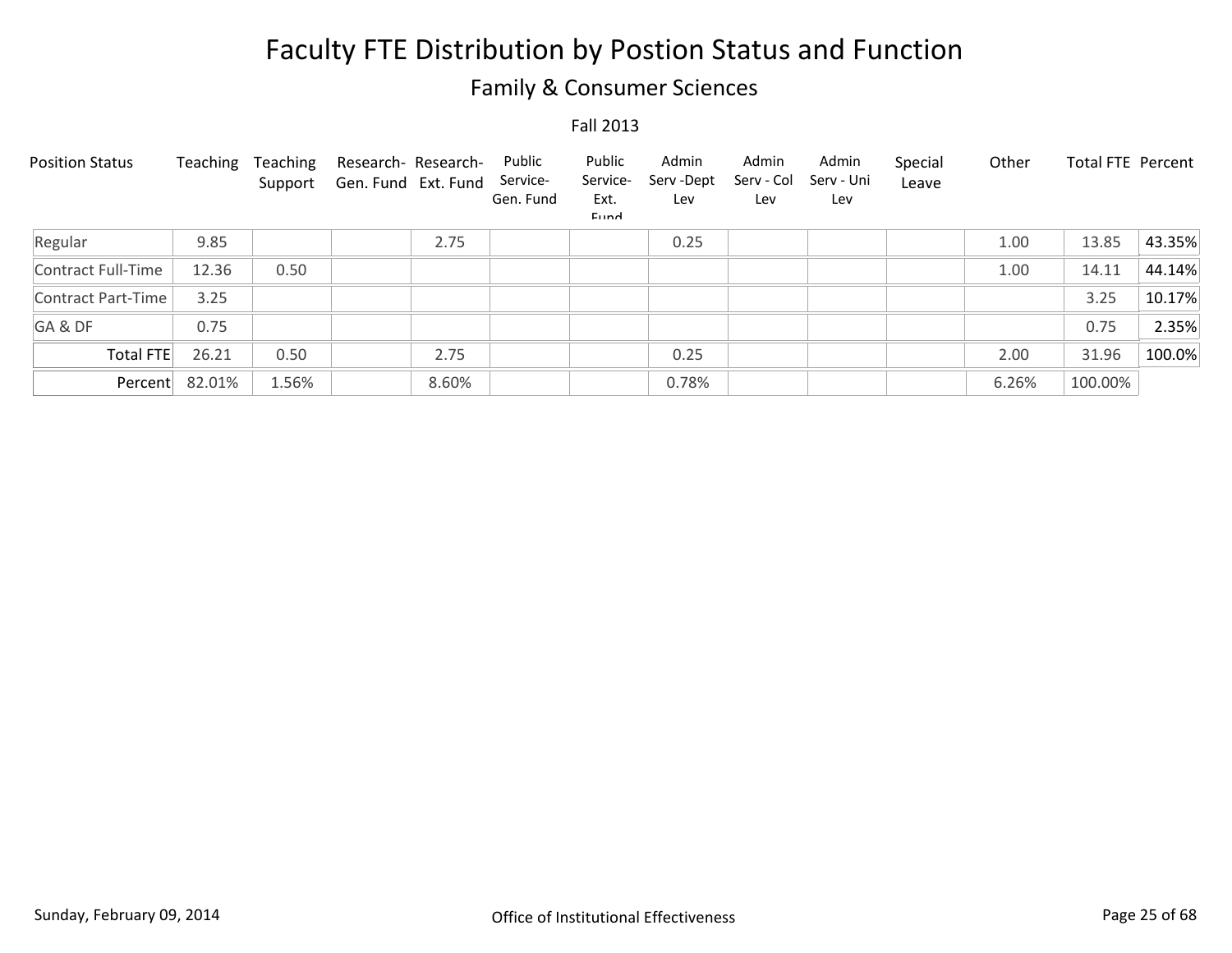### Finance & Insurance

| <b>Position Status</b> | Teaching | Teaching<br>Support | Research- Research-<br>Gen. Fund Ext. Fund | Public<br>Service-<br>Gen. Fund | Public<br>Service-<br>Ext.<br>Eund | Admin<br>Serv-Dept<br>Lev | Admin<br>Serv - Col<br>Lev | Admin<br>Serv - Uni<br>Lev | Special<br>Leave | Other | <b>Total FTE Percent</b> |        |
|------------------------|----------|---------------------|--------------------------------------------|---------------------------------|------------------------------------|---------------------------|----------------------------|----------------------------|------------------|-------|--------------------------|--------|
| Regular                | 7.75     |                     | 2.75                                       |                                 |                                    | 0.25                      |                            |                            |                  | 1.50  | 12.50                    | 71.43% |
| Contract Full-Time     | 2.25     |                     |                                            |                                 |                                    |                           |                            |                            |                  |       | 2.25                     | 12.86% |
| Contract Part-Time     | 0.25     |                     |                                            |                                 |                                    |                           |                            |                            |                  |       | 0.25                     | 1.43%  |
| GA&DF                  |          | 2.50                |                                            |                                 |                                    |                           |                            |                            |                  |       | 2.50                     | 14.29% |
| Total FTE              | 10.25    | 2.50                | 2.75                                       |                                 |                                    | 0.25                      |                            |                            |                  | 1.50  | 17.50                    | 100.0% |
| Percent                | 58.57%   | 14.29%              | 15.71%                                     |                                 |                                    | 1.43%                     |                            |                            |                  | 8.57% | 100.00%                  |        |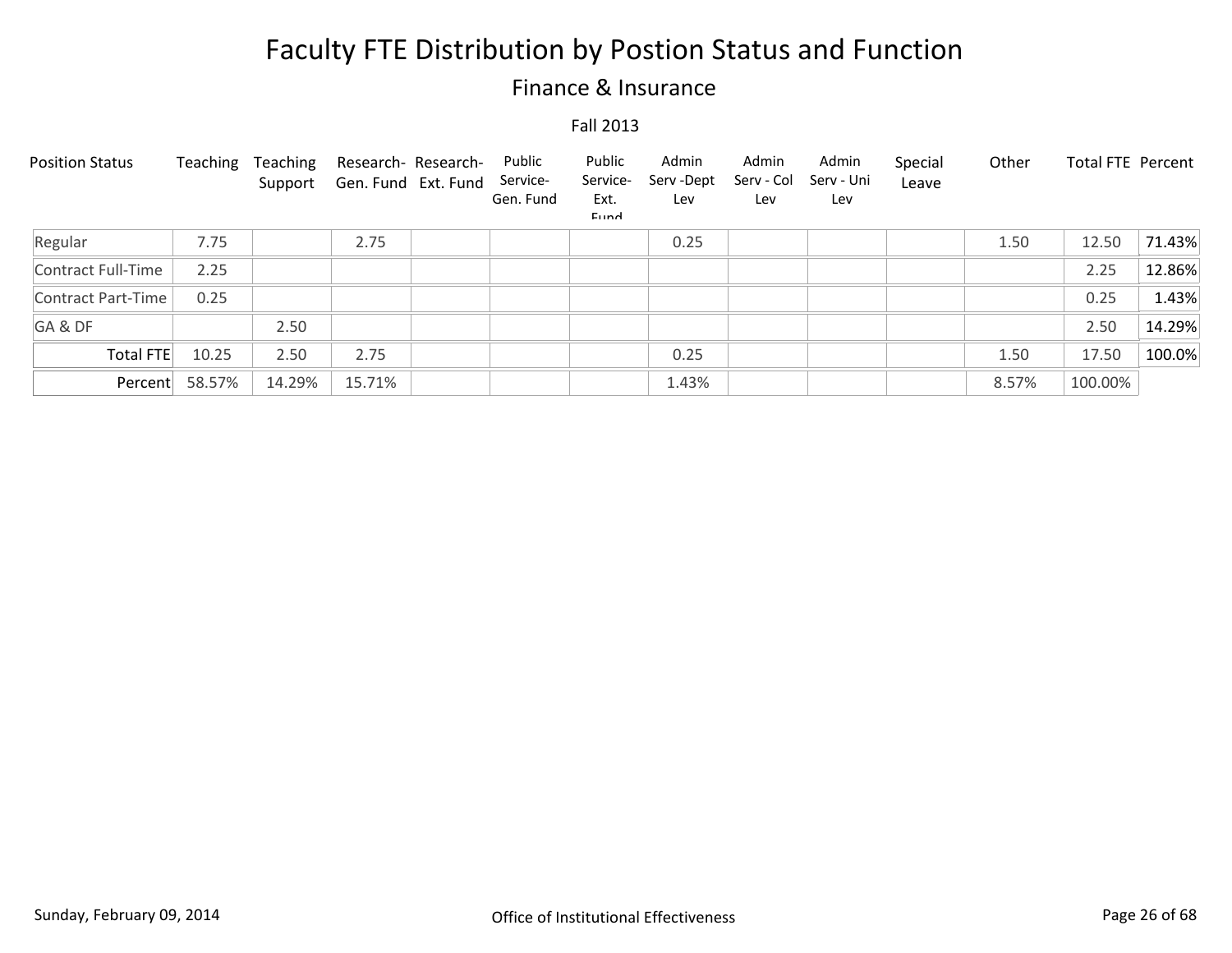## Geography

| <b>Position Status</b> | Teaching | Teaching<br>Support | Research- Research-<br>Gen. Fund Ext. Fund | Public<br>Service-<br>Gen. Fund | Public<br>Service-<br>Ext.<br>Eund | Admin<br>Serv-Dept<br>Lev | Admin<br>Serv - Col<br>Lev | Admin<br>Serv - Uni<br>Lev | Special<br>Leave | Other | <b>Total FTE Percent</b> |        |
|------------------------|----------|---------------------|--------------------------------------------|---------------------------------|------------------------------------|---------------------------|----------------------------|----------------------------|------------------|-------|--------------------------|--------|
| Regular                | 7.02     |                     | 2.24                                       |                                 |                                    | 0.74                      |                            |                            | 1.00             |       | 11.00                    | 64.71% |
| Contract Full-Time     | 2.00     |                     |                                            |                                 |                                    |                           |                            |                            |                  |       | 2.00                     | 11.76% |
| Contract Part-Time     | 1.00     |                     |                                            |                                 |                                    |                           |                            |                            |                  |       | 1.00                     | 5.88%  |
| GA&DF                  |          | 2.50                | 0.50                                       |                                 |                                    |                           |                            |                            |                  |       | 3.00                     | 17.64% |
| Total FTE              | 10.02    | 2.50                | 2.74                                       |                                 |                                    | 0.74                      |                            |                            | 1.00             |       | 17.00                    | 100.0% |
| Percent                | 58.93%   | 14.70%              | 16.11%                                     |                                 |                                    | 4.38%                     |                            |                            | 5.88%            |       | 100.00%                  |        |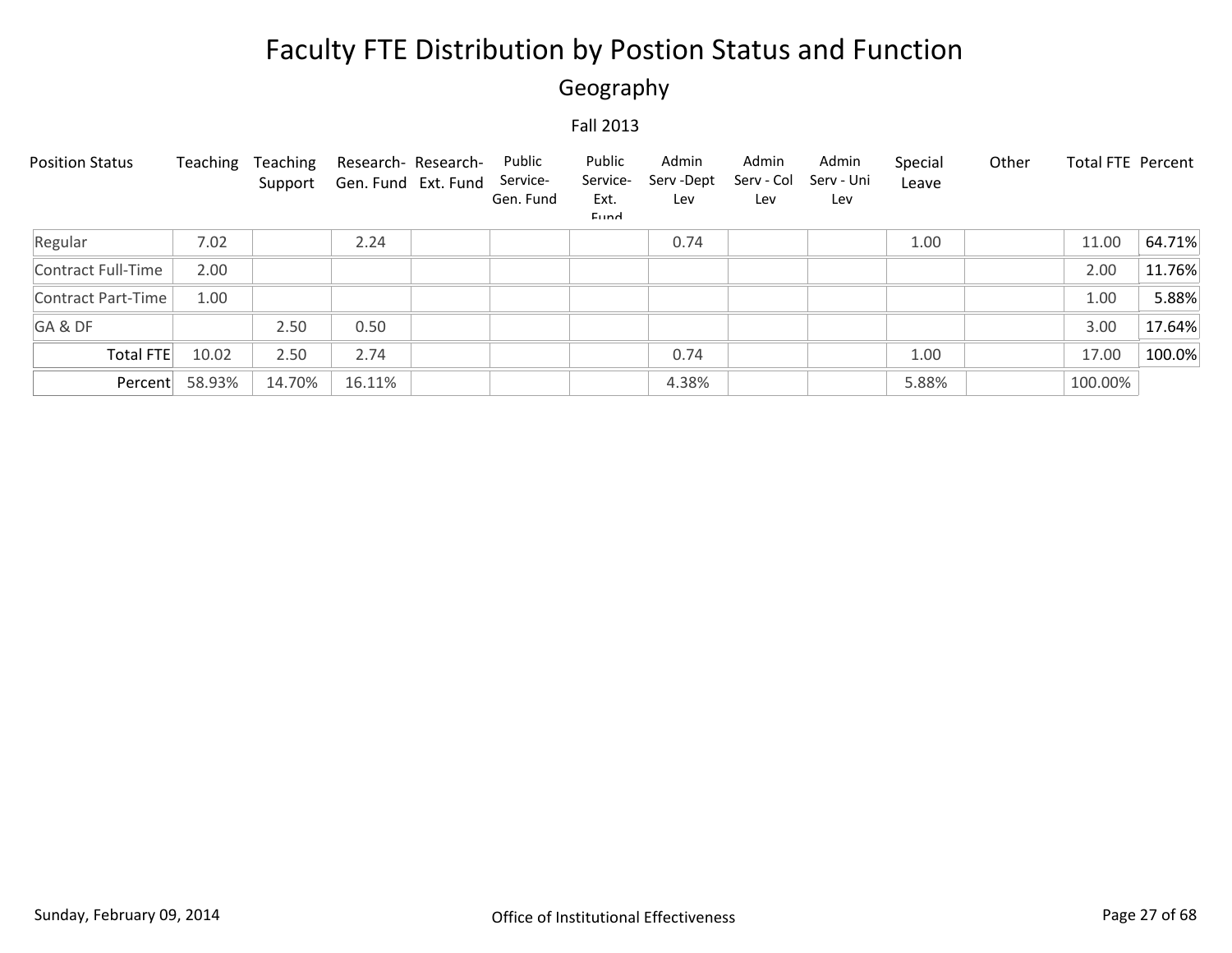## Geological Sciences

| <b>Position Status</b> | Teaching | Teaching | Research- Research-<br>Support Gen. Fund Ext. Fund | Public<br>Service-<br>Gen. Fund | Public<br>Service-<br>Ext.<br><b>Fund</b> | Admin<br>Serv-Dept<br>Lev | Admin<br>Serv - Col<br>Lev | Admin<br>Serv - Uni<br>Lev | Special<br>Leave | Other | Total FTE Percent |        |
|------------------------|----------|----------|----------------------------------------------------|---------------------------------|-------------------------------------------|---------------------------|----------------------------|----------------------------|------------------|-------|-------------------|--------|
| Regular                | 4.83     |          | 1.75                                               |                                 |                                           | 0.50                      |                            |                            |                  |       | 7.08              | 75.89% |
| Contract Part-Time     | 0.25     |          |                                                    |                                 |                                           |                           |                            |                            |                  |       | 0.25              | 2.68%  |
| GA&DF                  |          | 0.50     | 1.50                                               |                                 |                                           |                           |                            |                            |                  |       | 2.00              | 21.43% |
| Total FTE              | 5.08     | 0.50     | 3.25                                               |                                 |                                           | 0.50                      |                            |                            |                  |       | 9.33              | 100.0% |
| Percent                | 54.46%   | 5.36%    | 34.82%                                             |                                 |                                           | 5.36%                     |                            |                            |                  |       | 100.00%           |        |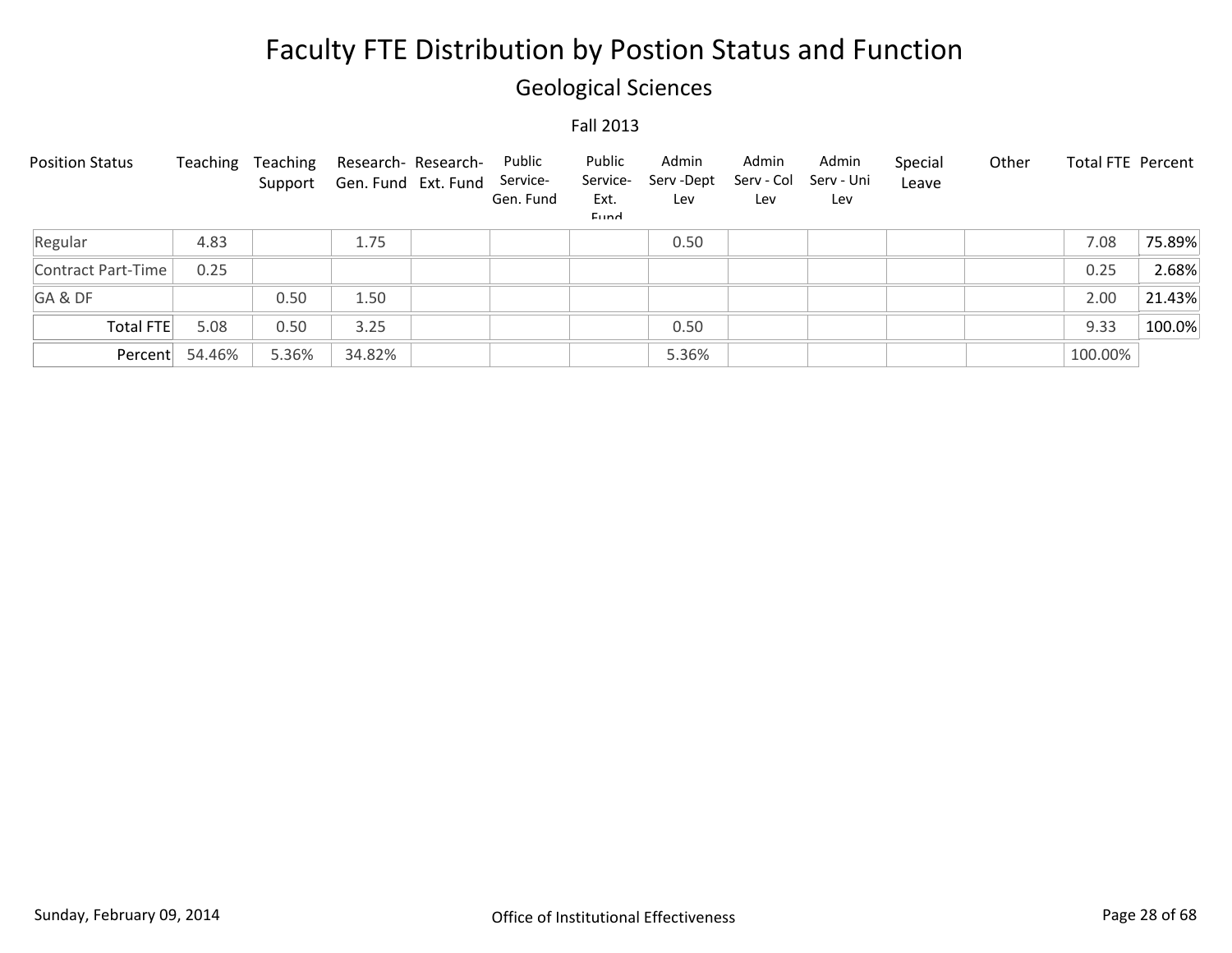### History

| <b>Position Status</b> | Teaching | Teaching<br>Support | Gen. Fund Ext. Fund | Research- Research- | Public<br>Service-<br>Gen. Fund | Public<br>Service-<br>Ext.<br>Eund | Admin<br>Serv-Dept<br>Lev | Admin<br>Serv - Col<br>Lev | Admin<br>Serv - Uni<br>Lev | Special<br>Leave | Other   | <b>Total FTE Percent</b> |
|------------------------|----------|---------------------|---------------------|---------------------|---------------------------------|------------------------------------|---------------------------|----------------------------|----------------------------|------------------|---------|--------------------------|
| Regular                | 13.00    |                     | 3.40                |                     |                                 |                                    | 1.00                      | 0.48                       |                            | 1.50             | 19.37   | 62.75%                   |
| Contract Full-Time     | 4.50     |                     |                     |                     |                                 |                                    |                           |                            |                            |                  | 4.50    | 14.58%                   |
| Contract Part-Time     | 3.50     |                     |                     |                     |                                 |                                    |                           |                            |                            |                  | 3.50    | 11.34%                   |
| GA&DF                  |          | 3.50                |                     |                     |                                 |                                    |                           |                            |                            |                  | 3.50    | 11.34%                   |
| Total FTE              | 21.00    | 3.50                | 3.40                |                     |                                 |                                    | 1.00                      | 0.48                       |                            | 1.50             | 30.87   | 100.0%                   |
| Percent                | 68.01%   | 11.34%              | 11.01%              |                     |                                 |                                    | 3.24%                     | 1.54%                      |                            | 4.86%            | 100.00% |                          |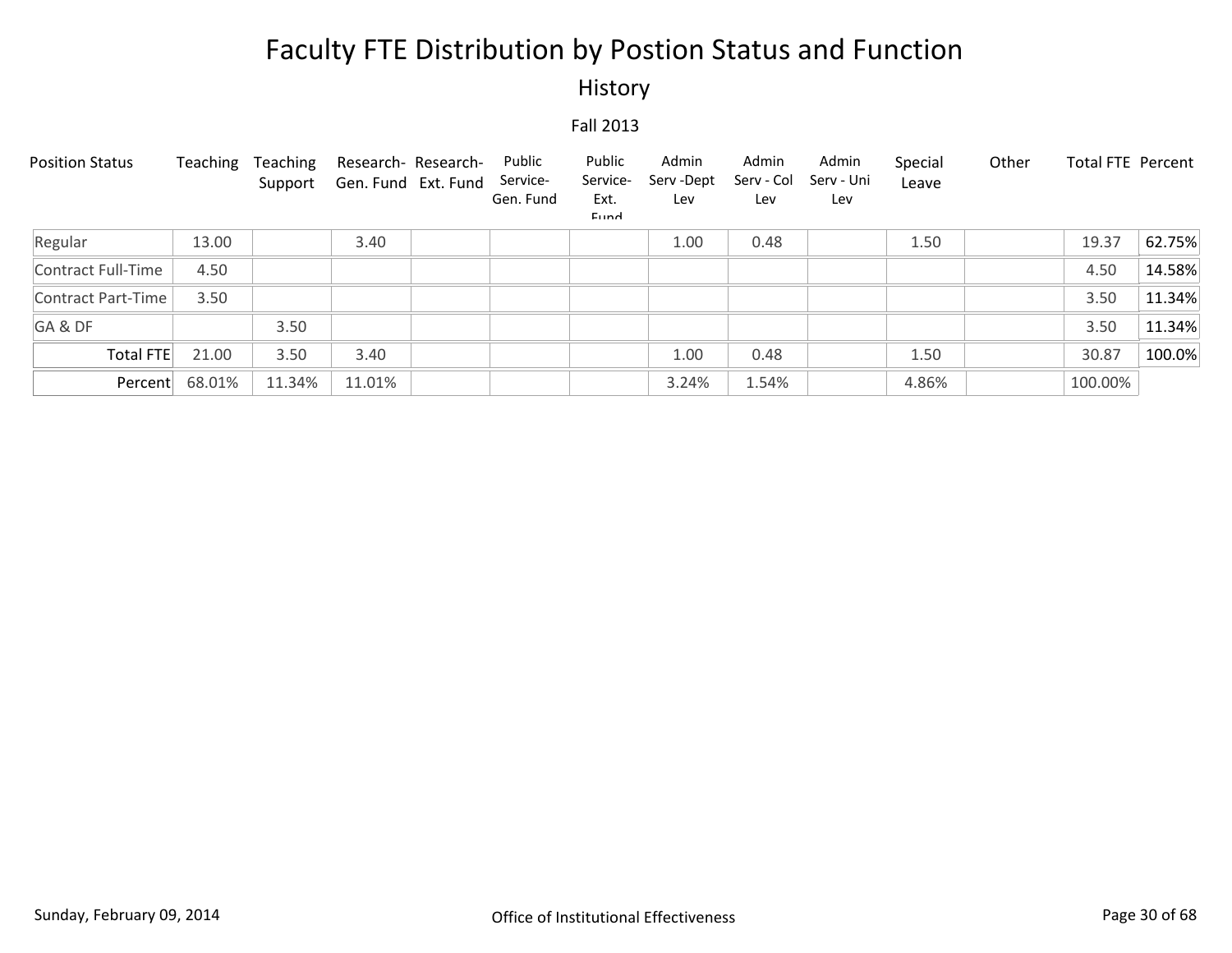## Honors College

| <b>Position Status</b> | Teaching       | Teaching | Research- Research-<br>Support Gen. Fund Ext. Fund | Public<br>Service-<br>Gen. Fund | Public<br>Service-<br>Ext.<br>Eund | Admin<br>Serv -Dept<br>Lev | Admin<br>Serv - Col<br>Lev | Admin<br>Serv - Uni<br>Lev | Special<br>Leave | Other | <b>Total FTE Percent</b> |        |
|------------------------|----------------|----------|----------------------------------------------------|---------------------------------|------------------------------------|----------------------------|----------------------------|----------------------------|------------------|-------|--------------------------|--------|
| Regular                | 4.36           |          |                                                    |                                 |                                    |                            |                            |                            |                  |       | 4.36                     | 44.21% |
| Contract Full-Time     | 5.17           |          |                                                    |                                 |                                    |                            |                            |                            |                  | 0.08  | 5.25                     | 53.26% |
| Contract Part-Time     | 0.25           |          |                                                    |                                 |                                    |                            |                            |                            |                  |       | 0.25                     | 2.54%  |
| Total FTE              | 9.77           |          |                                                    |                                 |                                    |                            |                            |                            |                  | 0.08  | 9.86                     | 100.0% |
|                        | Percent 99.15% |          |                                                    |                                 |                                    |                            |                            |                            |                  | 0.85% | 100.00%                  |        |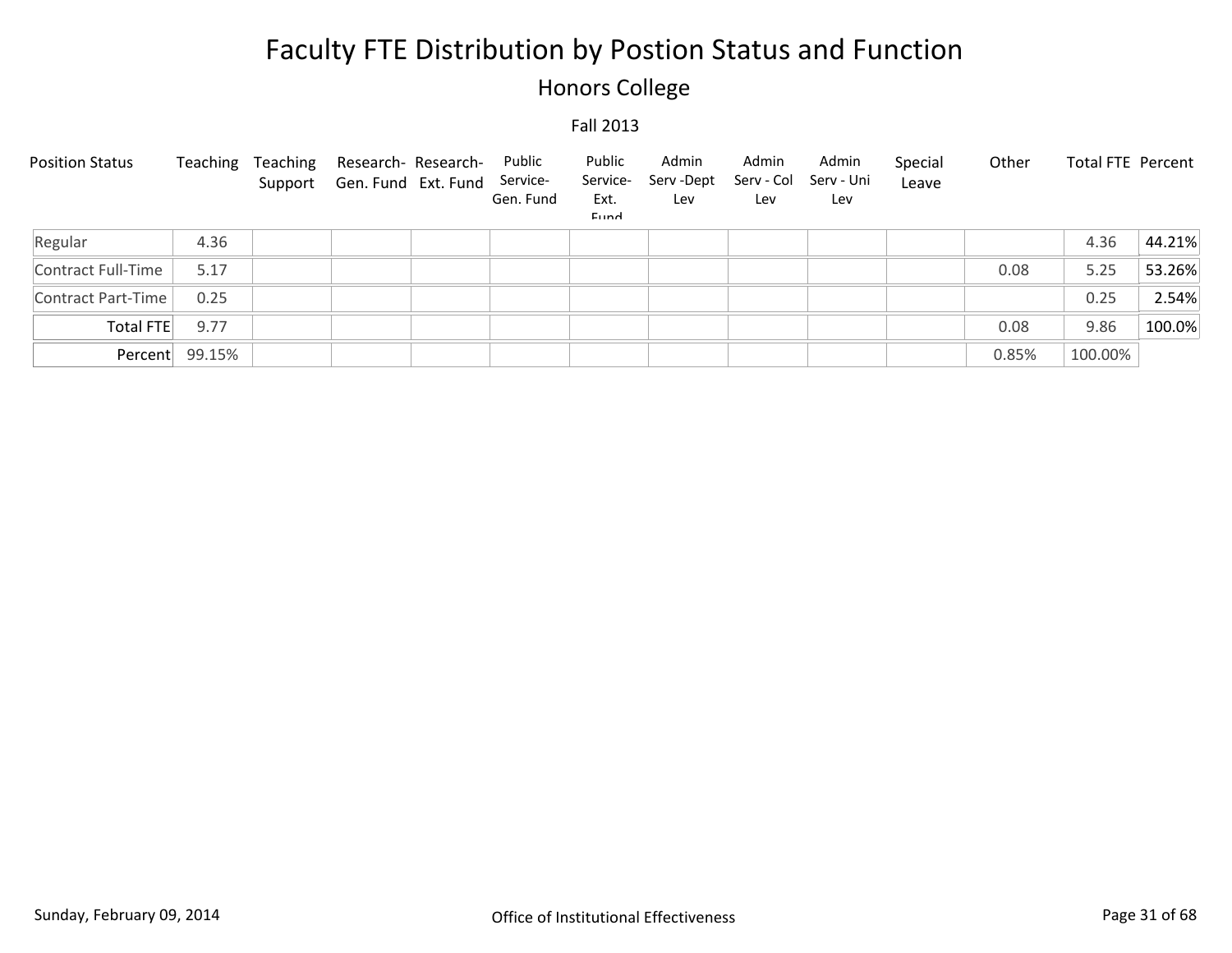### Human Performance Lab

| <b>Position Status</b> | Teaching | Teaching Research-Research-<br>Support Gen. Fund Ext. Fund Service- | Public<br>Gen. Fund | Public<br>Ext.<br>Eund | Admin<br>Service- Serv -Dept<br>Lev | Admin<br>Lev | Admin<br>Serv - Col Serv - Uni<br>Lev | Special<br>Leave | Other | <b>Total FTE Percent</b> |         |
|------------------------|----------|---------------------------------------------------------------------|---------------------|------------------------|-------------------------------------|--------------|---------------------------------------|------------------|-------|--------------------------|---------|
| GA&DF                  |          | 6.00                                                                |                     |                        |                                     |              |                                       |                  |       | 6.00                     | ####### |
| Total FTE              |          | 6.00                                                                |                     |                        |                                     |              |                                       |                  |       | 6.00                     | 100.0%  |
| Percent                |          | 100.00%                                                             |                     |                        |                                     |              |                                       |                  |       | 100.00%                  |         |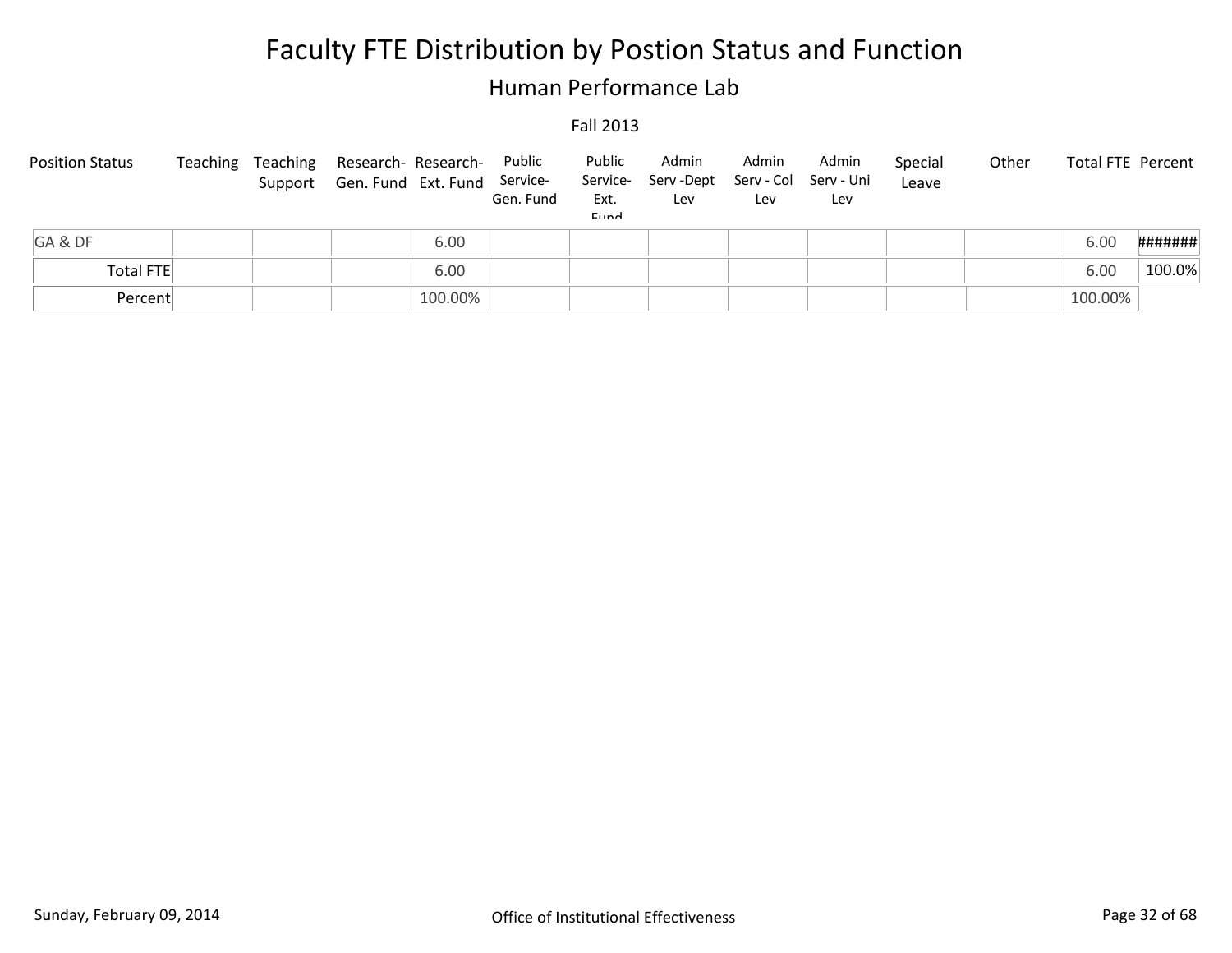## Info Systems & Operations Mgt

| <b>Position Status</b> | Teaching | Teaching<br>Support | Research- Research-<br>Gen. Fund Ext. Fund | Public<br>Service-<br>Gen. Fund | Public<br>Service-<br>Ext.<br><b>Fund</b> | Admin<br>Serv - Dept<br>Lev | Admin<br>Serv - Col<br>Lev | Admin<br>Serv - Uni<br>Lev | Special<br>Leave | Other | <b>Total FTE Percent</b> |        |
|------------------------|----------|---------------------|--------------------------------------------|---------------------------------|-------------------------------------------|-----------------------------|----------------------------|----------------------------|------------------|-------|--------------------------|--------|
| Regular                | 8.75     |                     | 3.17                                       |                                 |                                           | 0.25                        |                            |                            |                  | 0.58  | 13.25                    | 61.63% |
| Contract Full-Time     | 4.75     |                     |                                            |                                 |                                           |                             |                            |                            |                  |       | 5.00                     | 23.26% |
| Contract Part-Time     | 0.25     |                     |                                            |                                 |                                           |                             |                            |                            |                  |       | 0.25                     | 1.16%  |
| GA&DF                  |          | 3.00                |                                            |                                 |                                           |                             |                            |                            |                  |       | 3.00                     | 13.95% |
| Total FTE              | 13.75    | 3.00                | 3.17                                       |                                 |                                           | 0.25                        |                            |                            |                  | 0.58  | 21.50                    | 100.0% |
| Percent                | 63.95%   | 13.95%              | 14.73%                                     |                                 |                                           | 1.16%                       |                            |                            |                  | 2.71% | 100.00%                  |        |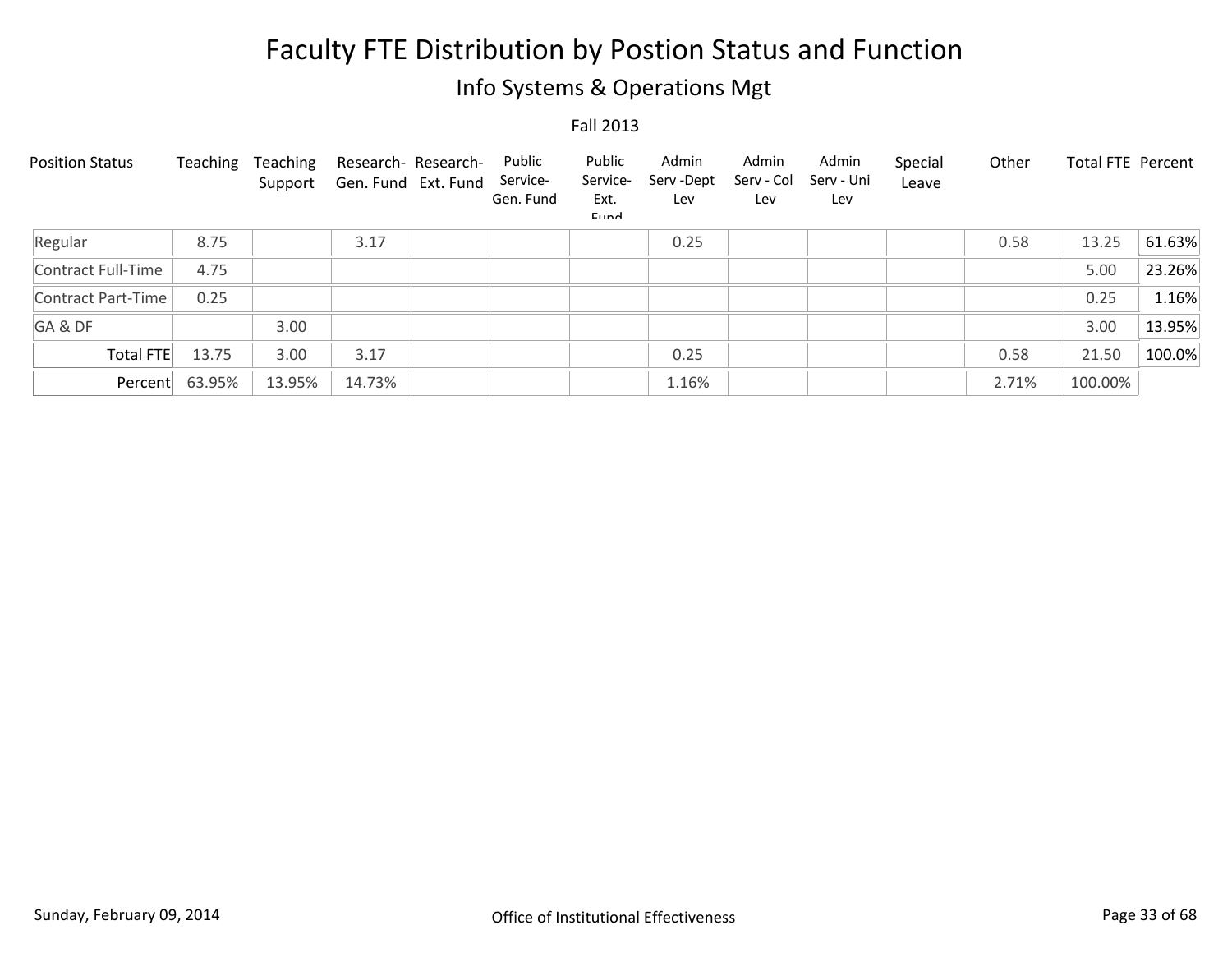### Institute for Wellness & Geron

| <b>Position Status</b> | Teaching       | Teaching | Research- Research-<br>Support Gen. Fund Ext. Fund | Public<br>Service-<br>Gen. Fund | Public<br>Service-<br>Ext.<br>Eund | Admin<br>Serv -Dept<br>Lev | Admin<br>Serv - Col<br>Lev | Admin<br>Serv - Uni<br>Lev | Special<br>Leave | Other | Total FTE Percent |        |
|------------------------|----------------|----------|----------------------------------------------------|---------------------------------|------------------------------------|----------------------------|----------------------------|----------------------------|------------------|-------|-------------------|--------|
| Regular                | 0.75           |          | 0.50                                               |                                 |                                    | 0.75                       |                            |                            |                  |       | 2.00              | 71.64% |
| Contract Part-Time     | 0.75           |          |                                                    |                                 |                                    |                            |                            |                            |                  |       | 0.75              | 26.86% |
| GA&DF                  |                |          | 0.04                                               |                                 |                                    |                            |                            |                            |                  |       | 0.04              | 1.49%  |
| Total FTE              | 1.50           |          | 0.54                                               |                                 |                                    | 0.75                       |                            |                            |                  |       | 2.79              | 100.0% |
|                        | Percent 53.73% |          | 19.40%                                             |                                 |                                    | 26.86%                     |                            |                            |                  |       | 100.00%           |        |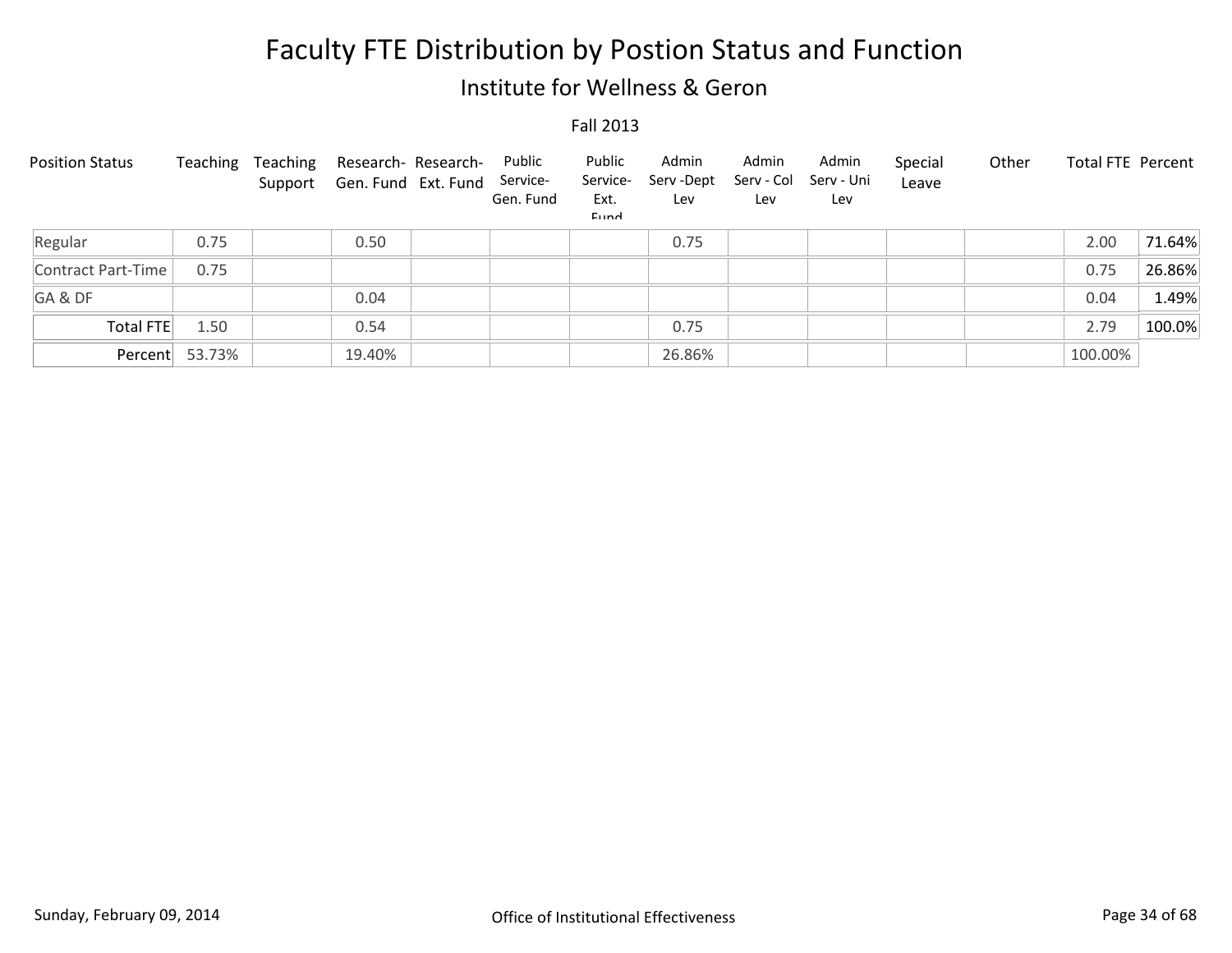### Journalism

| <b>Position Status</b> | Teaching       | Teaching<br>Support | Research- Research-<br>Gen. Fund Ext. Fund | Public<br>Service-<br>Gen. Fund | Public<br>Service-<br>Ext.<br>Eund | Admin<br>Serv-Dept<br>Lev | Admin<br>Serv - Col<br>Lev | Admin<br>Serv - Uni<br>Lev | Special<br>Leave | Other | <b>Total FTE Percent</b> |        |
|------------------------|----------------|---------------------|--------------------------------------------|---------------------------------|------------------------------------|---------------------------|----------------------------|----------------------------|------------------|-------|--------------------------|--------|
| Regular                | 8.50           |                     | 2.92                                       |                                 |                                    |                           |                            |                            |                  | 1.00  | 13.17                    | 38.44% |
| Contract Full-Time     | 13.50          |                     |                                            |                                 |                                    | 0.25                      |                            |                            |                  | 1.75  | 15.83                    | 46.23% |
| Contract Part-Time     | 1.25           |                     |                                            |                                 |                                    |                           |                            |                            |                  |       | 1.25                     | 3.65%  |
| GA&DF                  |                | 4.00                |                                            |                                 |                                    |                           |                            |                            |                  |       | 4.00                     | 11.68% |
| <b>Total FTE</b>       | 23.25          | 4.00                | 2.92                                       |                                 |                                    | 0.25                      |                            |                            |                  | 2.75  | 34.25                    | 100.0% |
|                        | Percent 67.88% | 11.68%              | 8.52%                                      |                                 |                                    | 0.73%                     |                            |                            |                  | 8.03% | 100.00%                  |        |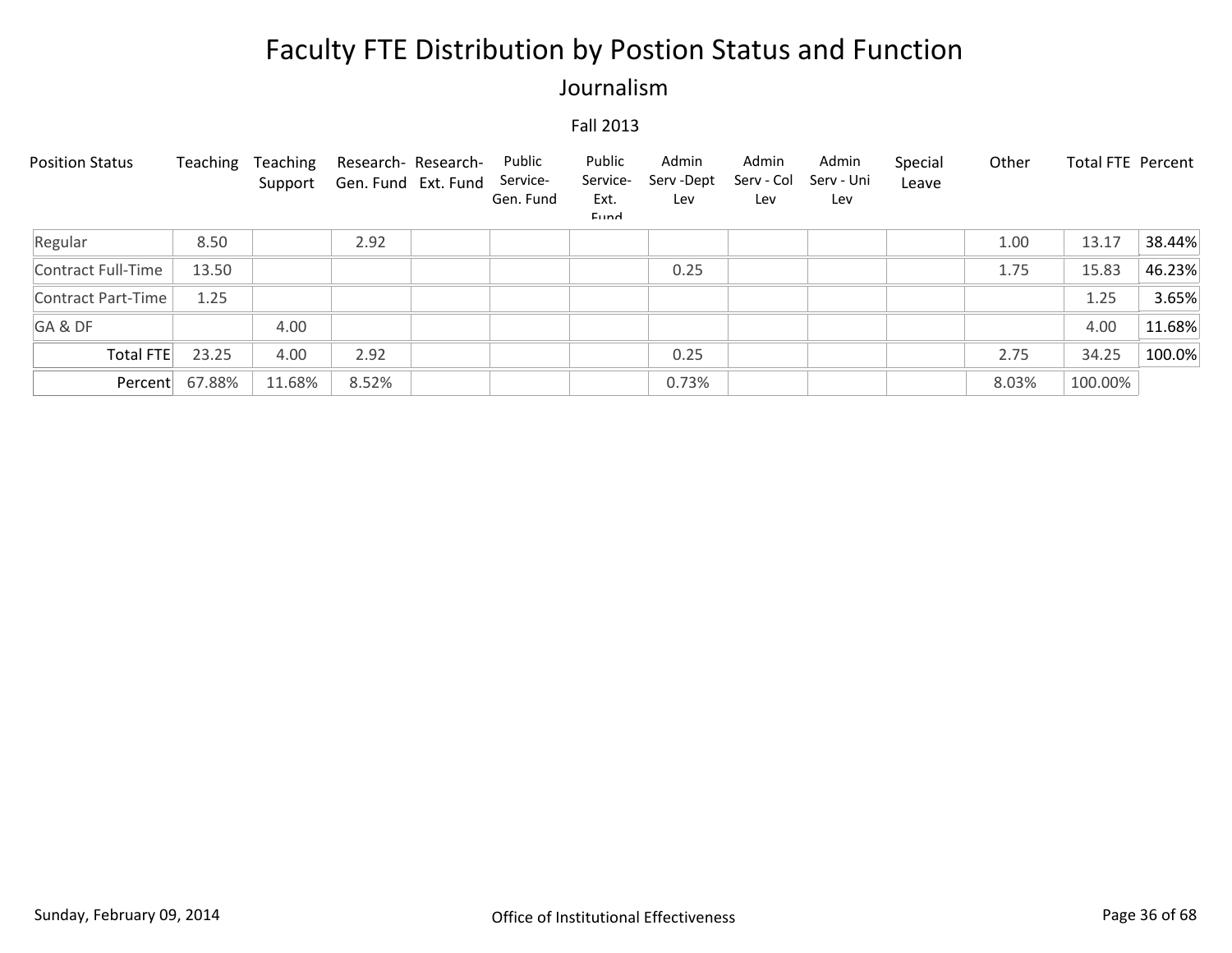### Landscape Architecture

| <b>Position Status</b> | Teaching | <b>Teaching</b><br>Support | Research- Research-<br>Gen. Fund Ext. Fund |       | Public<br>Service-<br>Gen. Fund | Public<br>Service-<br>Ext.<br>Eund | Admin<br>Serv-Dept<br>Lev | Admin<br>Serv - Col<br>Lev | Admin<br>Serv - Uni<br>Lev | Special<br>Leave | Other | <b>Total FTE Percent</b> |        |
|------------------------|----------|----------------------------|--------------------------------------------|-------|---------------------------------|------------------------------------|---------------------------|----------------------------|----------------------------|------------------|-------|--------------------------|--------|
| Regular                | 8.33     |                            | 1.25                                       |       |                                 |                                    | 0.75                      |                            |                            |                  | 0.67  | 11.00                    | 45.67% |
| Contract Full-Time     | 2.83     |                            |                                            |       |                                 |                                    |                           |                            |                            |                  | 0.25  | 3.08                     | 12.80% |
| Contract Part-Time     | 0.50     |                            |                                            |       |                                 |                                    |                           |                            |                            |                  |       | 0.50                     | 2.08%  |
| GA&DF                  |          | 3.50                       | 2.00                                       | 1.00  |                                 |                                    | 1.50                      | 1.50                       |                            |                  |       | 9.50                     | 39.45% |
| Total FTE              | 11.67    | 3.50                       | 3.25                                       | 1.00  |                                 |                                    | 2.25                      | 1.50                       |                            |                  | 0.92  | 24.08                    | 100.0% |
| Percent                | 48.44%   | 14.53%                     | 13.49%                                     | 4.15% |                                 |                                    | 9.34%                     | 6.23%                      |                            |                  | 3.81% | 100.00%                  |        |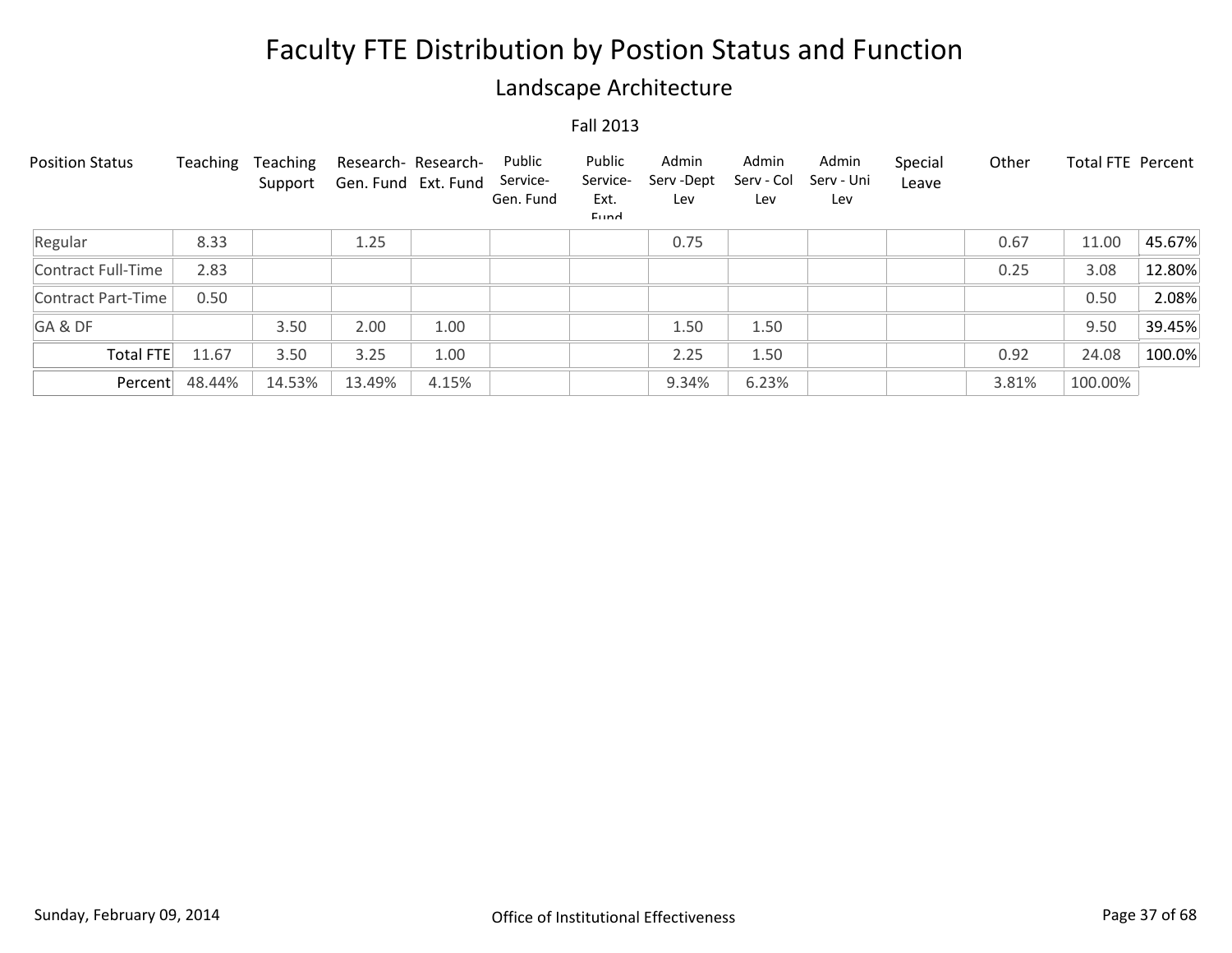## Marketing & Management

| <b>Position Status</b> | Teaching | Teaching<br>Support | Research- Research-<br>Gen. Fund Ext. Fund |       | Public<br>Service-<br>Gen. Fund | Public<br>Service-<br>Ext.<br>Eund | Admin<br>Serv-Dept<br>Lev | Admin<br>Serv - Col<br>Lev | Admin<br>Serv - Uni<br>Lev | Special<br>Leave | Other | <b>Total FTE Percent</b> |        |
|------------------------|----------|---------------------|--------------------------------------------|-------|---------------------------------|------------------------------------|---------------------------|----------------------------|----------------------------|------------------|-------|--------------------------|--------|
| Regular                | 12.53    |                     | 4.00                                       | 0.25  |                                 |                                    | 0.75                      | 0.25                       |                            |                  | 0.50  | 18.28                    | 62.43% |
| Contract Full-Time     | 6.50     |                     | 0.25                                       |       |                                 |                                    |                           |                            |                            |                  | 0.25  | 7.00                     | 23.91% |
| Contract Part-Time     | 1.00     |                     |                                            |       |                                 |                                    |                           |                            |                            |                  |       | 1.00                     | 3.42%  |
| GA&DF                  |          | 1.50                | 1.50                                       |       |                                 |                                    |                           |                            |                            |                  |       | 3.00                     | 10.25% |
| Total FTE              | 20.03    | 1.50                | 5.75                                       | 0.25  |                                 |                                    | 0.75                      | 0.25                       |                            |                  | 0.75  | 29.28                    | 100.0% |
| Percent                | 68.40%   | 5.12%               | 19.64%                                     | 0.85% |                                 |                                    | 2.56%                     | 0.85%                      |                            |                  | 2.56% | 100.00%                  |        |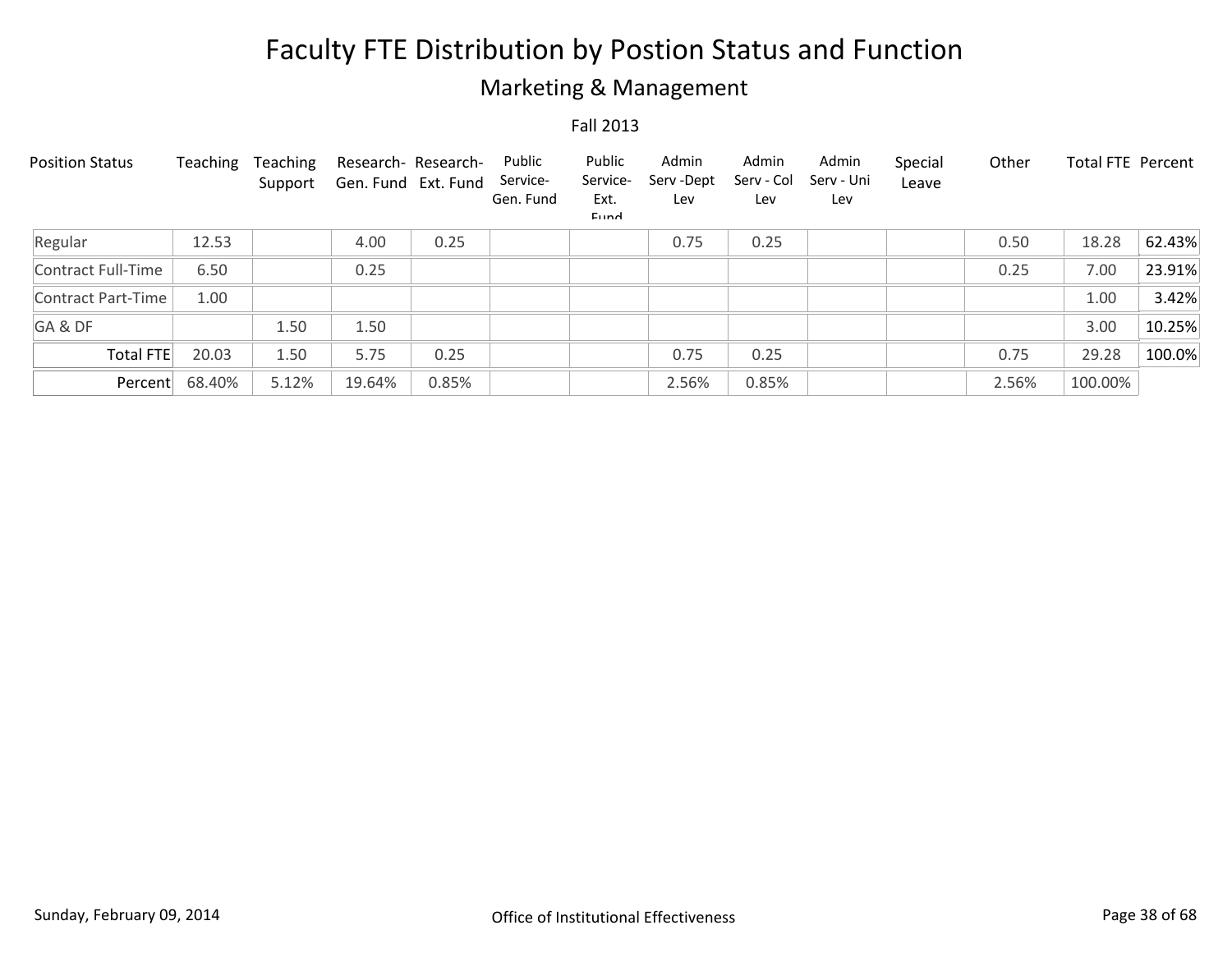### Mathematical Sciences

| <b>Position Status</b> | Teaching | Teaching<br>Support | Research- Research-<br>Gen. Fund Ext. Fund | Public<br>Service-<br>Gen. Fund | Public<br>Service-<br>Ext.<br>Eund | Admin<br>Serv-Dept<br>Lev | Admin<br>Serv - Col<br>Lev | Admin<br>Serv - Uni<br>Lev | Special<br>Leave | Other | Total FTE Percent |        |
|------------------------|----------|---------------------|--------------------------------------------|---------------------------------|------------------------------------|---------------------------|----------------------------|----------------------------|------------------|-------|-------------------|--------|
| Regular                | 12.31    |                     | 4.49                                       |                                 |                                    | 1.50                      |                            |                            | 2.00             | 0.44  | 20.73             | 36.17% |
| Contract Full-Time     | 15.39    |                     | 0.17                                       |                                 |                                    |                           |                            |                            |                  |       | 15.64             | 27.28% |
| Contract Part-Time     | 8.95     |                     |                                            |                                 |                                    |                           |                            |                            |                  |       | 8.95              | 15.61% |
| GA&DF                  | 1.75     | 10.25               |                                            |                                 |                                    |                           |                            |                            |                  |       | 12.00             | 20.94% |
| Total FTE              | 38.39    | 10.25               | 4.65                                       |                                 |                                    | 1.50                      |                            |                            | 2.00             | 0.44  | 57.32             | 100.0% |
| Percent                | 66.98%   | 17.88%              | 8.12%                                      |                                 |                                    | 2.62%                     |                            |                            | 3.49%            | 0.77% | 100.00%           |        |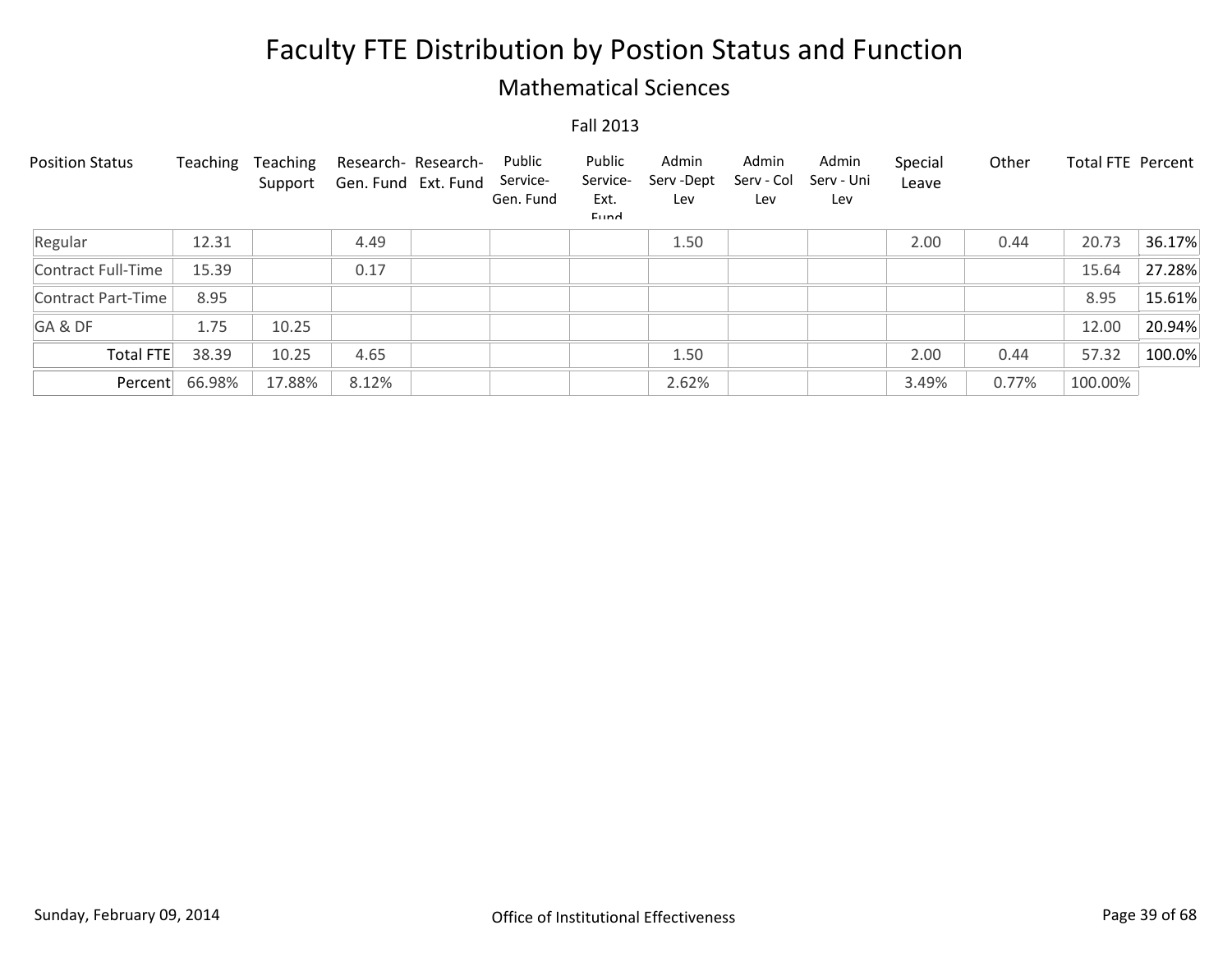# Faculty FTE Distribution by Postion Status and Function MCOB MBA & Certificate Program

| <b>Position Status</b> | Teaching        | Teaching Research-Research-<br>Support Gen. Fund Ext. Fund Service- | Public<br>Gen. Fund | Public<br>Service-<br>Ext.<br>Eund | Admin<br>Serv -Dept<br>Lev | Admin<br>Lev | Admin<br>Serv - Col Serv - Uni<br>Lev | Special<br>Leave | Other | Total FTE Percent |         |
|------------------------|-----------------|---------------------------------------------------------------------|---------------------|------------------------------------|----------------------------|--------------|---------------------------------------|------------------|-------|-------------------|---------|
| Regular                | 2.75            |                                                                     |                     |                                    |                            |              |                                       |                  |       | 2.75              | ####### |
| Total FTE              | 2.75            |                                                                     |                     |                                    |                            |              |                                       |                  |       | 2.75              | 100.0%  |
|                        | Percent 100.00% |                                                                     |                     |                                    |                            |              |                                       |                  |       | 100.00%           |         |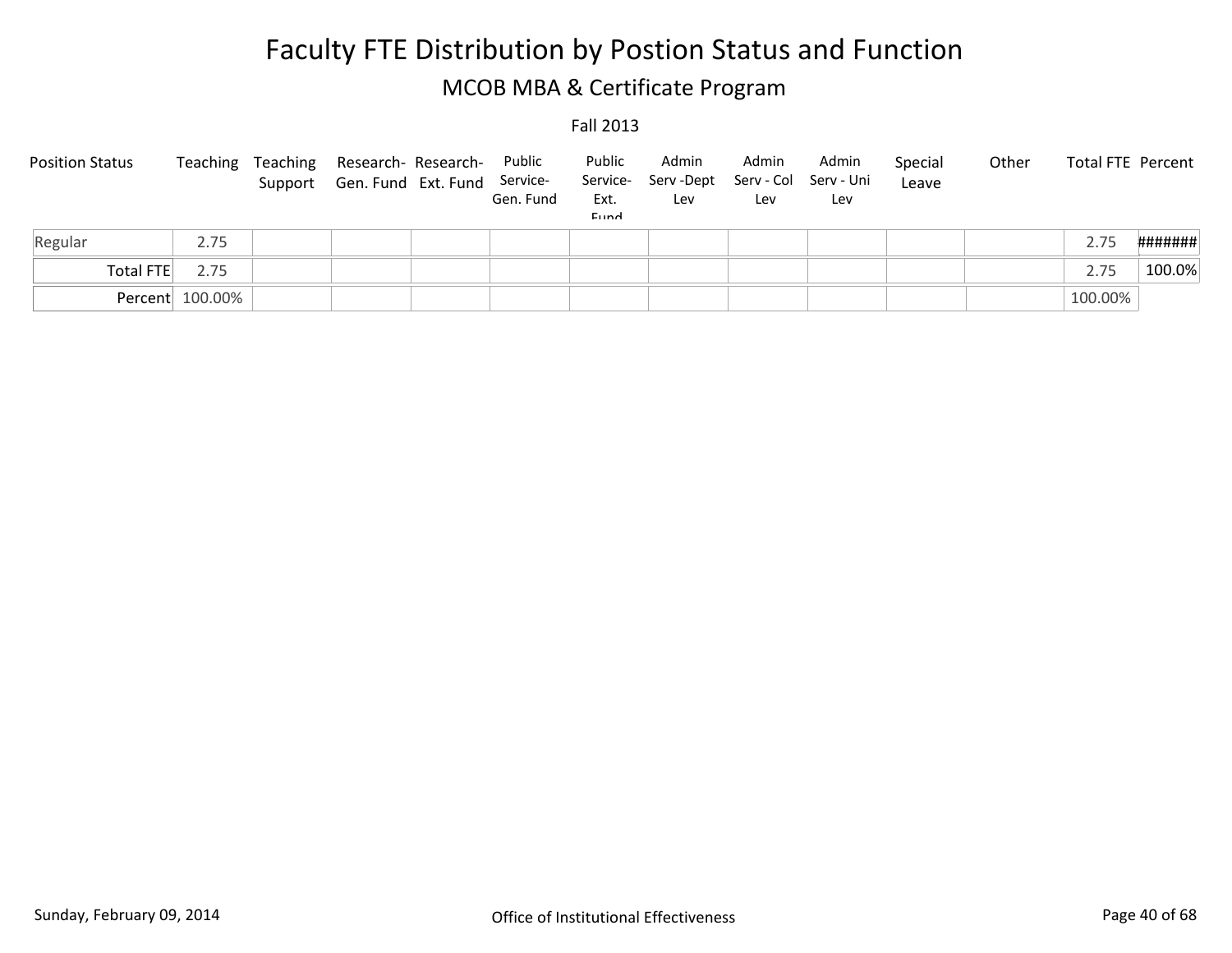## Midwest Entreprenueurial Ed Ctr

| <b>Position Status</b> | Teaching |        | Teaching Research-Research-<br>Support Gen. Fund Ext. Fund Service- | Public<br>Gen. Fund | Public<br>Ext.<br>Eund | Admin<br>Service- Serv-Dept<br>Lev | Admin<br>Lev | Admin<br>Serv - Col Serv - Uni<br>Lev | Special<br>Leave | Other | Total FTE Percent |         |
|------------------------|----------|--------|---------------------------------------------------------------------|---------------------|------------------------|------------------------------------|--------------|---------------------------------------|------------------|-------|-------------------|---------|
| GA&DF                  |          | 0.50   | 0.50                                                                |                     |                        |                                    |              |                                       |                  |       | 1.00              | ####### |
| Total FTE              |          | 0.50   | 0.50                                                                |                     |                        |                                    |              |                                       |                  |       | 1.00              | 100.0%  |
| Percent                |          | 50.00% | 50.00%                                                              |                     |                        |                                    |              |                                       |                  |       | 100.00%           |         |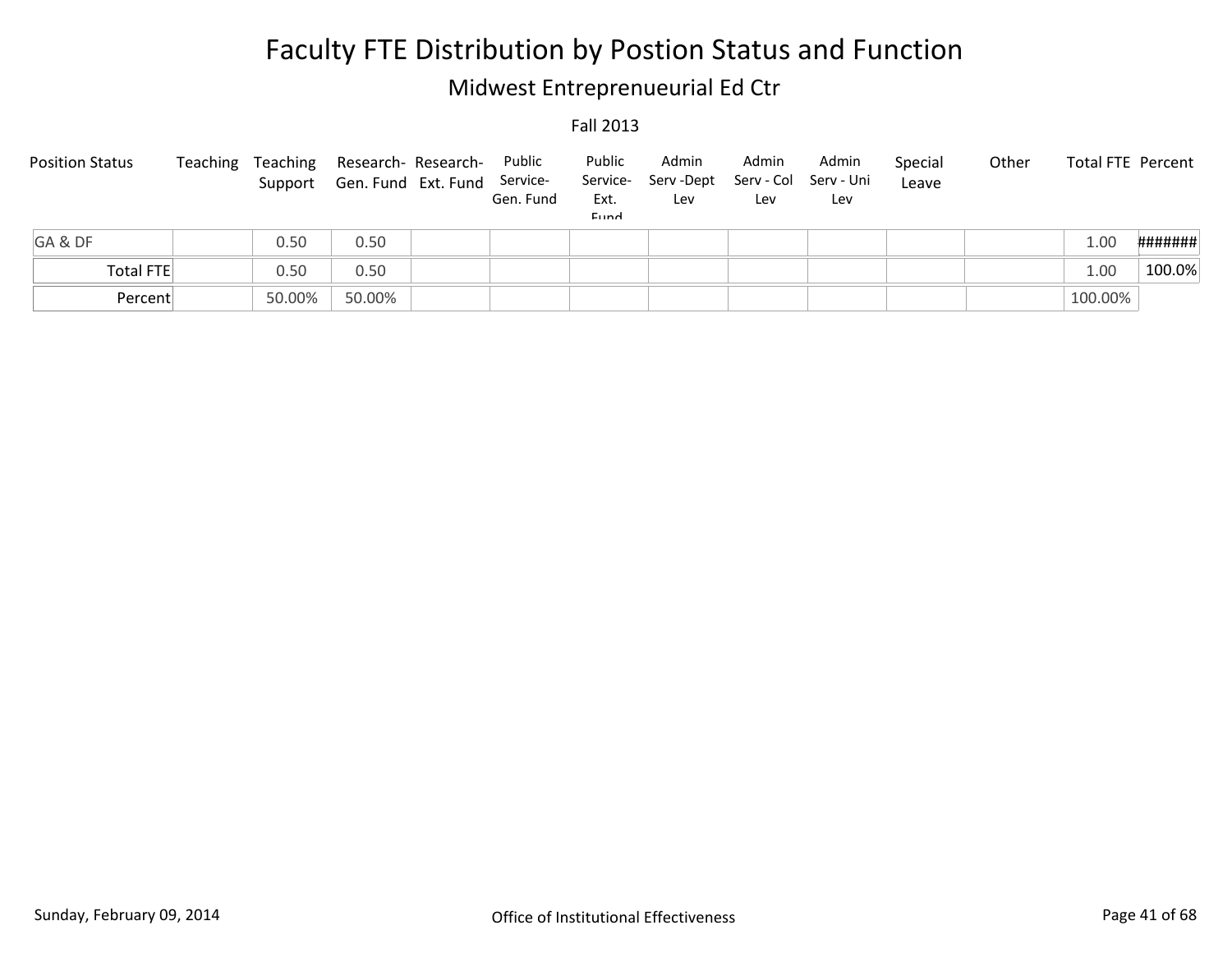## Modern Languages & Classics

| <b>Position Status</b> | Teaching | Teaching<br>Support | Research- Research-<br>Gen. Fund Ext. Fund | Public<br>Service-<br>Gen. Fund | Public<br>Service-<br>Ext.<br>Eund | Admin<br>Serv-Dept<br>Lev | Admin<br>Serv - Col<br>Lev | Admin<br>Serv - Uni<br>Lev | Special<br>Leave | Other  | Total FTE Percent |        |
|------------------------|----------|---------------------|--------------------------------------------|---------------------------------|------------------------------------|---------------------------|----------------------------|----------------------------|------------------|--------|-------------------|--------|
| Regular                | 11.42    |                     |                                            |                                 |                                    |                           |                            |                            |                  | 5.83   | 17.25             | 41.40% |
| Contract Full-Time     | 19.83    |                     |                                            |                                 |                                    |                           |                            |                            |                  |        | 19.83             | 47.60% |
| Contract Part-Time     | 2.08     |                     |                                            |                                 |                                    |                           |                            |                            |                  |        | 2.08              | 5.00%  |
| GA&DF                  |          | 2.50                |                                            |                                 |                                    |                           |                            |                            |                  |        | 2.50              | 6.00%  |
| Total FTE              | 33.33    | 2.50                |                                            |                                 |                                    |                           |                            |                            |                  | 5.83   | 41.67             | 100.0% |
| Percent                | 80.00%   | 6.00%               |                                            |                                 |                                    |                           |                            |                            |                  | 14.00% | 100.00%           |        |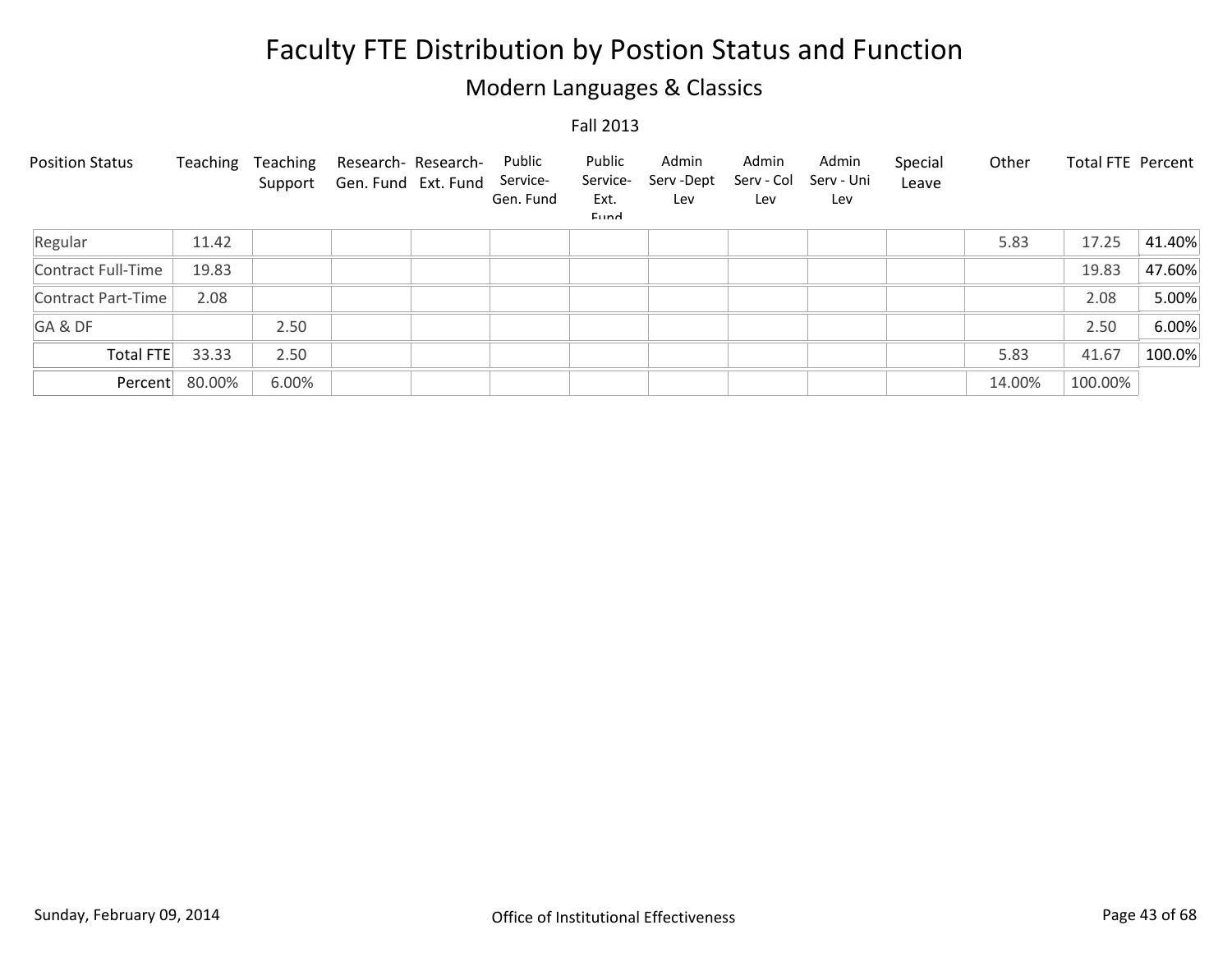## Natural Resources & Env Management

| <b>Position Status</b> | Teaching | Teaching<br>Support | Research- Research-<br>Gen. Fund Ext. Fund |       | Public<br>Service-<br>Gen. Fund | Public<br>Service-<br>Ext.<br>Eund | Admin<br>Serv-Dept<br>Lev | Admin<br>Serv - Col<br>Lev | Admin<br>Serv - Uni<br>Lev | Special<br>Leave | Other | <b>Total FTE Percent</b> |        |
|------------------------|----------|---------------------|--------------------------------------------|-------|---------------------------------|------------------------------------|---------------------------|----------------------------|----------------------------|------------------|-------|--------------------------|--------|
| Regular                | 4.35     |                     | 0.94                                       |       |                                 |                                    | 0.58                      |                            |                            |                  |       | 5.88                     | 55.29% |
| Contract Full-Time     | 1.00     |                     |                                            |       |                                 |                                    |                           |                            |                            |                  |       | 1.00                     | 9.41%  |
| Contract Part-Time     | 0.50     |                     |                                            |       |                                 |                                    |                           |                            |                            |                  |       | 0.50                     | 4.71%  |
| GA&DF                  |          | 2.75                |                                            | 0.50  |                                 |                                    |                           |                            |                            |                  |       | 3.25                     | 30.59% |
| Total FTE              | 5.85     | 2.75                | 0.94                                       | 0.50  |                                 |                                    | 0.58                      |                            |                            |                  |       | 10.63                    | 100.0% |
| Percent                | 55.07%   | 25.88%              | 8.85%                                      | 4.71% |                                 |                                    | 5.49%                     |                            |                            |                  |       | 100.00%                  |        |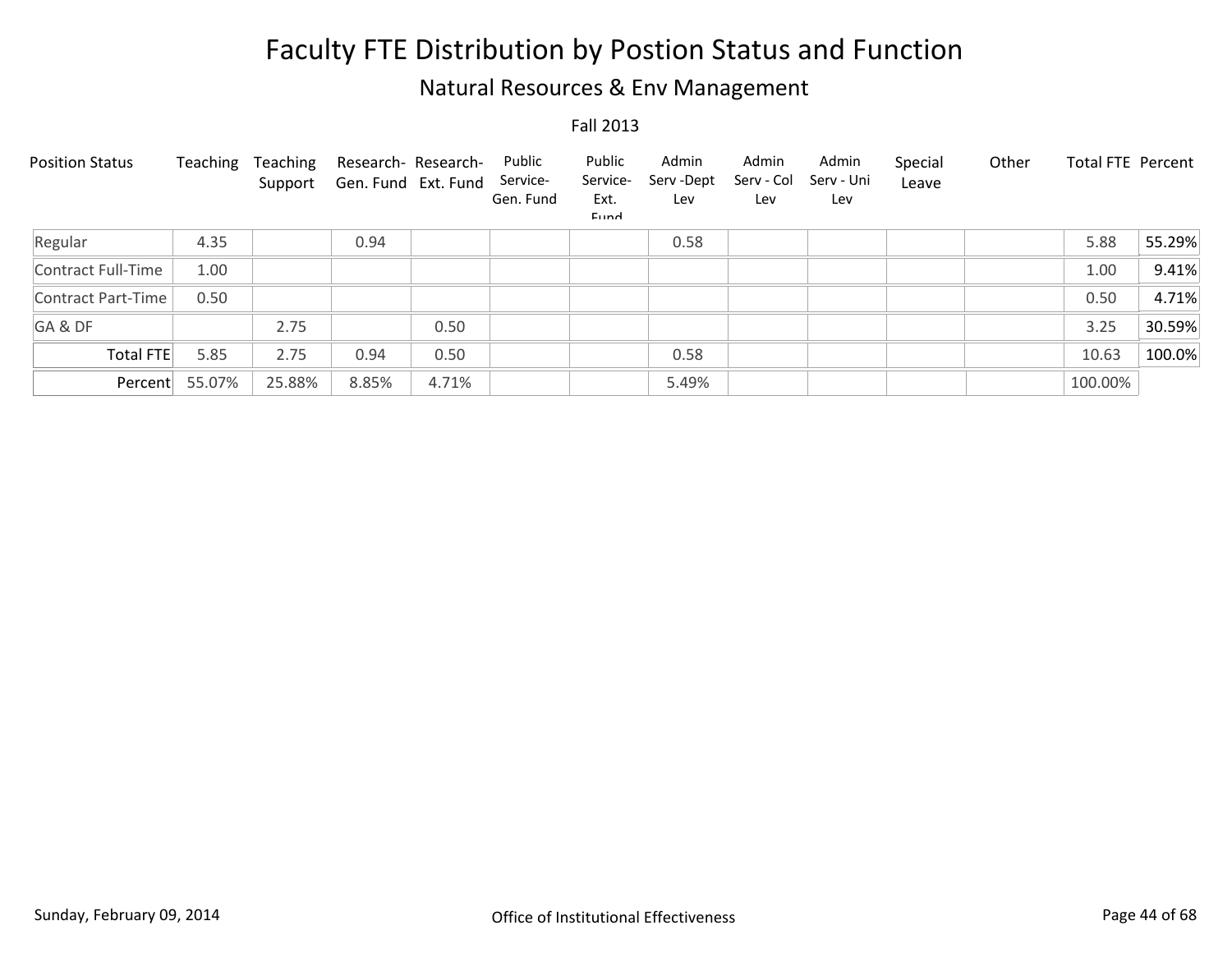### PHD in Environmental Science

| <b>Position Status</b> | Teaching | Teaching | Research- Research-<br>Support Gen. Fund Ext. Fund | Public<br>Service-<br>Gen. Fund | Public<br>Service-<br>Ext.<br>Eund | Admin<br>Serv -Dept<br>Lev | Admin<br>Lev | Admin<br>Serv - Col Serv - Uni<br>Lev | Special<br>Leave | Other | <b>Total FTE Percent</b> |        |
|------------------------|----------|----------|----------------------------------------------------|---------------------------------|------------------------------------|----------------------------|--------------|---------------------------------------|------------------|-------|--------------------------|--------|
| Regular                |          |          | 0.50                                               |                                 |                                    |                            |              |                                       |                  |       | 0.50                     | 33.33% |
| GA&DF                  |          | 0.50     | 0.50                                               |                                 |                                    |                            |              |                                       |                  |       | 1.00                     | 66.67% |
| <b>Total FTE</b>       |          | 0.50     | 1.00                                               |                                 |                                    |                            |              |                                       |                  |       | 1.50                     | 100.0% |
| Percent                |          | 33.33%   | 66.67%                                             |                                 |                                    |                            |              |                                       |                  |       | 100.00%                  |        |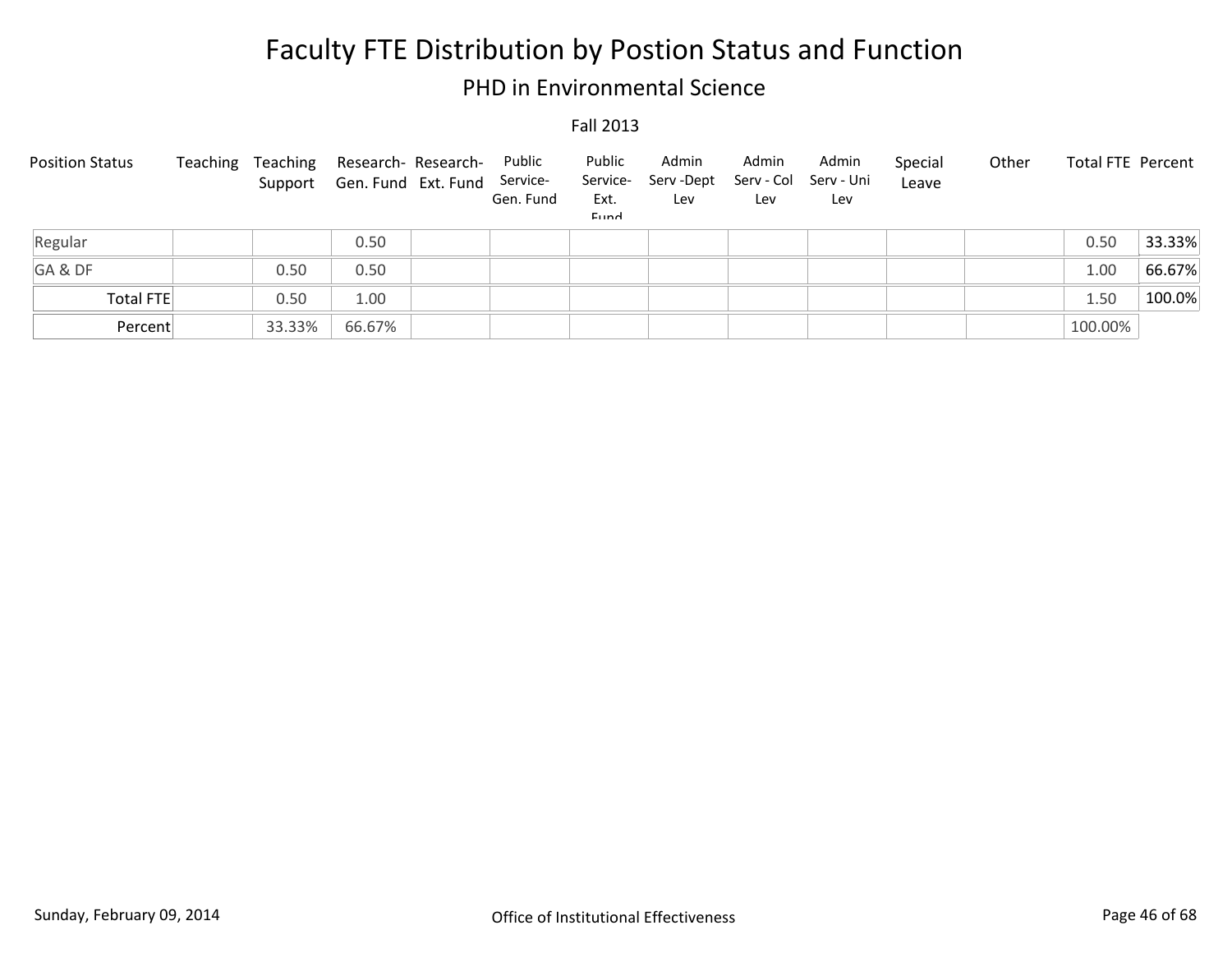## Philosophy & Religious Studies

| <b>Position Status</b> | Teaching       | Teaching | Research- Research-<br>Support Gen. Fund Ext. Fund | Public<br>Service-<br>Gen. Fund | Public<br>Service-<br>Ext.<br>Eund | Admin<br>Serv-Dept<br>Lev | Admin<br>Serv - Col<br>Lev | Admin<br>Serv - Uni<br>Lev | Special<br>Leave | Other | <b>Total FTE Percent</b> |        |
|------------------------|----------------|----------|----------------------------------------------------|---------------------------------|------------------------------------|---------------------------|----------------------------|----------------------------|------------------|-------|--------------------------|--------|
| Regular                | 4.75           |          | 1.74                                               |                                 |                                    | 0.50                      |                            |                            | 1.00             |       | 8.00                     | 65.29% |
| Contract Full-Time     | 2.00           |          |                                                    |                                 |                                    |                           |                            |                            |                  |       | 2.00                     | 16.33% |
| Contract Part-Time     | 2.25           |          |                                                    |                                 |                                    |                           |                            |                            |                  |       | 2.25                     | 18.37% |
| Total FTE              | 9.00           |          | 1.74                                               |                                 |                                    | 0.50                      |                            |                            | 1.00             |       | 12.25                    | 100.0% |
|                        | Percent 73.53% |          | 14.22%                                             |                                 |                                    | 4.08%                     |                            |                            | 8.17%            |       | 100.00%                  |        |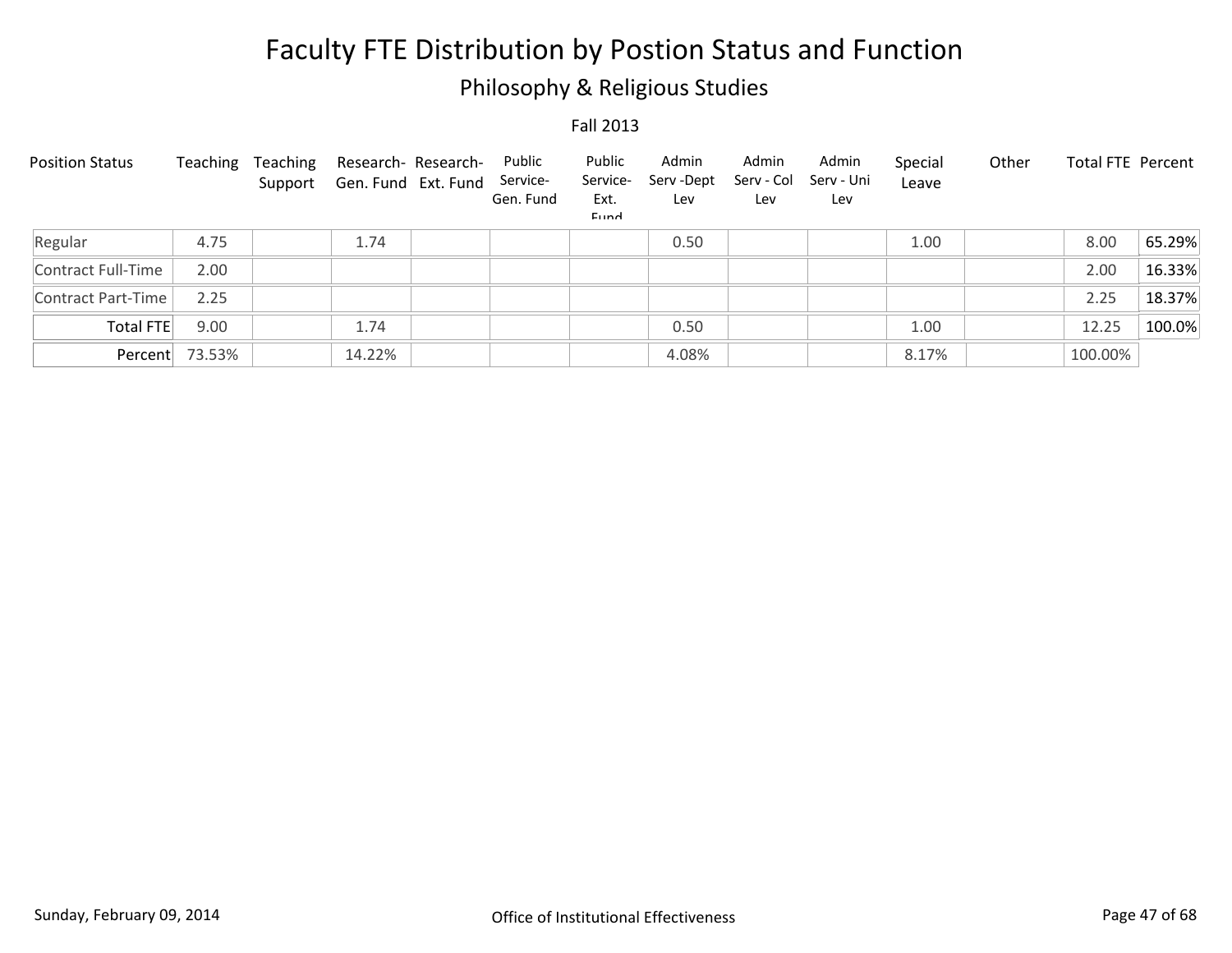## Physics & Astronomy

| <b>Position Status</b> | Teaching | Teaching<br>Support | Research- Research-<br>Gen. Fund Ext. Fund |       | Public<br>Service-<br>Gen. Fund | Public<br>Service-<br>Ext.<br>Eund | Admin<br>Serv-Dept<br>Lev | Admin<br>Serv - Col<br>Lev | Admin<br>Serv - Uni<br>Lev | Special<br>Leave | Other | <b>Total FTE Percent</b> |        |
|------------------------|----------|---------------------|--------------------------------------------|-------|---------------------------------|------------------------------------|---------------------------|----------------------------|----------------------------|------------------|-------|--------------------------|--------|
| Regular                | 9.08     |                     | 1.92                                       | 0.33  | 1.00                            |                                    | 0.75                      |                            |                            | 1.00             | 0.25  | 14.33                    | 74.46% |
| Contract Full-Time     | 2.17     |                     |                                            |       |                                 |                                    |                           |                            |                            |                  |       | 2.17                     | 11.26% |
| Contract Part-Time     | 0.75     |                     |                                            |       |                                 |                                    |                           |                            |                            |                  |       | 0.75                     | 3.90%  |
| GA&DF                  |          | 1.50                |                                            | 0.50  |                                 |                                    |                           |                            |                            |                  |       | 2.00                     | 10.39% |
| <b>Total FTE</b>       | 12.00    | 1.50                | 1.92                                       | 0.83  | 1.00                            |                                    | 0.75                      |                            |                            | 1.00             | 0.25  | 19.25                    | 100.0% |
| Percent                | 62.34%   | 7.79%               | 9.96%                                      | 4.33% | 5.19%                           |                                    | 3.90%                     |                            |                            | 5.19%            | 1.30% | 100.00%                  |        |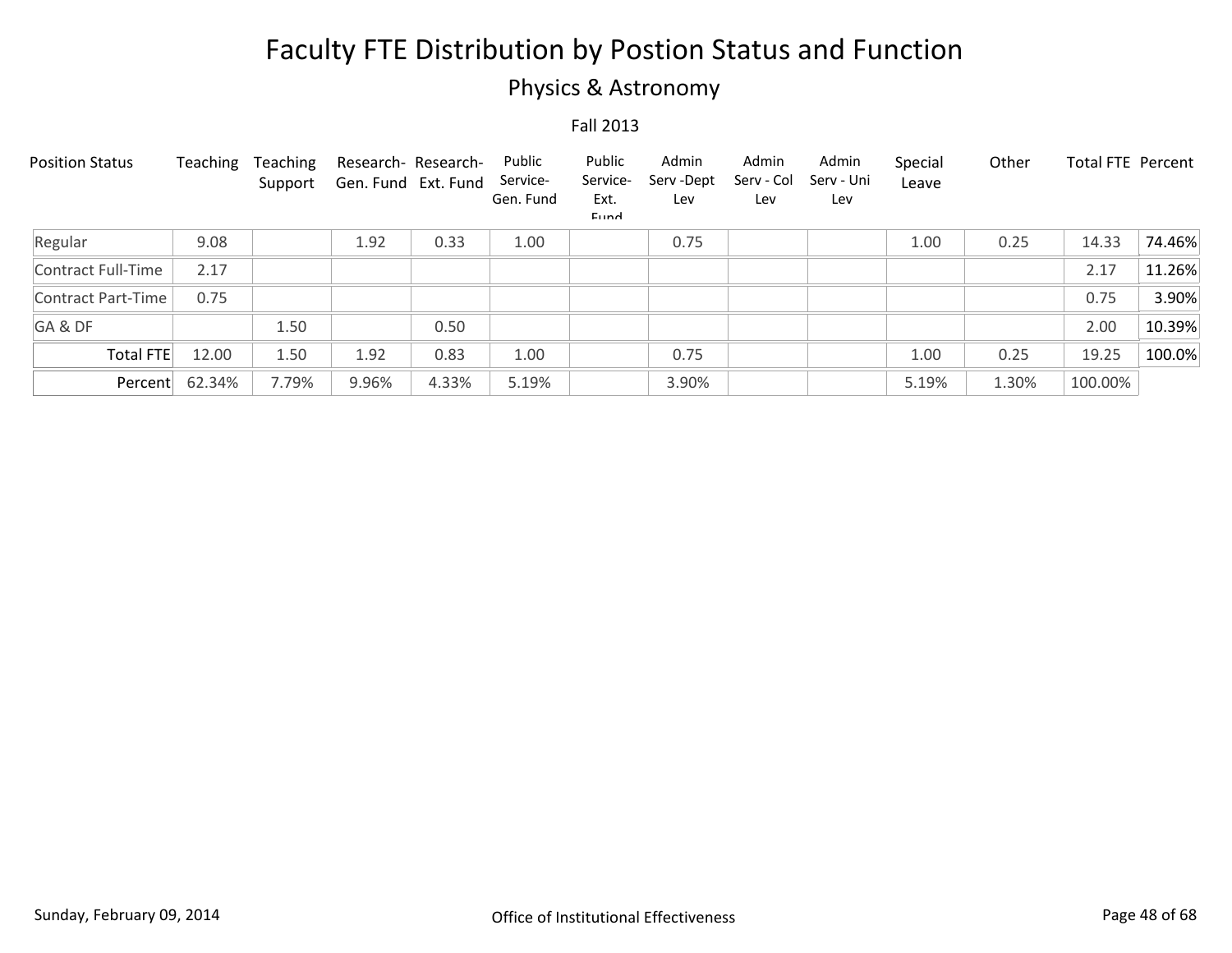## Physiology & Health Science

| <b>Position Status</b> | Teaching | Teaching<br>Support | Research- Research-<br>Gen. Fund Ext. Fund | Public<br>Service-<br>Gen. Fund | Public<br>Service-<br>Ext.<br>Eund | Admin<br>Serv -Dept<br>Lev | Admin<br>Serv - Col<br>Lev | Admin<br>Serv - Uni<br>Lev | Special<br>Leave | Other  | Total FTE Percent |        |
|------------------------|----------|---------------------|--------------------------------------------|---------------------------------|------------------------------------|----------------------------|----------------------------|----------------------------|------------------|--------|-------------------|--------|
| Regular                | 7.50     |                     |                                            |                                 |                                    |                            |                            |                            |                  | 2.58   | 10.08             | 44.32% |
| Contract Full-Time     | 7.17     |                     |                                            |                                 |                                    |                            |                            |                            |                  | 1.08   | 8.25              | 36.26% |
| Contract Part-Time     | 0.42     |                     |                                            |                                 |                                    |                            |                            |                            |                  |        | 0.42              | 1.83%  |
| GA&DF                  |          | 4.00                |                                            |                                 |                                    |                            |                            |                            |                  |        | 4.00              | 17.58% |
| <b>Total FTE</b>       | 15.08    | 4.00                |                                            |                                 |                                    |                            |                            |                            |                  | 3.67   | 22.75             | 100.0% |
| Percent                | 66.30%   | 17.58%              |                                            |                                 |                                    |                            |                            |                            |                  | 16.12% | 100.00%           |        |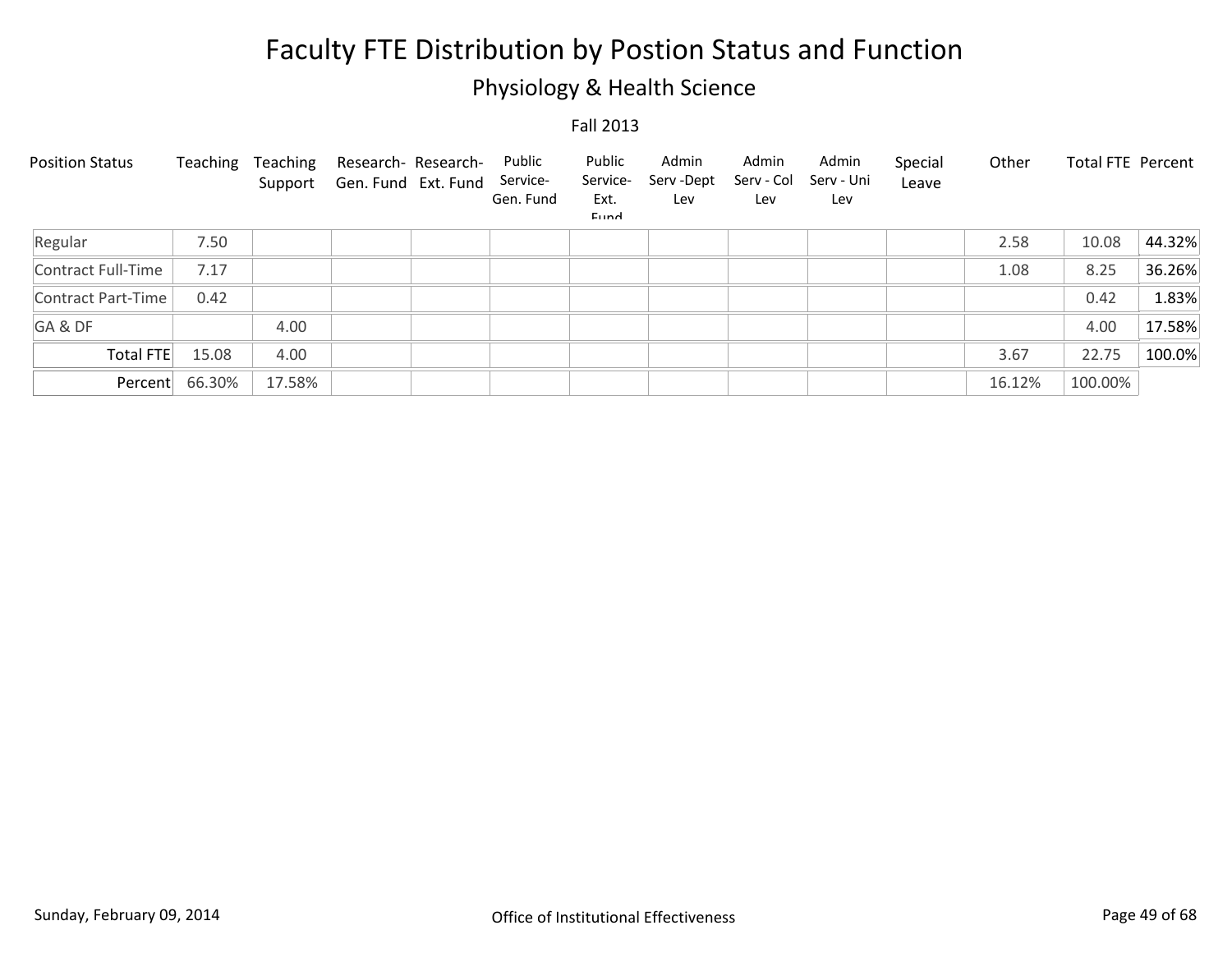### Political Science

| <b>Position Status</b> | Teaching       | Teaching | Research- Research-<br>Support Gen. Fund Ext. Fund | Public<br>Service-<br>Gen. Fund | Public<br>Service-<br>Ext.<br><b>Fund</b> | Admin<br>Serv-Dept<br>Lev | Admin<br>Serv - Col<br>Lev | Admin<br>Serv - Uni<br>Lev | Special<br>Leave | Other  | <b>Total FTE Percent</b> |        |
|------------------------|----------------|----------|----------------------------------------------------|---------------------------------|-------------------------------------------|---------------------------|----------------------------|----------------------------|------------------|--------|--------------------------|--------|
| Regular                | 8.36           |          | 0.46                                               |                                 |                                           |                           |                            |                            |                  | 5.21   | 14.03                    | 84.71% |
| Contract Full-Time     | 1.25           |          |                                                    |                                 |                                           |                           |                            |                            |                  | 0.75   | 2.00                     | 12.08% |
| Contract Part-Time     | 0.53           |          |                                                    |                                 |                                           |                           |                            |                            |                  |        | 0.53                     | 3.21%  |
| Total FTE              | 10.14          |          | 0.46                                               |                                 |                                           |                           |                            |                            |                  | 5.96   | 16.56                    | 100.0% |
|                        | Percent 61.26% |          | 2.77%                                              |                                 |                                           |                           |                            |                            |                  | 35.98% | 100.00%                  |        |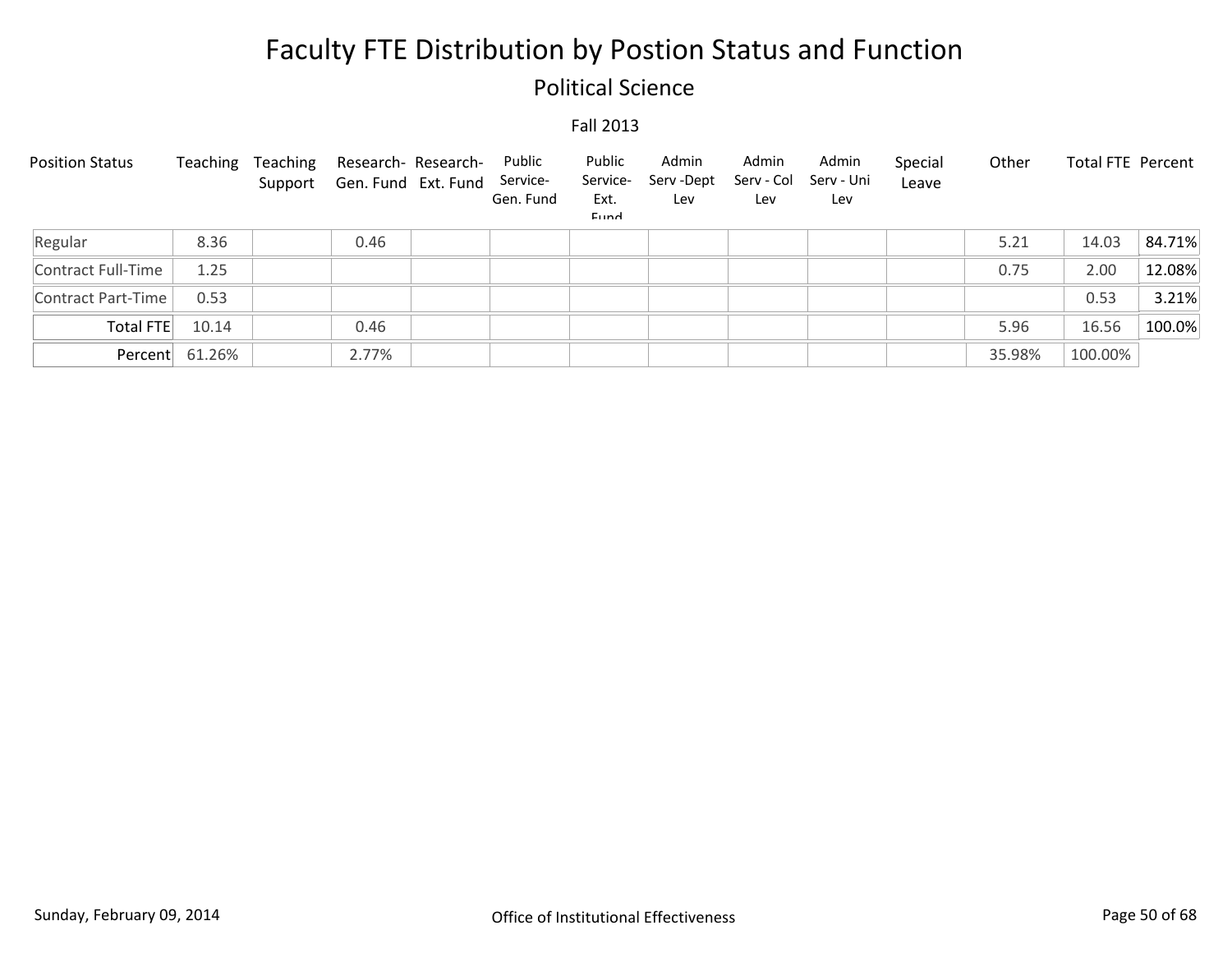## Psychological Science

| <b>Position Status</b> | Teaching       | Teaching<br>Support | Gen. Fund Ext. Fund | Research- Research- | Public<br>Service-<br>Gen. Fund | Public<br>Service-<br>Ext.<br>Eund | Admin<br>Serv-Dept<br>Lev | Admin<br>Serv - Col<br>Lev | Admin<br>Serv - Uni<br>Lev | Special<br>Leave | Other | <b>Total FTE Percent</b> |        |
|------------------------|----------------|---------------------|---------------------|---------------------|---------------------------------|------------------------------------|---------------------------|----------------------------|----------------------------|------------------|-------|--------------------------|--------|
| Regular                | 10.75          |                     | 3.17                |                     |                                 |                                    | 0.50                      |                            | 0.25                       | 1.00             | 0.25  | 15.92                    | 49.74% |
| Contract Full-Time     | 5.83           |                     |                     |                     |                                 |                                    |                           |                            |                            |                  | 0.50  | 6.33                     | 19.79% |
| Contract Part-Time     | 0.25           |                     |                     |                     |                                 |                                    |                           |                            |                            |                  |       | 0.25                     | 0.78%  |
| GA&DF                  |                |                     | 9.50                |                     |                                 |                                    |                           |                            |                            |                  |       | 9.50                     | 29.69% |
| Total FTE              | 16.83          |                     | 12.67               |                     |                                 |                                    | 0.50                      |                            | 0.25                       | 1.00             | 0.75  | 32.00                    | 100.0% |
|                        | Percent 52.60% |                     | 39.58%              |                     |                                 |                                    | 1.56%                     |                            | 0.78%                      | 3.13%            | 2.34% | 100.00%                  |        |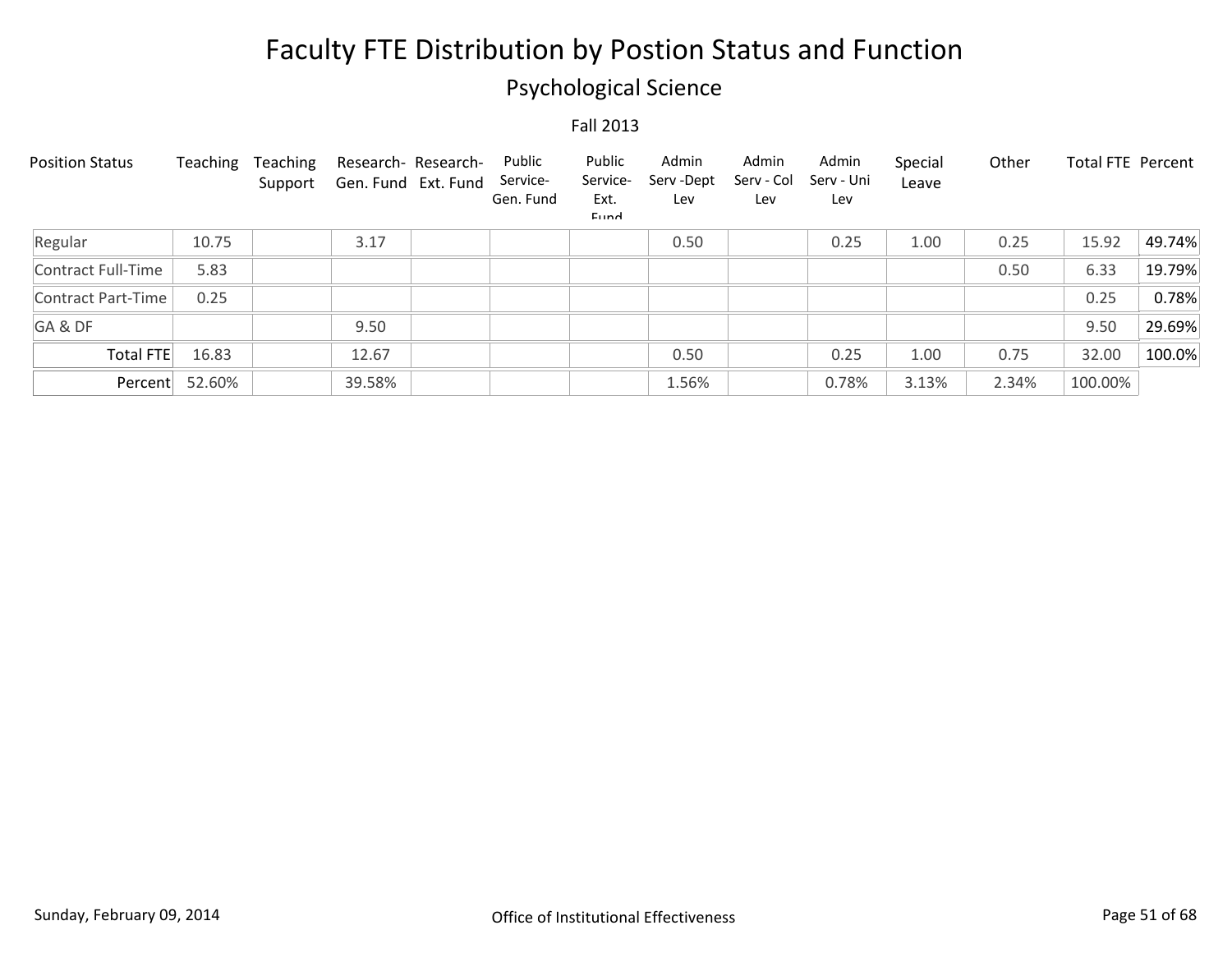### School of Art

| <b>Position Status</b> | Teaching | Teaching | Research- Research-<br>Support Gen. Fund Ext. Fund | Public<br>Service-<br>Gen. Fund | Public<br>Service-<br>Ext.<br>Eund | Admin<br>Serv -Dept<br>Lev | Admin<br>Serv - Col<br>Lev | Admin<br>Serv - Uni<br>Lev | Special<br>Leave | Other | Total FTE Percent |        |
|------------------------|----------|----------|----------------------------------------------------|---------------------------------|------------------------------------|----------------------------|----------------------------|----------------------------|------------------|-------|-------------------|--------|
| Regular                | 1.17     |          |                                                    |                                 |                                    | 1.33                       |                            |                            |                  | 0.33  | 3.17              | 49.35% |
| Contract Full-Time     |          |          |                                                    |                                 |                                    |                            |                            |                            |                  | 0.25  | 0.25              | 3.90%  |
| GA&DF                  |          | 3.00     |                                                    |                                 |                                    |                            |                            |                            |                  |       | 3.00              | 46.75% |
| Total FTE              | 1.17     | 3.00     |                                                    |                                 |                                    | 1.33                       |                            |                            |                  | 0.58  | 6.42              | 100.0% |
| Percent                | 18.18%   | 46.75%   |                                                    |                                 |                                    | 20.78%                     |                            |                            |                  | 9.09% | 100.00%           |        |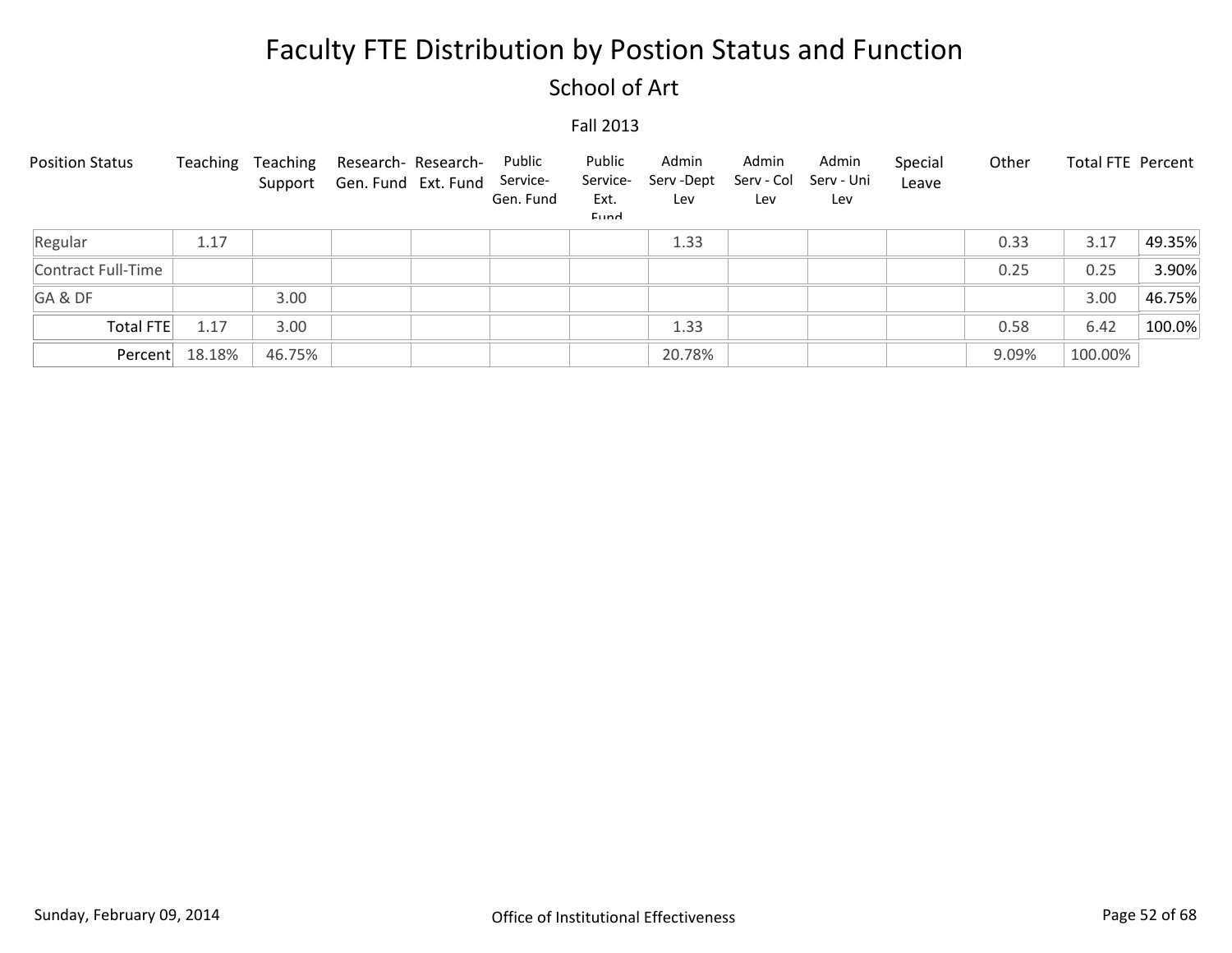### School of Art - Glass

| <b>Position Status</b> | Teaching |         | Teaching Research-Research-<br>Support Gen. Fund Ext. Fund Service- | Public<br>Gen. Fund | Public<br>Ext.<br>Eund | Admin<br>Service- Serv-Dept<br>Lev | Admin<br>Lev | Admin<br>Serv - Col Serv - Uni<br>Lev | Special<br>Leave | Other |         | Total FTE Percent |
|------------------------|----------|---------|---------------------------------------------------------------------|---------------------|------------------------|------------------------------------|--------------|---------------------------------------|------------------|-------|---------|-------------------|
| GA&DF                  |          | 1.50    |                                                                     |                     |                        |                                    |              |                                       |                  |       | .50     | #######           |
| Total FTE              |          | 1.50    |                                                                     |                     |                        |                                    |              |                                       |                  |       | 50.ء    | 100.0%            |
| Percent                |          | 100.00% |                                                                     |                     |                        |                                    |              |                                       |                  |       | 100.00% |                   |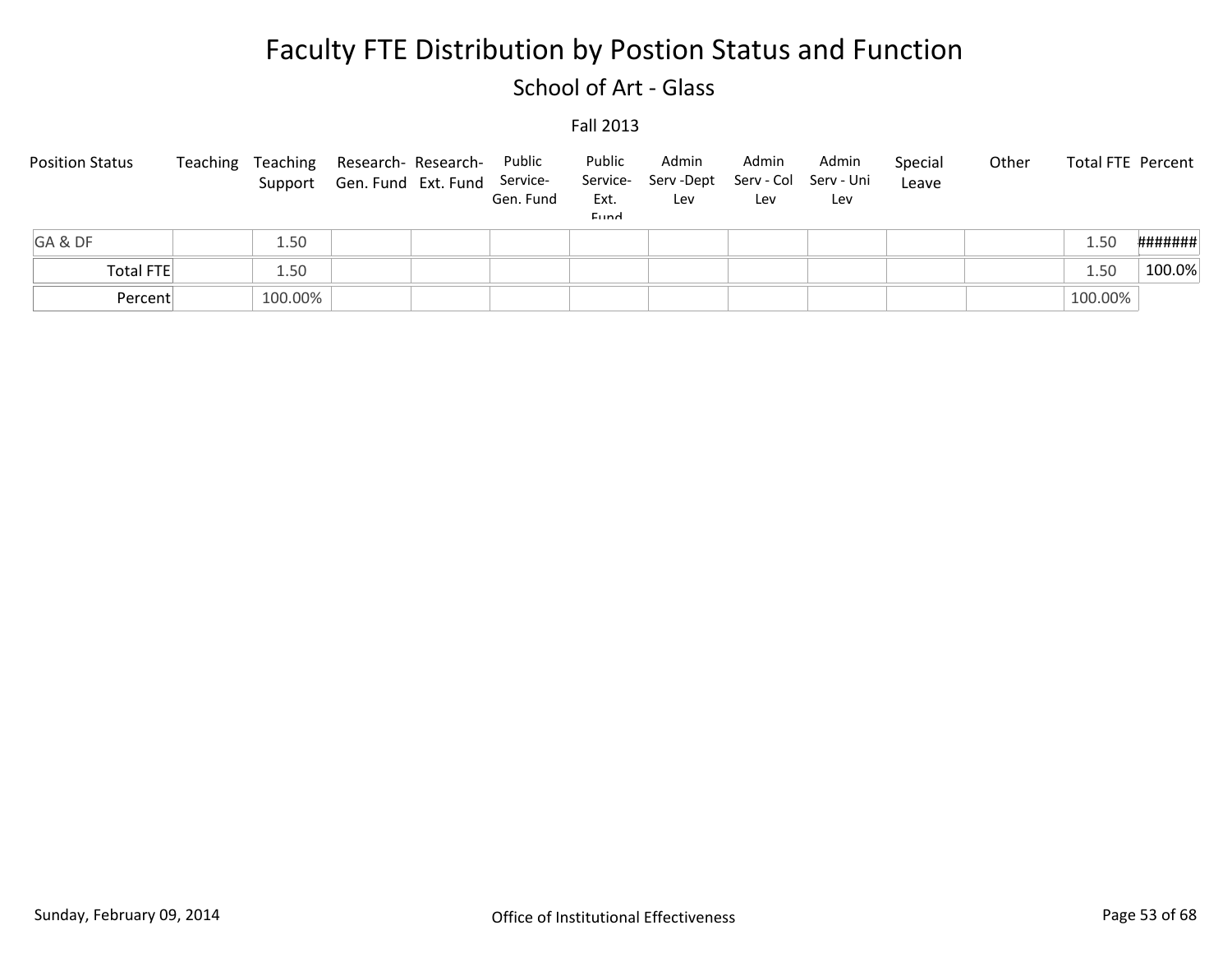### School of Music

| <b>Position Status</b> | Teaching | Teaching<br>Support | Gen. Fund Ext. Fund | Research- Research- | Public<br>Service-<br>Gen. Fund | Public<br>Service-<br>Ext.<br>Eund | Admin<br>Serv-Dept<br>Lev | Admin<br>Serv - Col<br>Lev | Admin<br>Serv - Uni<br>Lev | Special<br>Leave | Other | <b>Total FTE Percent</b> |        |
|------------------------|----------|---------------------|---------------------|---------------------|---------------------------------|------------------------------------|---------------------------|----------------------------|----------------------------|------------------|-------|--------------------------|--------|
| Regular                | 40.26    | 1.87                | 0.25                |                     |                                 |                                    | 1.50                      |                            |                            | 0.25             | 1.76  | 45.88                    | 77.37% |
| Contract Full-Time     | 7.29     | 0.71                |                     |                     |                                 |                                    |                           |                            |                            |                  |       | 8.00                     | 13.49% |
| Contract Part-Time     | 4.42     |                     |                     |                     |                                 |                                    |                           |                            |                            |                  |       | 4.42                     | 7.45%  |
| GA&DF                  | 0.50     | 0.50                |                     |                     |                                 |                                    |                           |                            |                            |                  |       | 1.00                     | 1.69%  |
| Total FTE              | 52.47    | 3.08                | 0.25                |                     |                                 |                                    | 1.50                      |                            |                            | 0.25             | 1.76  | 59.30                    | 100.0% |
| Percent                | 88.48%   | 5.19%               | 0.42%               |                     |                                 |                                    | 2.53%                     |                            |                            | 0.42%            | 2.97% | 100.00%                  |        |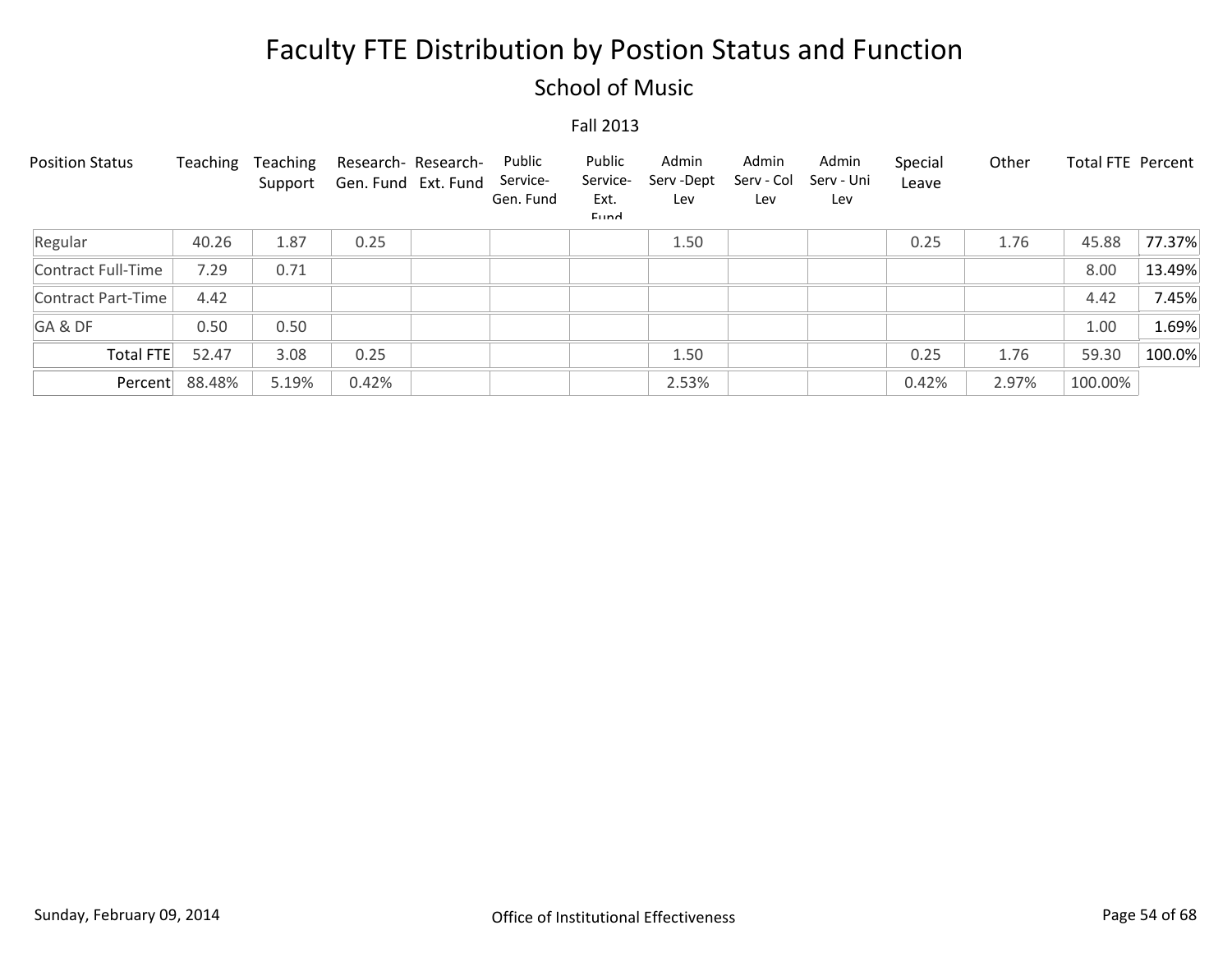## School of Nursing

| <b>Position Status</b> | Teaching       | Teaching | Research- Research-<br>Support Gen. Fund Ext. Fund |       | Public<br>Service-<br>Gen. Fund | Public<br>Service-<br>Ext.<br>Eund | Admin<br>Serv -Dept<br>Lev | Admin<br>Serv - Col<br>Lev | Admin<br>Serv - Uni<br>Lev | Special<br>Leave | Other  | Total FTE Percent |        |
|------------------------|----------------|----------|----------------------------------------------------|-------|---------------------------------|------------------------------------|----------------------------|----------------------------|----------------------------|------------------|--------|-------------------|--------|
| Regular                | 7.13           |          |                                                    | 0.50  |                                 |                                    |                            |                            |                            |                  | 3.50   | 11.13             | 22.61% |
| Contract Full-Time     | 32.75          |          |                                                    |       |                                 |                                    |                            |                            |                            |                  | 1.50   | 34.25             | 69.60% |
| Contract Part-Time     | 3.83           |          |                                                    |       |                                 |                                    |                            |                            |                            |                  |        | 3.83              | 7.79%  |
| Total FTE              | 43.71          |          |                                                    | 0.50  |                                 |                                    |                            |                            |                            |                  | 5.00   | 49.21             | 100.0% |
|                        | Percent 88.82% |          |                                                    | 1.02% |                                 |                                    |                            |                            |                            |                  | 10.16% | 100.00%           |        |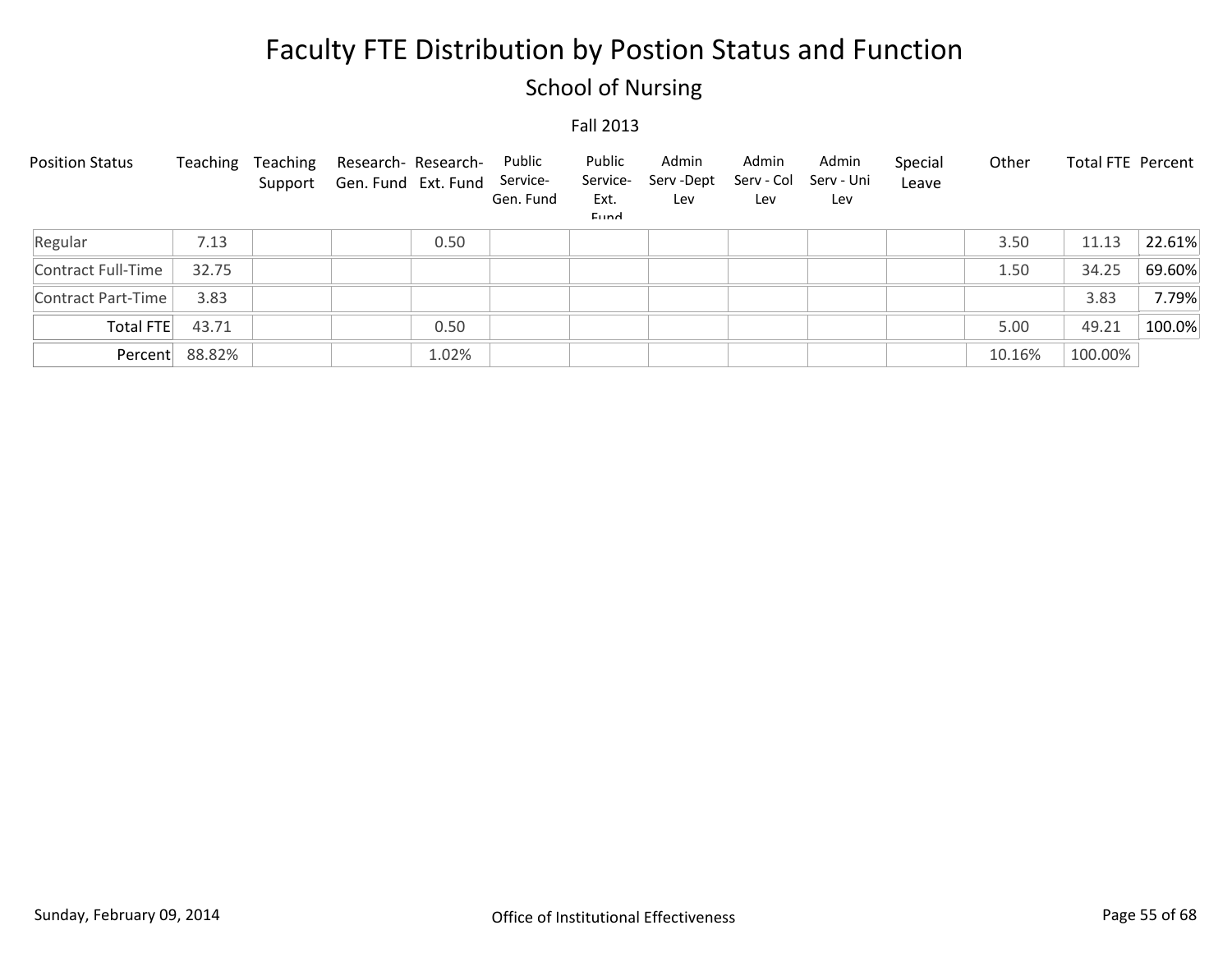School of PE Sport & Exercise Sci

| <b>Position Status</b> | Teaching | Teaching<br>Support | Research- Research-<br>Gen. Fund Ext. Fund |       | Public<br>Service-<br>Gen. Fund | Public<br>Service-<br>Ext.<br>Eund | Admin<br>Serv-Dept<br>Lev | Admin<br>Serv - Col<br>Lev | Admin<br>Serv - Uni<br>Lev | Special<br>Leave | Other | <b>Total FTE Percent</b> |        |
|------------------------|----------|---------------------|--------------------------------------------|-------|---------------------------------|------------------------------------|---------------------------|----------------------------|----------------------------|------------------|-------|--------------------------|--------|
| Regular                | 11.80    |                     | 5.25                                       | 0.25  |                                 |                                    | 2.50                      |                            | 0.88                       |                  | 0.25  | 20.93                    | 40.42% |
| Contract Full-Time     | 15.04    |                     |                                            |       |                                 |                                    | 2.17                      |                            |                            |                  |       | 17.21                    | 33.24% |
| Contract Part-Time     | 4.97     |                     |                                            |       |                                 |                                    | 0.17                      |                            |                            |                  |       | 5.13                     | 9.91%  |
| GA&DF                  | 2.93     | 5.58                |                                            |       |                                 |                                    |                           |                            |                            |                  |       | 8.51                     | 16.43% |
| <b>Total FTE</b>       | 34.73    | 5.58                | 5.25                                       | 0.25  |                                 |                                    | 4.83                      |                            | 0.88                       |                  | 0.25  | 51.78                    | 100.0% |
| Percent                | 67.09%   | 10.78%              | 10.14%                                     | 0.48% |                                 |                                    | 9.34%                     |                            | 1.69%                      |                  | 0.48% | 100.00%                  |        |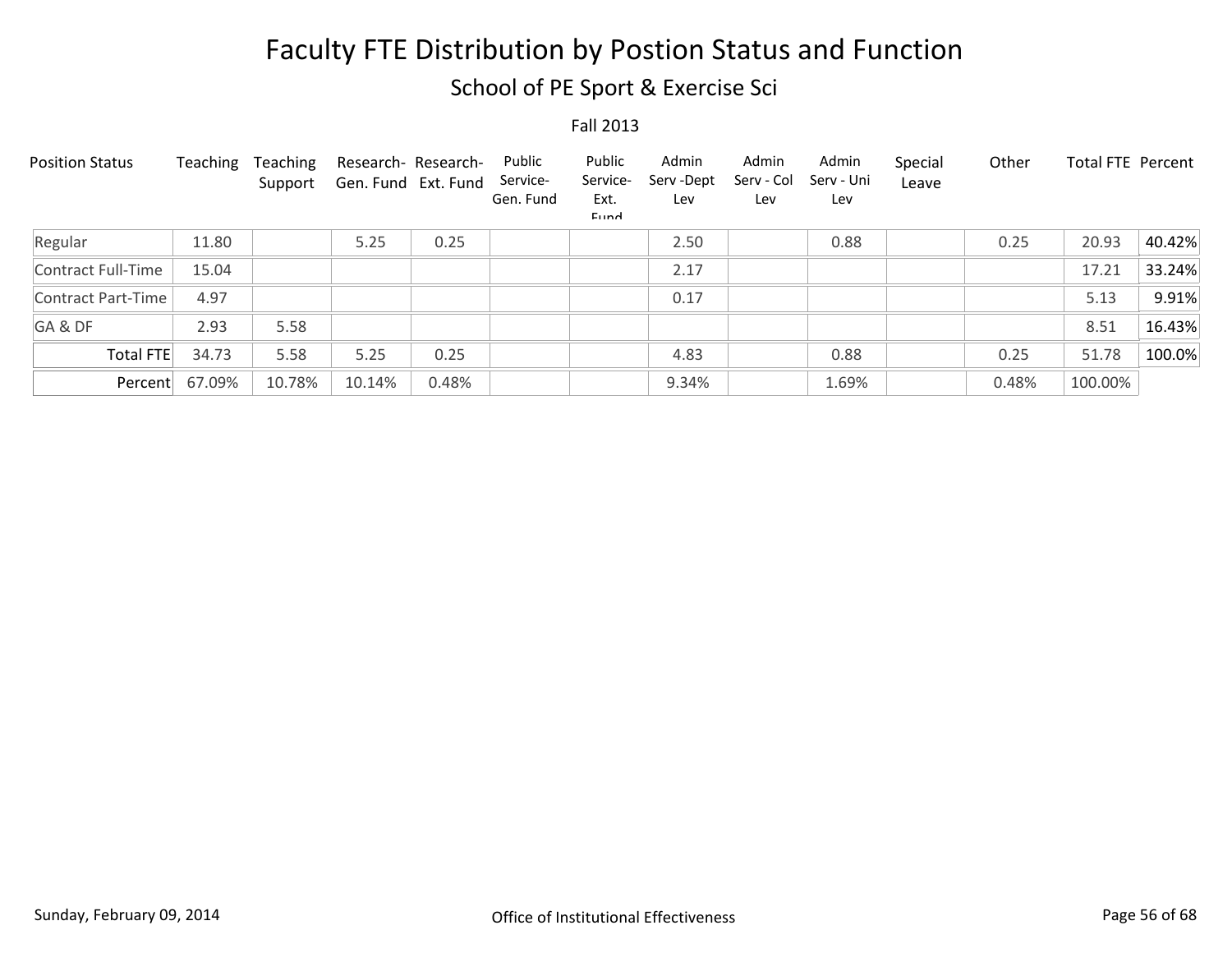### Social Work

| <b>Position Status</b> | Teaching       | Teaching | Research- Research-<br>Support Gen. Fund Ext. Fund Service- | Public<br>Gen. Fund | Public<br>Service-<br>Ext.<br>Eund | Admin<br>Serv -Dept<br>Lev | Admin<br>Serv - Col<br>Lev | Admin<br>Serv - Uni<br>Lev | Special<br>Leave | Other | Total FTE Percent |        |
|------------------------|----------------|----------|-------------------------------------------------------------|---------------------|------------------------------------|----------------------------|----------------------------|----------------------------|------------------|-------|-------------------|--------|
| Regular                | 2.50           |          | 0.25                                                        |                     |                                    | 1.75                       |                            |                            |                  |       | 6.25              | 67.57% |
| Contract Full-Time     | 2.50           |          |                                                             |                     |                                    |                            |                            |                            |                  |       | 2.50              | 27.03% |
| Contract Part-Time     | 0.50           |          |                                                             |                     |                                    |                            |                            |                            |                  |       | 0.50              | 5.41%  |
| Total FTE              | 5.50           |          | 0.25                                                        |                     |                                    | 1.75                       |                            |                            |                  |       | 9.25              | 100.0% |
|                        | Percent 59.46% |          | 2.70%                                                       |                     |                                    | 18.92%                     |                            |                            |                  |       | 100.00%           |        |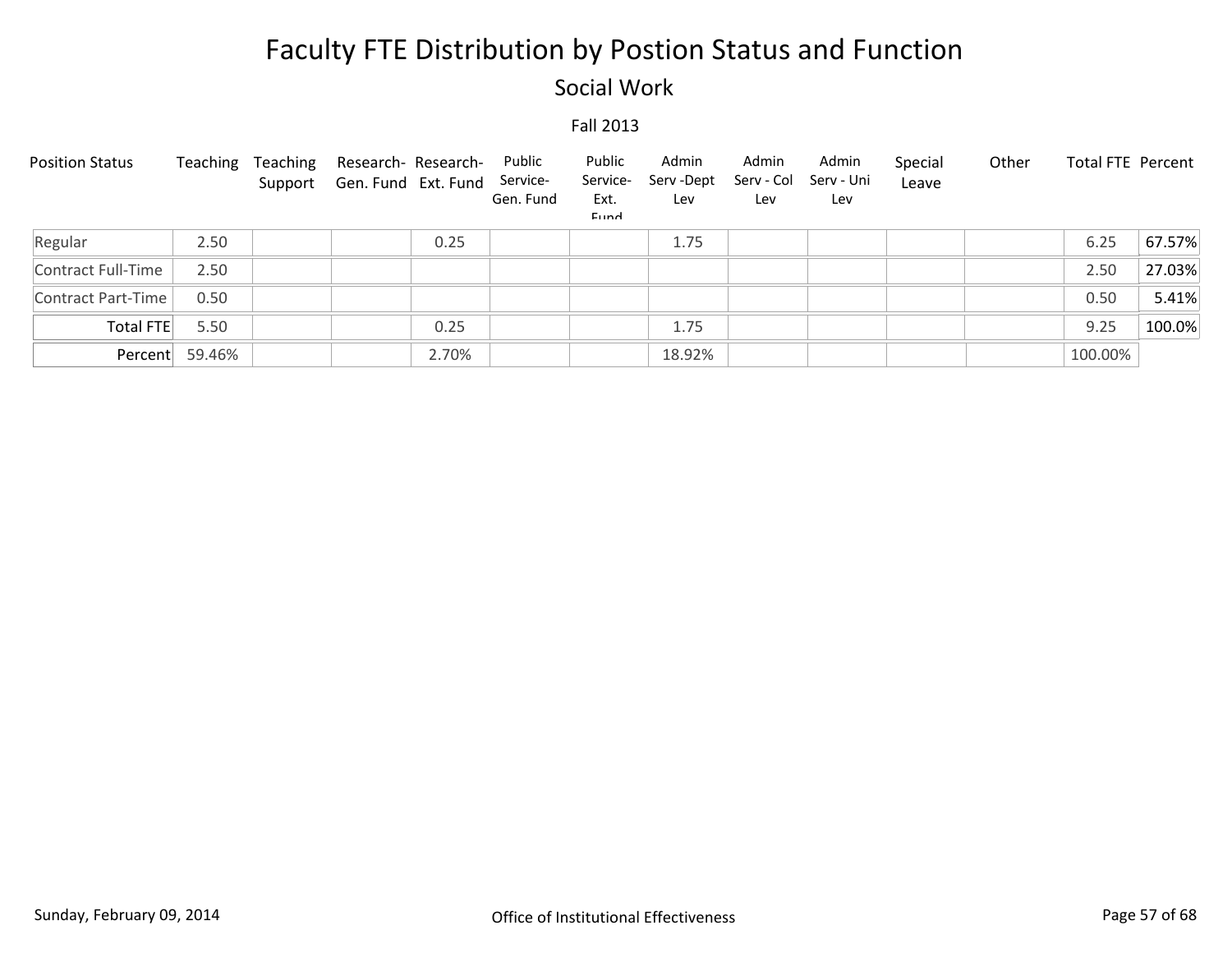## Sociology

| <b>Position Status</b> | Teaching       | Teaching | Research- Research-<br>Support Gen. Fund Ext. Fund | Public<br>Service-<br>Gen. Fund | Public<br>Service-<br>Ext.<br>Eund | Admin<br>Serv-Dept<br>Lev | Admin<br>Serv - Col<br>Lev | Admin<br>Serv - Uni<br>Lev | Special<br>Leave | Other  | Total FTE Percent |        |
|------------------------|----------------|----------|----------------------------------------------------|---------------------------------|------------------------------------|---------------------------|----------------------------|----------------------------|------------------|--------|-------------------|--------|
| Regular                | 6.53           |          | 2.23                                               |                                 |                                    |                           |                            |                            |                  | 1.25   | 10.01             | 93.39% |
| Contract Part-Time     | 0.50           |          |                                                    |                                 |                                    |                           |                            |                            |                  |        | 0.50              | 4.67%  |
| GA&DF                  |                | 0.21     |                                                    |                                 |                                    |                           |                            |                            |                  |        | 0.21              | 1.94%  |
| Total FTE              | 7.03           | 0.21     | 2.23                                               |                                 |                                    |                           |                            |                            |                  | 1.25   | 10.72             | 100.0% |
|                        | Percent 65.55% | 1.94%    | 20.84%                                             |                                 |                                    |                           |                            |                            |                  | 11.66% | 100.00%           |        |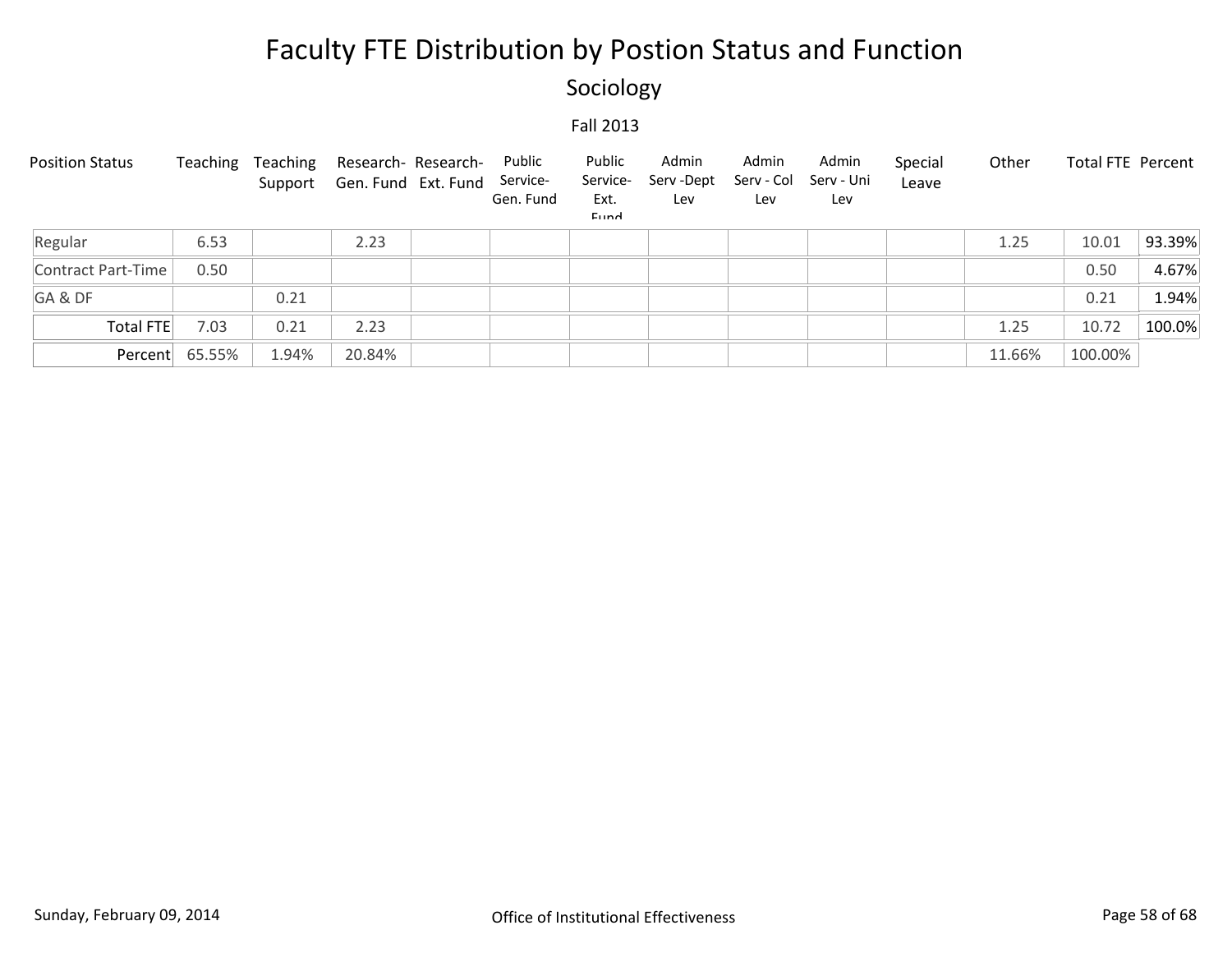## Special Education

| <b>Position Status</b> | Teaching | Teaching<br>Support | Research- Research-<br>Gen. Fund Ext. Fund |       | Public<br>Service-<br>Gen. Fund | Public<br>Service-<br>Ext.<br>Eund | Admin<br>Serv-Dept<br>Lev | Admin<br>Serv - Col<br>Lev | Admin<br>Serv - Uni<br>Lev | Special<br>Leave | Other | <b>Total FTE Percent</b> |        |
|------------------------|----------|---------------------|--------------------------------------------|-------|---------------------------------|------------------------------------|---------------------------|----------------------------|----------------------------|------------------|-------|--------------------------|--------|
| Regular                | 6.78     |                     | 3.00                                       |       |                                 |                                    |                           | 0.50                       |                            |                  | 1.25  | 11.53                    | 27.03% |
| Contract Full-Time     | 8.11     |                     |                                            |       |                                 |                                    |                           |                            |                            |                  |       | 8.11                     | 19.02% |
| Contract Part-Time     | 17.02    |                     |                                            |       |                                 |                                    |                           |                            |                            |                  |       | 17.02                    | 39.90% |
| GA&DF                  | 0.74     | 4.00                |                                            | 1.25  |                                 |                                    |                           |                            |                            |                  |       | 5.99                     | 14.04% |
| <b>Total FTE</b>       | 32.65    | 4.00                | 3.00                                       | 1.25  |                                 |                                    |                           | 0.50                       |                            |                  | 1.25  | 42.65                    | 100.0% |
| Percent                | 76.55%   | 9.38%               | 7.03%                                      | 2.93% |                                 |                                    |                           | 1.17%                      |                            |                  | 2.93% | 100.00%                  |        |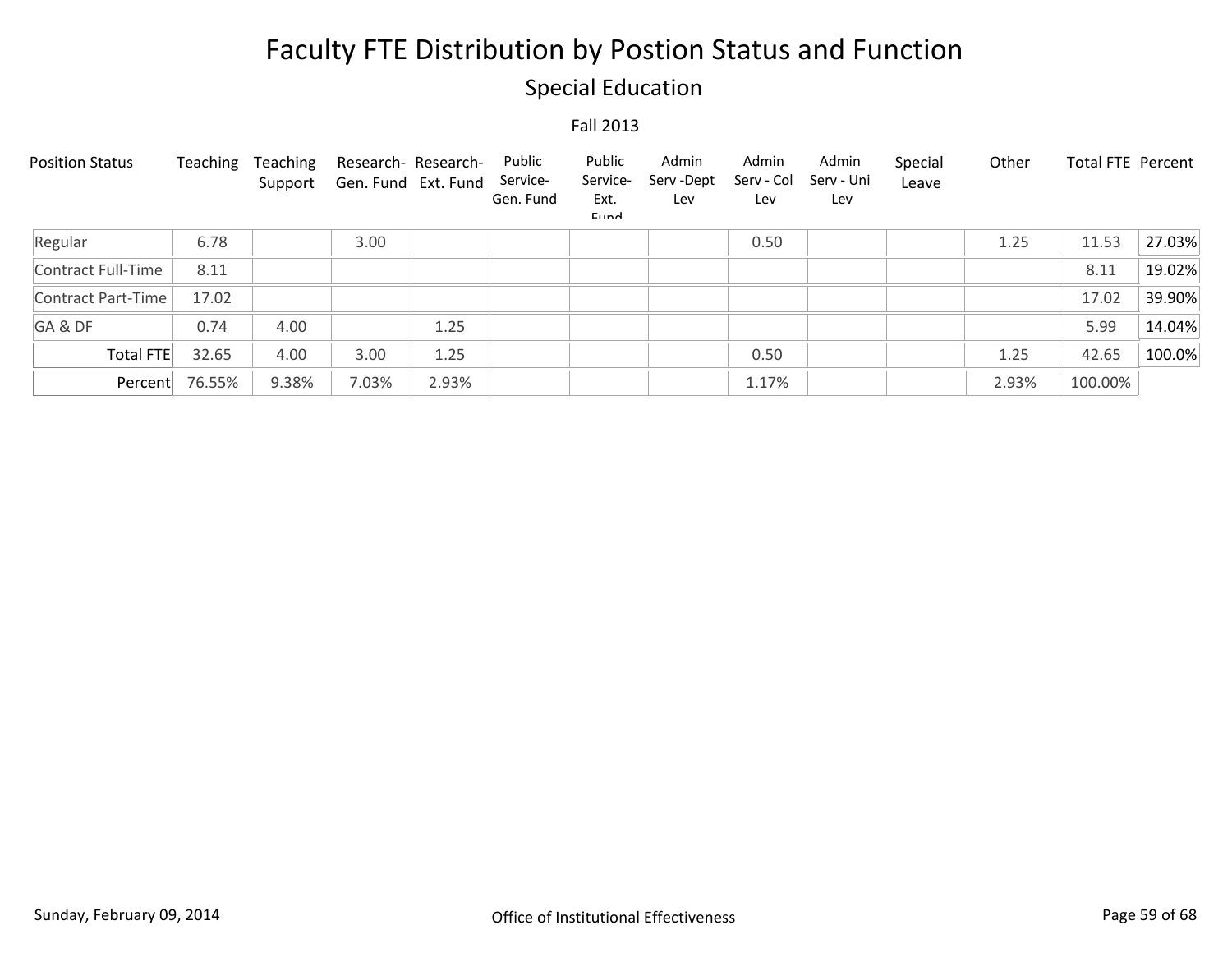## Speech Pathology & Audiology

| <b>Position Status</b> | Teaching       | Teaching | Research- Research-<br>Support Gen. Fund Ext. Fund | Public<br>Service-<br>Gen. Fund | Public<br>Service-<br>Ext.<br><b>Fund</b> | Admin<br>Serv-Dept<br>Lev | Admin<br>Serv - Col<br>Lev | Admin<br>Serv - Uni<br>Lev | Special<br>Leave | Other | <b>Total FTE Percent</b> |        |
|------------------------|----------------|----------|----------------------------------------------------|---------------------------------|-------------------------------------------|---------------------------|----------------------------|----------------------------|------------------|-------|--------------------------|--------|
| Regular                | 3.83           |          | 1.00                                               |                                 |                                           | 0.75                      |                            |                            |                  |       | 5.58                     | 28.63% |
| Contract Full-Time     | 10.83          |          |                                                    |                                 |                                           | 0.25                      |                            |                            |                  |       | 11.08                    | 56.84% |
| Contract Part-Time     | 2.58           |          |                                                    |                                 |                                           | 0.25                      |                            |                            |                  |       | 2.83                     | 14.53% |
| Total FTE              | 17.25          |          | 1.00                                               |                                 |                                           | 1.25                      |                            |                            |                  |       | 19.50                    | 100.0% |
|                        | Percent 88.46% |          | 5.13%                                              |                                 |                                           | 6.41%                     |                            |                            |                  |       | 100.00%                  |        |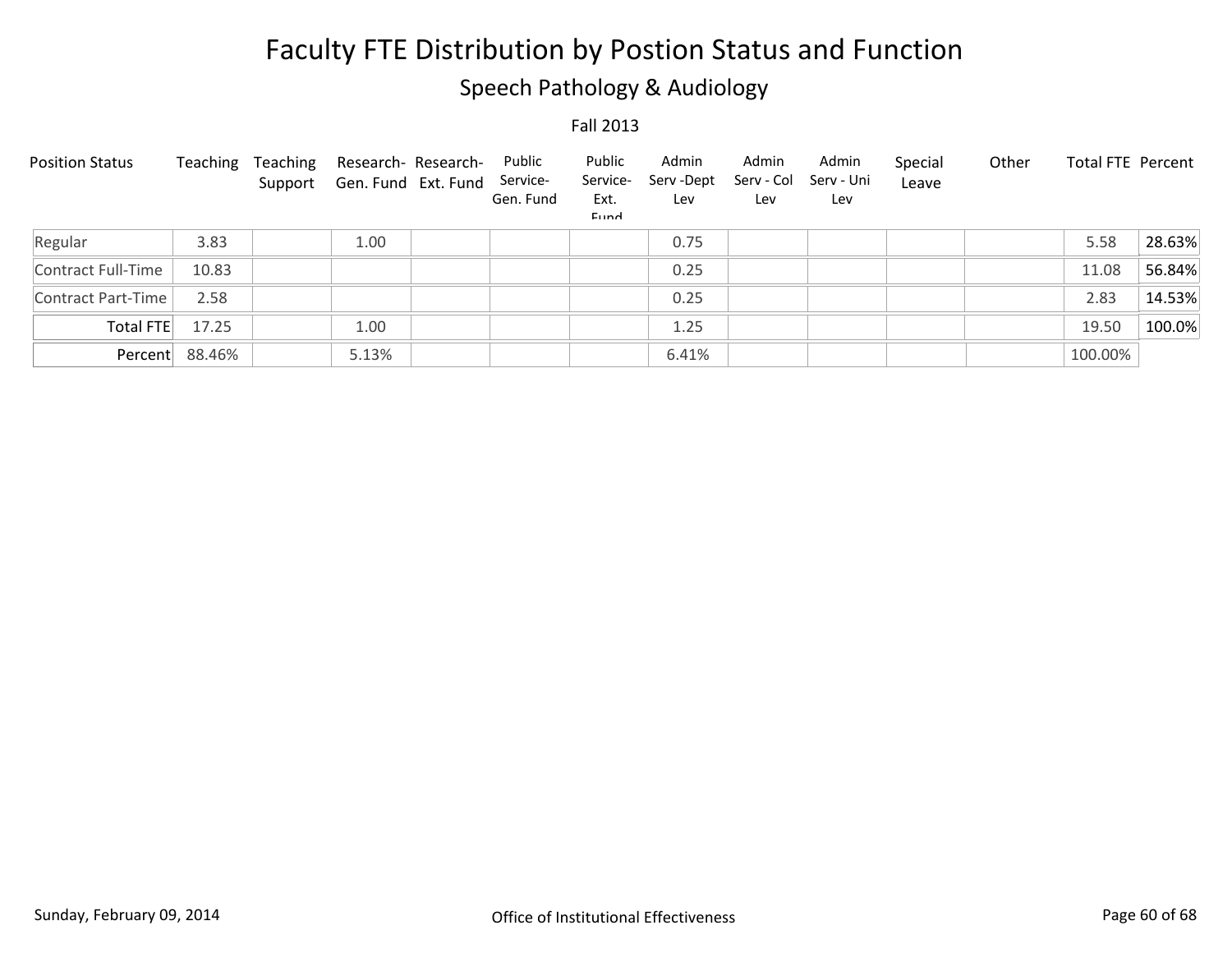## Technology

| <b>Position Status</b> | Teaching       | Teaching<br>Support | Research- Research-<br>Gen. Fund Ext. Fund |        | Public<br>Service-<br>Gen. Fund | Public<br>Service-<br>Ext.<br>Eund | Admin<br>Serv - Dept<br>Lev | Admin<br>Serv - Col<br>Lev | Admin<br>Serv - Uni<br>Lev | Special<br>Leave | Other | Total FTE Percent |        |
|------------------------|----------------|---------------------|--------------------------------------------|--------|---------------------------------|------------------------------------|-----------------------------|----------------------------|----------------------------|------------------|-------|-------------------|--------|
| Regular                | 10.41          | 0.25                |                                            | 2.50   |                                 |                                    | 1.50                        |                            |                            |                  | 0.50  | 15.16             | 64.76% |
| Contract Full-Time     | 5.00           |                     |                                            |        |                                 |                                    | 0.25                        |                            |                            |                  | 0.50  | 5.75              | 24.56% |
| Contract Part-Time     | 2.50           |                     |                                            |        |                                 |                                    |                             |                            |                            |                  |       | 2.50              | 10.68% |
| GA&DF                  |                |                     |                                            |        |                                 |                                    |                             |                            |                            |                  |       |                   |        |
| Total FTE              | 17.91          | 0.25                |                                            | 2.50   |                                 |                                    | 1.75                        |                            |                            |                  | 1.00  | 23.41             | 100.0% |
|                        | Percent 76.51% | 1.07%               |                                            | 10.68% |                                 |                                    | 7.48%                       |                            |                            |                  | 4.27% | 100.00%           |        |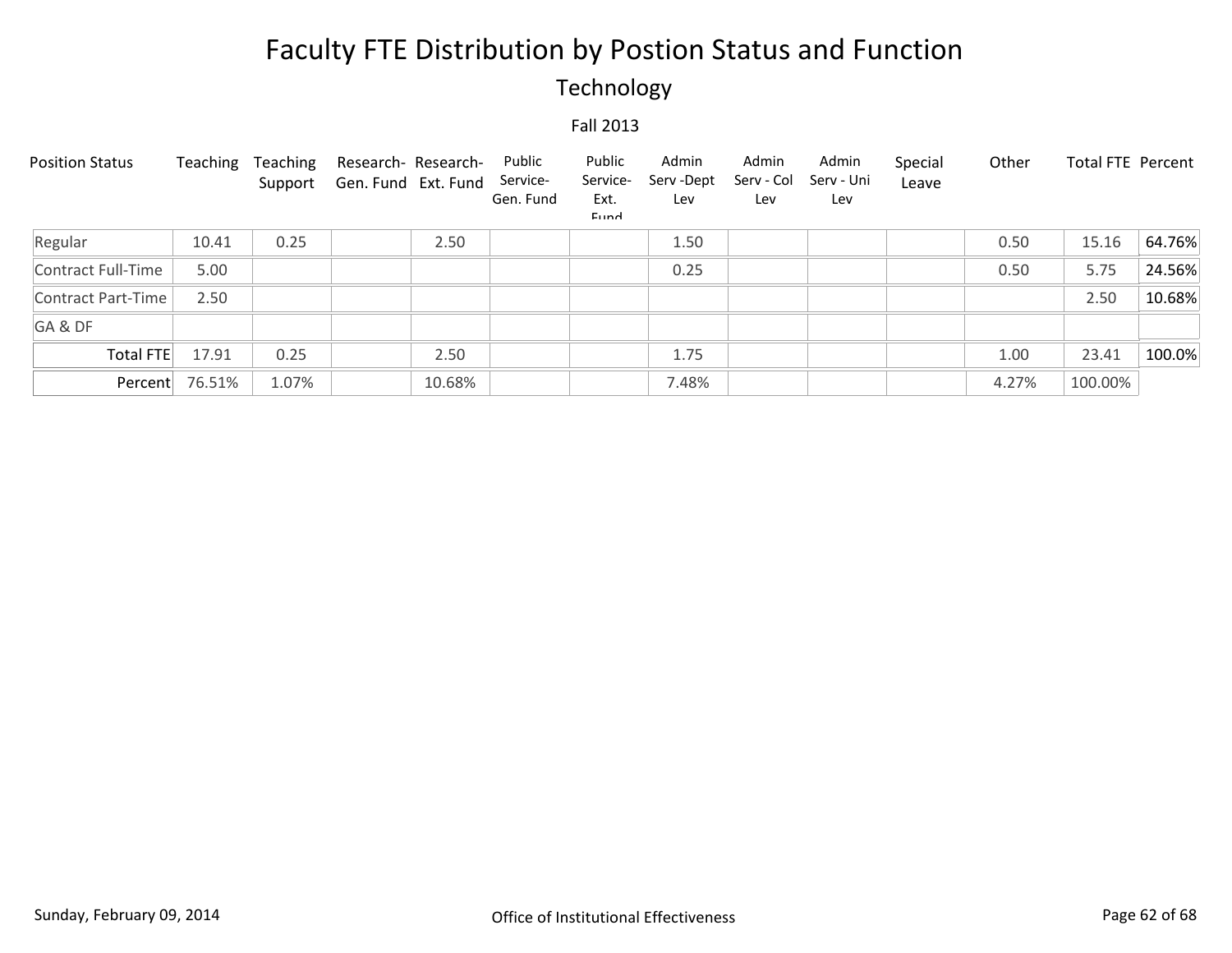### Telecommunications

| <b>Position Status</b> | Teaching | Teaching<br>Support | Research- Research-<br>Gen. Fund Ext. Fund |       | Public<br>Service-<br>Gen. Fund | Public<br>Service-<br>Ext.<br>Eund | Admin<br>Serv-Dept<br>Lev | Admin<br>Serv - Col<br>Lev | Admin<br>Serv - Uni<br>Lev | Special<br>Leave | Other | <b>Total FTE Percent</b> |        |
|------------------------|----------|---------------------|--------------------------------------------|-------|---------------------------------|------------------------------------|---------------------------|----------------------------|----------------------------|------------------|-------|--------------------------|--------|
| Regular                | 7.58     |                     | 2.83                                       | 0.50  |                                 |                                    | 0.50                      |                            |                            |                  | 0.58  | 12.00                    | 43.44% |
| Contract Full-Time     | 7.50     |                     | 0.50                                       |       |                                 |                                    | 0.25                      | 0.25                       | 0.33                       |                  | 1.42  | 10.25                    | 37.10% |
| Contract Part-Time     | 1.00     |                     |                                            |       |                                 |                                    |                           |                            |                            |                  |       | 1.00                     | 3.62%  |
| GA&DF                  | 0.38     | 2.25                |                                            | 1.00  |                                 |                                    |                           |                            |                            |                  |       | 4.38                     | 15.84% |
| <b>Total FTE</b>       | 16.46    | 2.25                | 3.33                                       | 1.50  |                                 |                                    | 0.75                      | 0.25                       | 0.33                       |                  | 2.00  | 27.63                    | 100.0% |
| Percent                | 59.58%   | 8.14%               | 12.07%                                     | 5.43% |                                 |                                    | 2.71%                     | 0.90%                      | 1.21%                      |                  | 7.24% | 100.00%                  |        |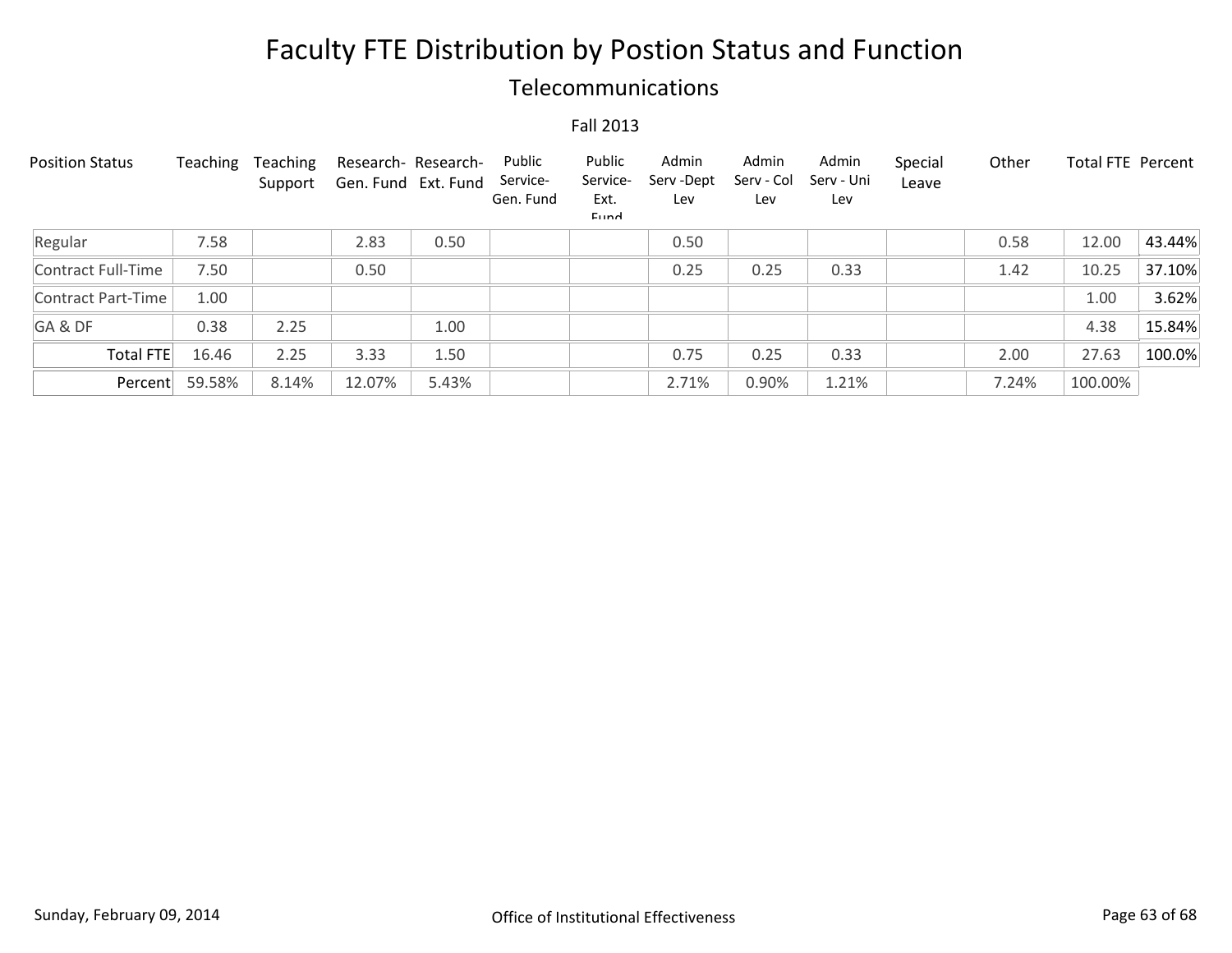### Theatre & Dance

| <b>Position Status</b> | Teaching       | Teaching | Research- Research-<br>Support Gen. Fund Ext. Fund | Public<br>Service-<br>Gen. Fund | Public<br>Service-<br>Ext.<br>Eund | Admin<br>Serv -Dept<br>Lev | Admin<br>Serv - Col<br>Lev | Admin<br>Serv - Uni<br>Lev | Special<br>Leave | Other | Total FTE Percent |        |
|------------------------|----------------|----------|----------------------------------------------------|---------------------------------|------------------------------------|----------------------------|----------------------------|----------------------------|------------------|-------|-------------------|--------|
| Regular                | 17.29          |          | 0.25                                               |                                 |                                    | 0.50                       | 0.75                       |                            |                  | 2.75  | 21.54             | 46.83% |
| Contract Full-Time     | 17.08          |          |                                                    |                                 |                                    |                            |                            |                            |                  |       | 17.08             | 37.14% |
| Contract Part-Time     | 7.38           |          |                                                    |                                 |                                    |                            |                            |                            |                  |       | 7.38              | 16.03% |
| Total FTE              | 41.75          |          | 0.25                                               |                                 |                                    | 0.50                       | 0.75                       |                            |                  | 2.75  | 46.00             | 100.0% |
|                        | Percent 90.76% |          | 0.54%                                              |                                 |                                    | 1.09%                      | 1.63%                      |                            |                  | 5.98% | 100.00%           |        |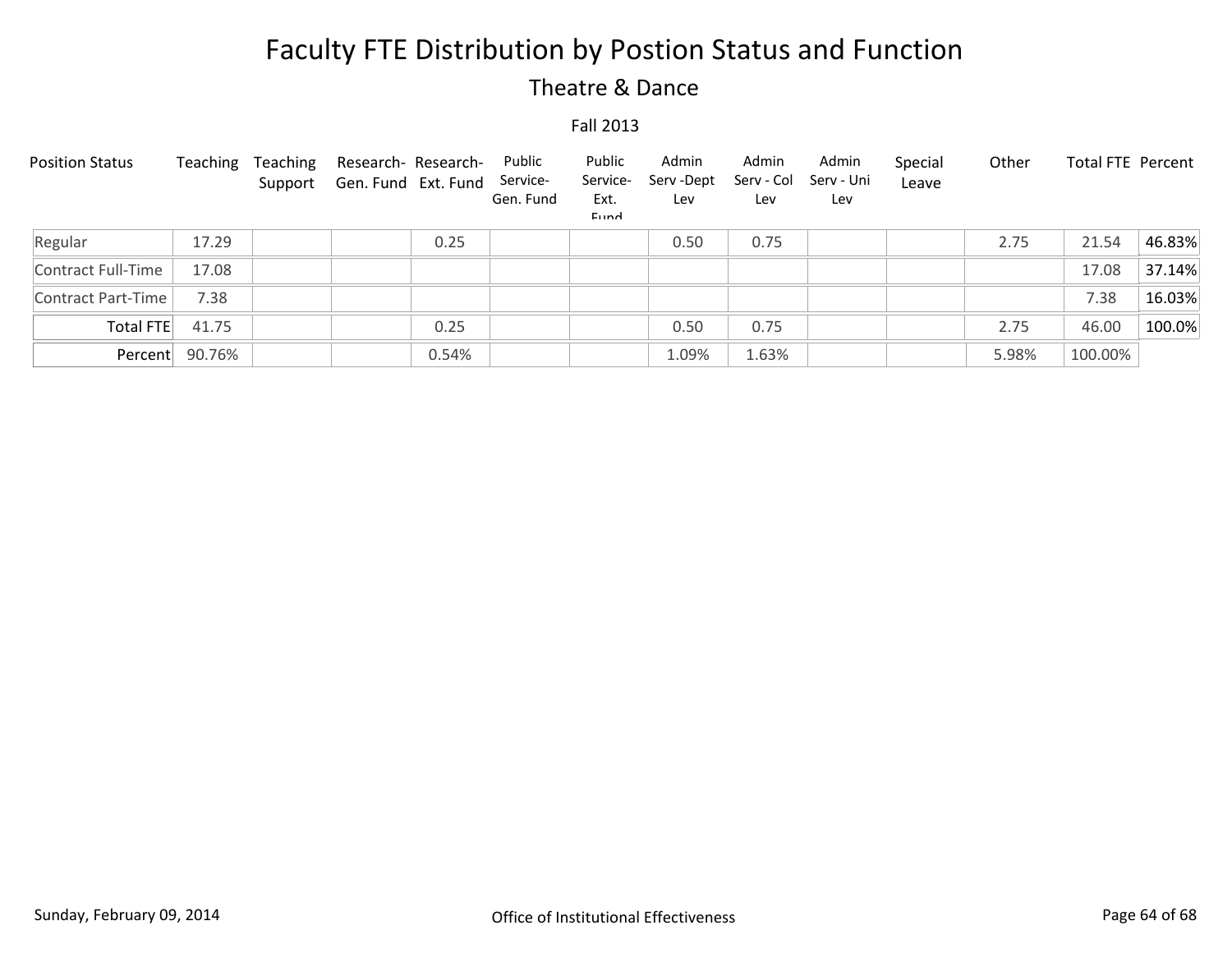## University College

| <b>Position Status</b> | Teaching | Teaching | Research- Research-<br>Support Gen. Fund Ext. Fund | Public<br>Service-<br>Gen. Fund | Public<br>Service-<br>Ext.<br>Eund | Admin<br>Serv -Dept<br>Lev | Admin<br>Serv - Col<br>Lev | Admin<br>Serv - Uni<br>Lev | Special<br>Leave | Other | Total FTE Percent |        |
|------------------------|----------|----------|----------------------------------------------------|---------------------------------|------------------------------------|----------------------------|----------------------------|----------------------------|------------------|-------|-------------------|--------|
| Regular                | 3.74     |          |                                                    |                                 |                                    |                            |                            |                            |                  |       | 3.74              | 71.36% |
| Contract Full-Time     | 0.75     |          |                                                    |                                 |                                    |                            |                            |                            |                  |       | 0.75              | 14.32% |
| Contract Part-Time     |          |          |                                                    |                                 |                                    |                            |                            |                            |                  |       |                   |        |
| GA&DF                  | 0.25     | 0.50     |                                                    |                                 |                                    |                            |                            |                            |                  |       | 0.75              | 14.32% |
| Total FTE              | 4.74     | 0.50     |                                                    |                                 |                                    |                            |                            |                            |                  |       | 5.24              | 100.0% |
| Percent                | 90.45%   | 9.55%    |                                                    |                                 |                                    |                            |                            |                            |                  |       | 100.00%           |        |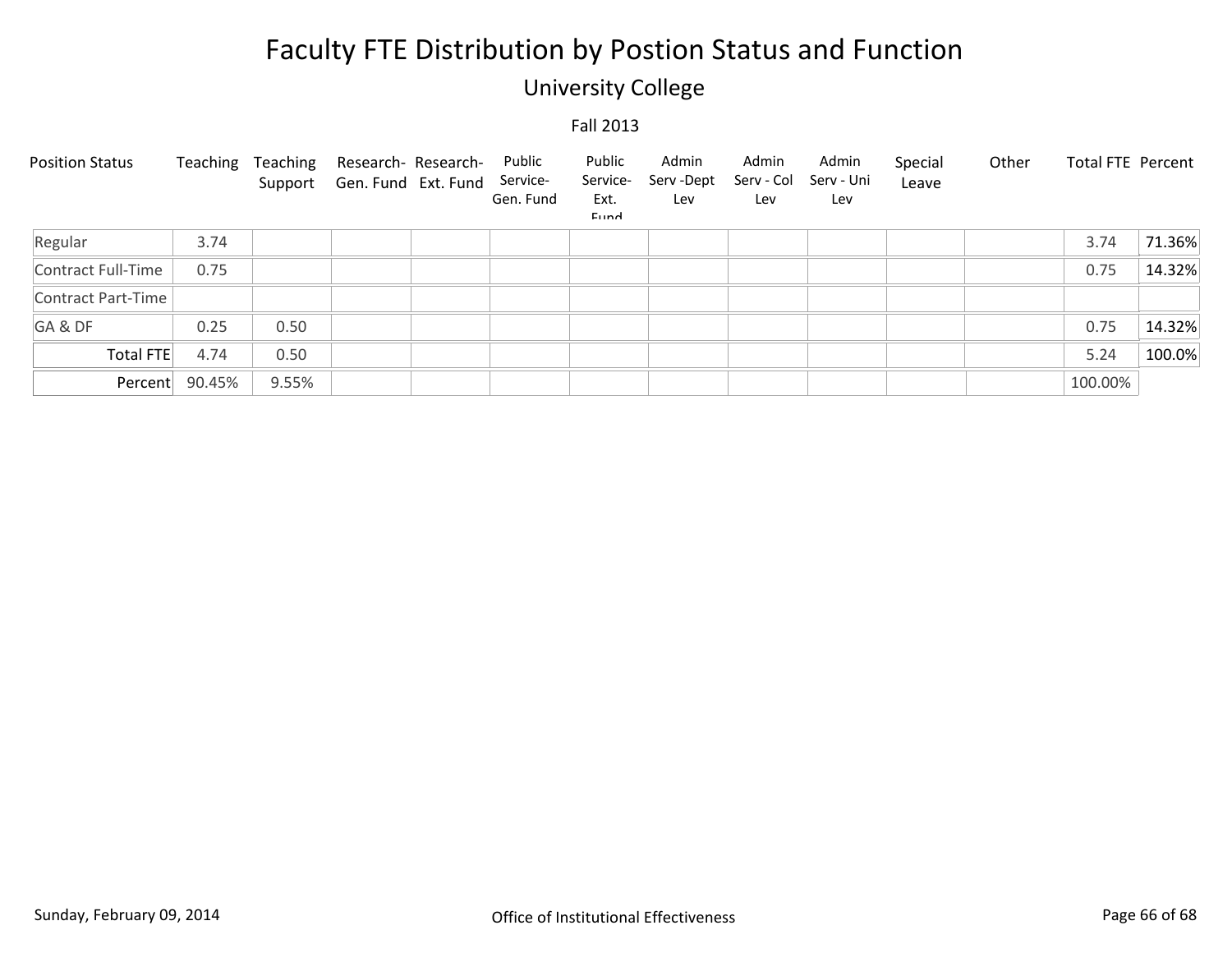## Urban Planning

| <b>Position Status</b>    | Teaching | Teaching<br>Support | Gen. Fund Ext. Fund | Research- Research- | Public<br>Service-<br>Gen. Fund | Public<br>Service-<br>Ext.<br>Eund | Admin<br>Serv-Dept<br>Lev | Admin<br>Serv - Col<br>Lev | Admin<br>Serv - Uni<br>Lev | Special<br>Leave | Other | <b>Total FTE Percent</b> |        |
|---------------------------|----------|---------------------|---------------------|---------------------|---------------------------------|------------------------------------|---------------------------|----------------------------|----------------------------|------------------|-------|--------------------------|--------|
| Regular                   | 6.06     |                     | 1.00                |                     |                                 |                                    | 0.75                      | 0.25                       |                            |                  | 0.38  | 8.44                     | 39.71% |
| Contract Full-Time        | 3.00     |                     |                     |                     |                                 |                                    |                           |                            |                            |                  | 0.25  | 3.25                     | 15.29% |
| <b>Contract Part-Time</b> | 2.06     |                     |                     |                     |                                 |                                    |                           |                            |                            |                  |       | 2.06                     | 9.71%  |
| GA&DF                     |          | 3.75                | 1.75                |                     |                                 | 2.00                               |                           |                            |                            |                  |       | 7.50                     | 35.29% |
| Total FTE                 | 11.13    | 3.75                | 2.75                |                     |                                 | 2.00                               | 0.75                      | 0.25                       |                            |                  | 0.63  | 21.25                    | 100.0% |
| Percent                   | 52.35%   | 17.65%              | 12.94%              |                     |                                 | 9.41%                              | 3.53%                     | 1.18%                      |                            |                  | 2.94% | 100.00%                  |        |